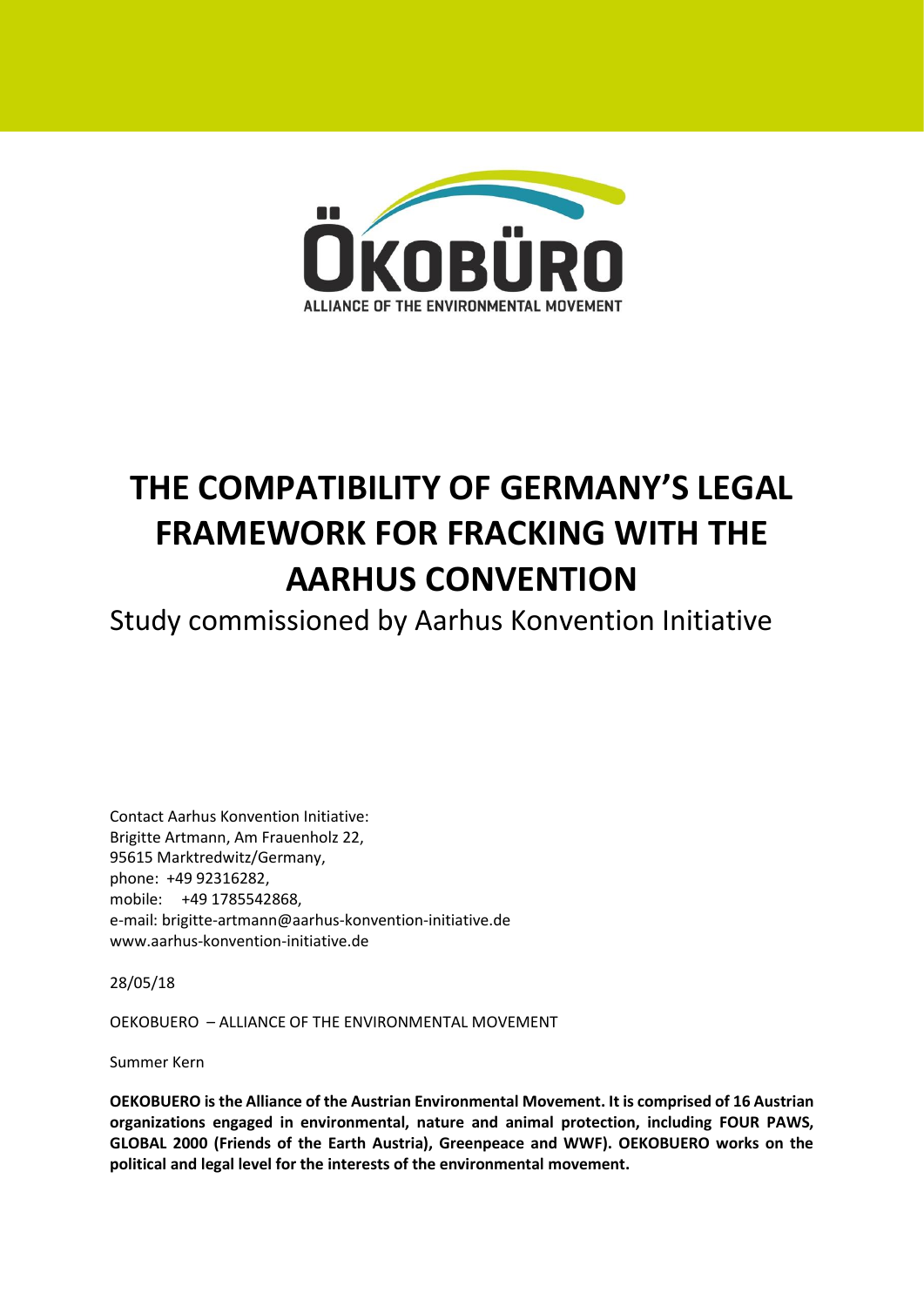## **TABLE OF CONTENTS**

| Ι.               |  |
|------------------|--|
| II.              |  |
| III.             |  |
| IV.              |  |
| Α.               |  |
| В.               |  |
| 1.               |  |
| 2.               |  |
| C.               |  |
| D.               |  |
| v.               |  |
| Α.               |  |
| B.               |  |
| $\mathbf{1}$ .   |  |
| $\overline{2}$ . |  |
| C.               |  |
| VI.              |  |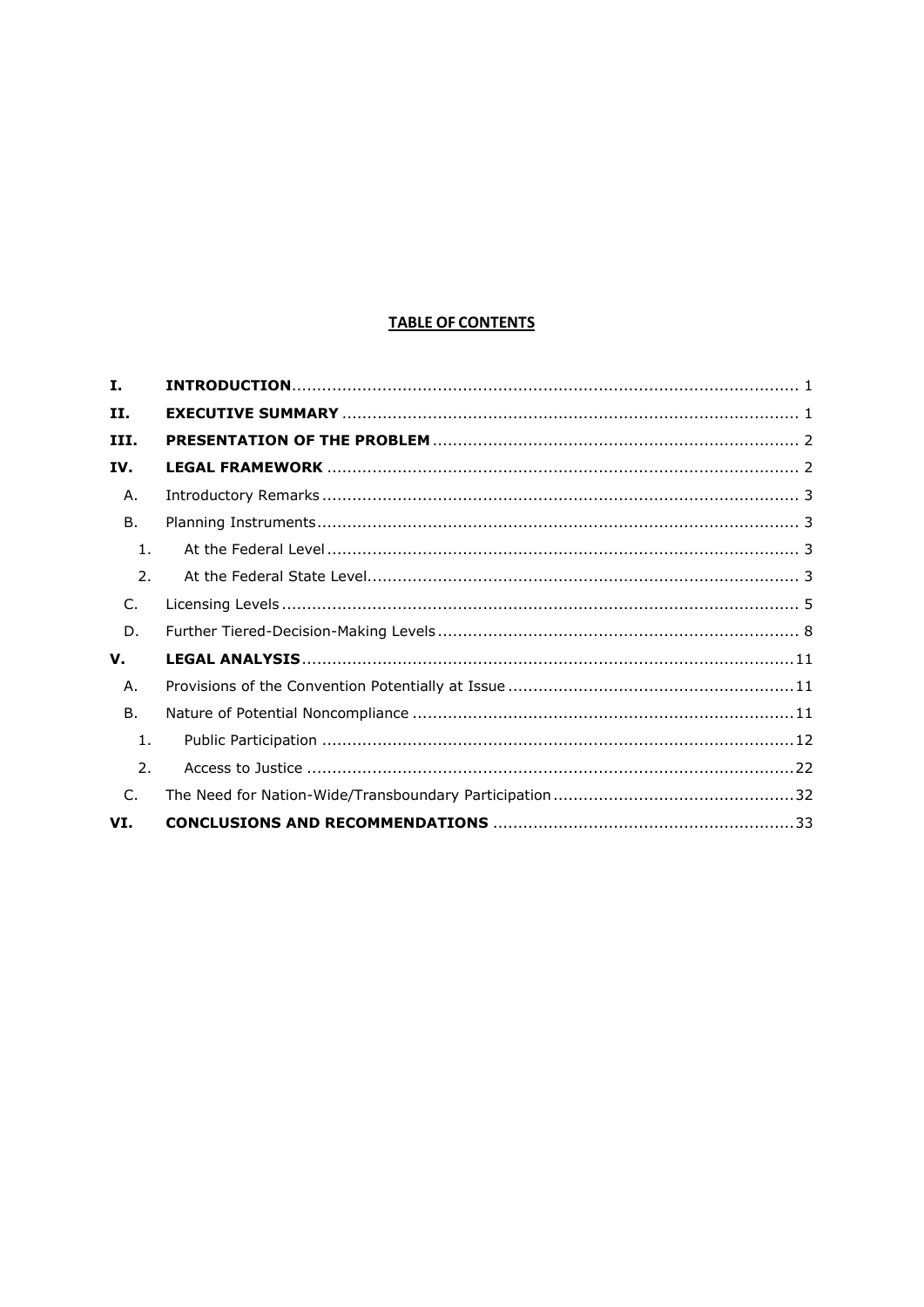

<u>.</u>

# <span id="page-2-0"></span>**I. INTRODUCTION**

In 2016-2017 Germany adopted the so-called "Fracking Law, "<sup>1</sup> which apparently limits the possibility of fracking in that country significantly, at least for a specific span of time. Concerns about the adequacy of this law persist, however, both respect as to content as well as the real-world effect of such changes. Furthermore, there are concerns about the possibilities for public participation and access to justice with regards to fracking activities which these legislative changes do not appear to have addressed. In particular, **the Aarhus Konvention Initiative** would like to know whether this new framework conforms to the requirements of the Aarhus Convention.

## <span id="page-2-1"></span>**II. EXECUTIVE SUMMARY**

The present study analyzes the conformity of Germany's legal framework and practice with regards to fracking with the provisions of the Aarhus Convention concerning public participation and access to justice. To recall, Germany ratified the Convention on 15 January 2007; the Convention entered into force on 15 April 2007. Thus, the present analysis will limit itself to the events of 2007-present, and will focus largely on the post-reform German legal framework as it existed in early 2017.<sup>2</sup> It might well be that significant changes have taken place since this date; but the major aspects of this analysis should remain valid.

Our analysis concludes that the "Fracking Law" itself, or rather, the process by which it was developed, is not likely a promising basis for a communication to the Aarhus Convention Compliance Committee (ACCC), or similar such attacks on the national level.

However, federal state spatial planning instruments should fall under article 7, and there appear to be valid concerns about the conformity of such instruments and the procedures (including the participation afforded to the public) with this article in conjunction with provisions of article 6, most particularly its paras. 4 and 8, which relate to the possibility for early and effective public participation and the obligation for decision-makers to take due consideration of the outcome of public participation, respectively.

Licenses and extraction permits likely fall under article 6 directly, triggering all the substantive provisions of this article for such procedures, yet this is not reflected in the current domestic legal

<sup>1</sup> This is meant as a short-hand only. In fact, there is no "single" law; rather, this involved amendments and extensions to numerous laws and regulations including inter alia, laws on water (Wasserhaushaltsgesetz), nature (Bundesnaturschutzgestz), and for mining (Bundesberggesetz, Allgemeine Bergverordnung, UVP-VO Bergbau)

<sup>&</sup>lt;sup>2</sup> For a more recent analysis of the requirements for access to justice in general under the Convention and according to CJEU case law, see J&E's most recent Comments on the Commission's Notice on Access to Justice in Environmental Matters, available at:

http://www.justiceandenvironment.org/fileadmin/user\_upload/Publications/2018/JE\_Comments\_EC\_Notice\_ A2J\_FINAL.pdf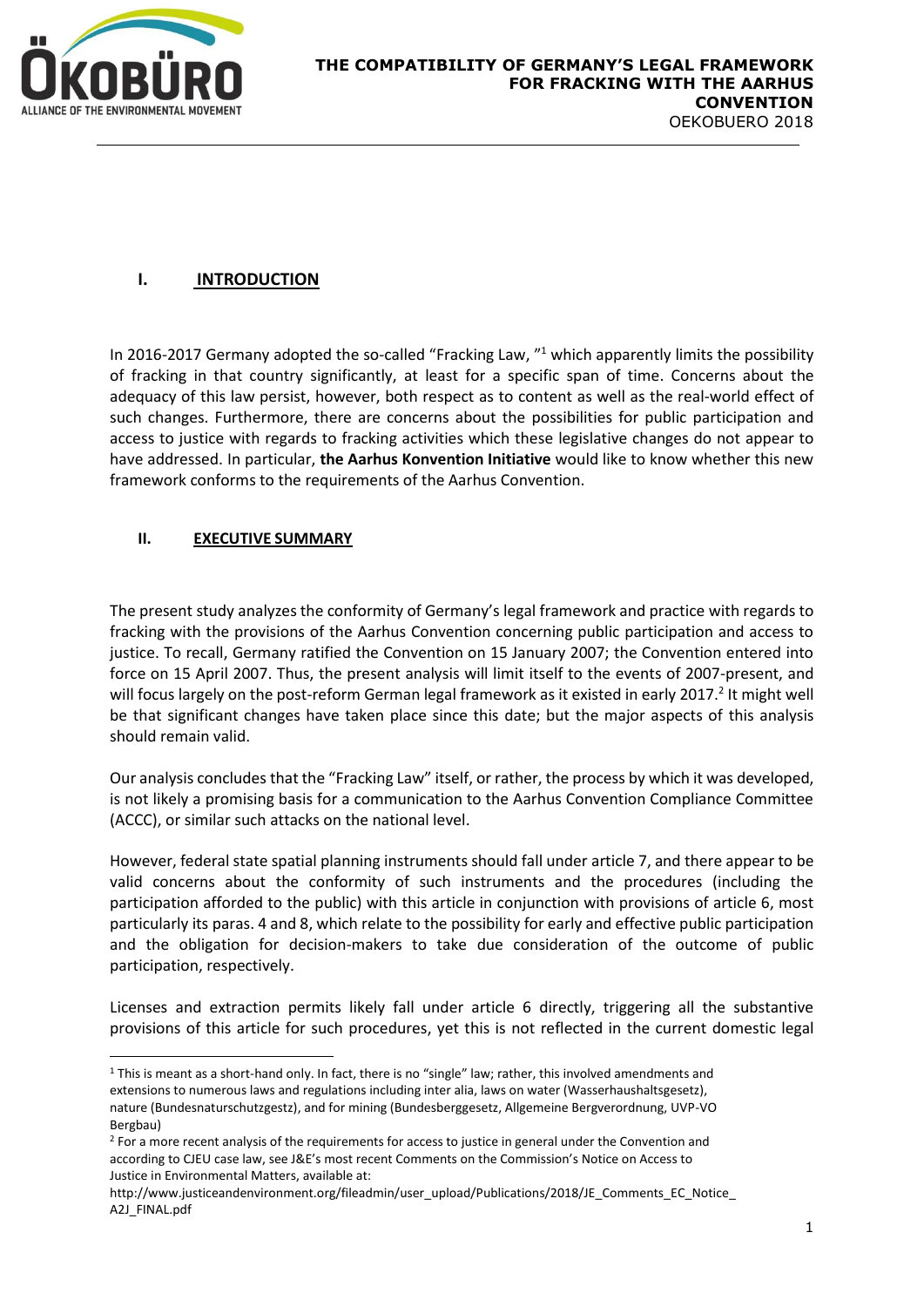

framework. Participation at yet later procedures, which clearly fall under article 6, would not sufficiently address any such deficits.

With regards to access to justice, our analysis identified several problems. First, the newly enacted Environmental Appeals Act's(EAA) exclusion from its scope spatial plans related to resource use, which appears problematic considering article 9, para. 3. Individuals furthermore face a number of hurdles which seem inconsistent with both article 9, paras. 2 and 3.

Generally, it might be observed that there are problems currently with Germany's legal framework as a whole, considering not just legislation, but case-law and practice, which brings compliance with article 3, para. 1 into question.

Finally, fracking may indeed qualify as the sort of activity for which participation and access to justice rights should be accorded to a larger circle of the public, including possibly in the transboundary context. In addition to the substantive provisions of the Convention earlier discussed, in particular articles 2, paras. 4 and 5 (defining the public and public concerned respectively) and article 3, paragraph 9 (regarding discrimination) are of key importance in this regard.

## <span id="page-3-0"></span>**III. PRESENTATION OF THE PROBLEMS**

Concerned with the perceived inadequacy of public participation with regards to fracking at stages prior to the final permitting level, and the possibilities to bring comprehensive legal challenges, the **Aarhus Konvention Initiativ** would like to know:

• At what stage(s), precisely, is public participation required with respect to fracking activities in

Germany, and what are the key provisions (and attendant obligations) triggered?

- At what stage(s) and with respect to which objects (planning instruments, licenses, permits, etc.) should access to justice be afforded?
- What if any limitations are there with regards to any such rights for individuals (as opposed to NGOs)?
- What if any requirements are there for transboundary involvement for fracking cases?

## <span id="page-3-1"></span>**IV. LEGAL FRAMEWORK**

What follows is a very brief introduction to the relevant legal framework as it stood as of early 2017. It is explicitly not intended as a thorough analysis of the situation in Germany, but is intended to give the reader only enough information so have some background and be able to assess the compatibility of this framework with the Aarhus Convention. This overview also aims to indicate potentially fruitful avenues for future research to fully communicate the relevant factual and legal background, including any changes since 2017.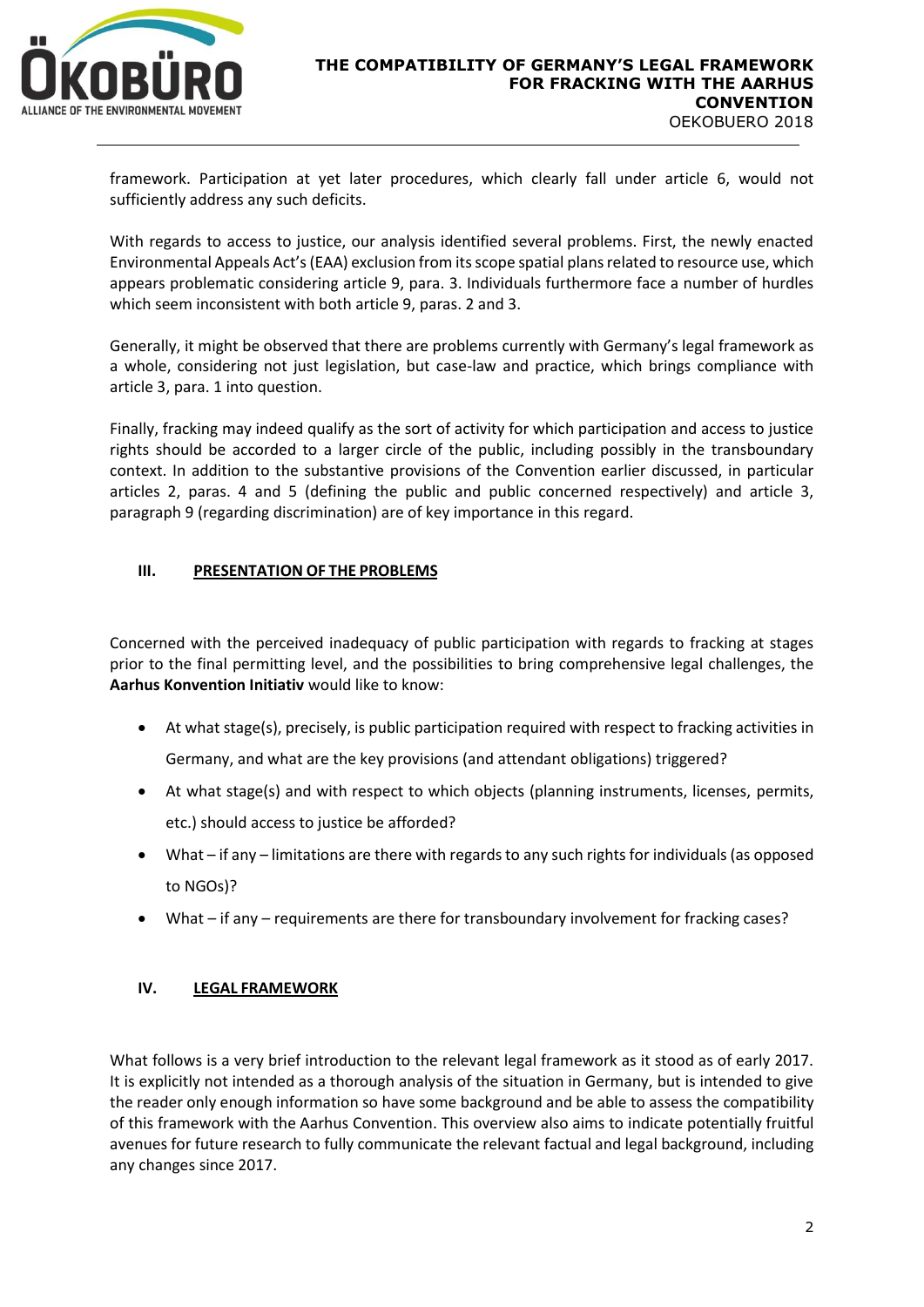

## <span id="page-4-0"></span>A. Introductory Remarks

It should be clarified at the outset that the German legislative framework in this area is characterized by a strong degree of tiered decision-making. This has led to considerable criticism, particularly with respect to lack of transparency and coordination between the levels of law, inadequate consideration of spatial planning and environmental law, public participation, and access to justice. $3$ 

## <span id="page-4-1"></span>B. Planning Instruments

1. At the Federal Level

<span id="page-4-2"></span>Germany promulgated a major national plan related to energy in 2015 (Germany's Net Development Plan), for which a strategic environment assessment was undertaken.

However, this plan applies to the dispersment and transport of energy only, not to its sources. Hence fracking and related activities were entirely omitted from this plan and were as a result, not analyzed in the strategic environmental assessment and could not be subject to public participation. In fact, the very question whether strategic energy planning concerning energy sources or generation is needed has been the subject of a long-standing dispute in the country. By contrast, other countries have conducted SEAs (with associated public participation) at the federal planning level, which not only included fracking as a component, but indeed focused entirely on fracking. For example, the Dutch Government conducted a SEA specifically for shale gas development. An additional SEA was done for other subsurface activities in the country. Based on both of these SEAs, a national strategic spatial plan for the sub-surface was completed in 2016 with regard to sub-surface activities, including shale gas developments. However, this level of decision-making is deemed not so pertinent for present purposes and will not be explored in much detail further.

2. At the Federal State<sup>4</sup> Level

<span id="page-4-3"></span>The German legal framework foresees the preparation of regional spatial plans, called either ("LROPs"), or development plans ("LEPs") in the federal states<sup>5</sup>. Historically, in many instances, however, such preparation has been at least partially voluntary; the law either provides in crucial contexts involving fracking that no regional spatial plan need be provided, or the need to do so has been ignored in practice.<sup>6</sup> As of early 2017, there was a pending legal dispute about whether it was always admissible to plan underground uses. Environmental lawyers and activists have thus urged the establishment of mandatory spatial planning for underground uses, including a SEA.

<sup>3</sup> There is a long history of criticism. See e.g. UBA Position Paper: Umweltverträgliche Nutzung des Untergrundes und Ressourcenschonung: Anforderung an eine Raumordnung unter Tage und ein modernes Bergrechts, November 2014 (henceforth "UBA Position Paper")

<sup>4</sup> I.e., the Bundesländer

<sup>5</sup> Unless otherwise noted, the term "spatial plans" is meant to cover both LROPs and LEPs

<sup>6</sup> Study on the application in relevant member states of the Commission recommendation on minimum principles for the exploration and production of hydrocarbons (such as shale gas) using high-volume hydraulic fracturing; National Report: Germany; December 2015; Milieu Law and Policy Consulting, (henceforth "2015 Milieu Study"), p. 5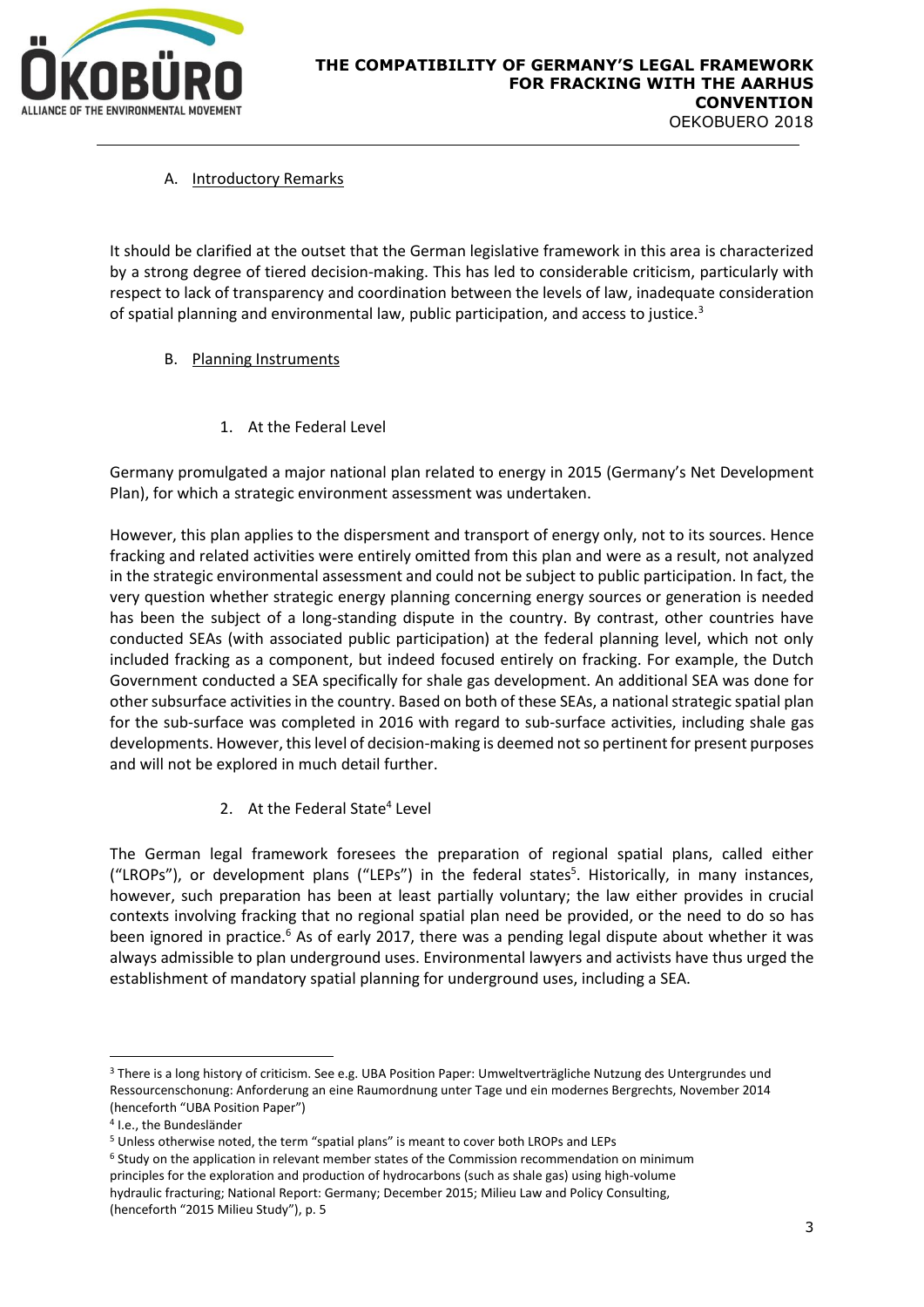

## Legal Functions and Effects

Regional spatial development plans form the federal state-wide entire concept of the government for the spatial structure and long-term development of the region and its areas. They generally create, on the basis of an evaluation of the condition of nature and landscape with the existing settlement structures, the principles and objectives of spatial planning and development, in particular in the area of ecology, economy, settlements and industry.<sup>7</sup> With regards to lignite mining federal states of interest (namely NRW, Sachsen, Sachsen Anhalt) have special planning laws to require spatial planning, however. These plans are an important step in the overall procedure, as they determine the "need" for the mining. These plans are developed with a full SEA.

As indicated directly above, the situation is less clear in other cases, because some states have assumed spatial plans apply only to over-ground uses, with the result that such plans do not address fracking or do so only minimally.

## Environmental Aspects

As is clear from all applicable wording and issues raised, these plans involve significant environmental aspects. This issue is not explored further in this analysis.

## Public Participation and Access to Justice

Public participation – whether in the context of a SEA or otherwise – is not contemplated at earlier strategic phases (such as at the federal level) under the German laws for fracking. The national report prepared for the EU Commission in 2015, e.g. concluded that no SEA (or public participation) had to that date occurred.

SEAs and public participation at the planning level are rather, in principle, provided for in its legal framework in the course of the drawing up of regional plans.

Germany has expressed its view that this is the mechanism by which it provides public participation at the strategic level for fracking in its 2015 reply to the European Commission, and deems itself to fulfill the Commission's Recommendations that a strategic assessment, including public participation, be carried out before the issuance of any licenses for fracking.

Per §10 of the Federal Spatial Planning Law ("ROG"), $^8$  the public is to be informed about the preparation of spatial plans and be given an opportunity to comment on the draft. According §9 ROG and §14b and Annex 3 of the German EIA Law ("UVPG"), a strategic environmental assessment is to be undertaken in the course of preparing or changing spatial plans, though in the case of limited changes to existing spatial plans, no such assessment need be performed under some circumstances.<sup>9</sup> Where an environmental assessment per §9 is to be carried out in the course of the preparation of the LROP/LEP, the draft plan with reasoning, the environmental report, and other relevant documents are to be made available for at least one month and the public is to have an opportunity to comment on these as well.

<sup>1</sup> <sup>7</sup> See, e.g. §3 of the L-PIG of Saxony

<sup>&</sup>lt;sup>8</sup> In conjunction with the applicable federal states' spatial planning laws

<sup>9</sup> §9, para. 2. ROG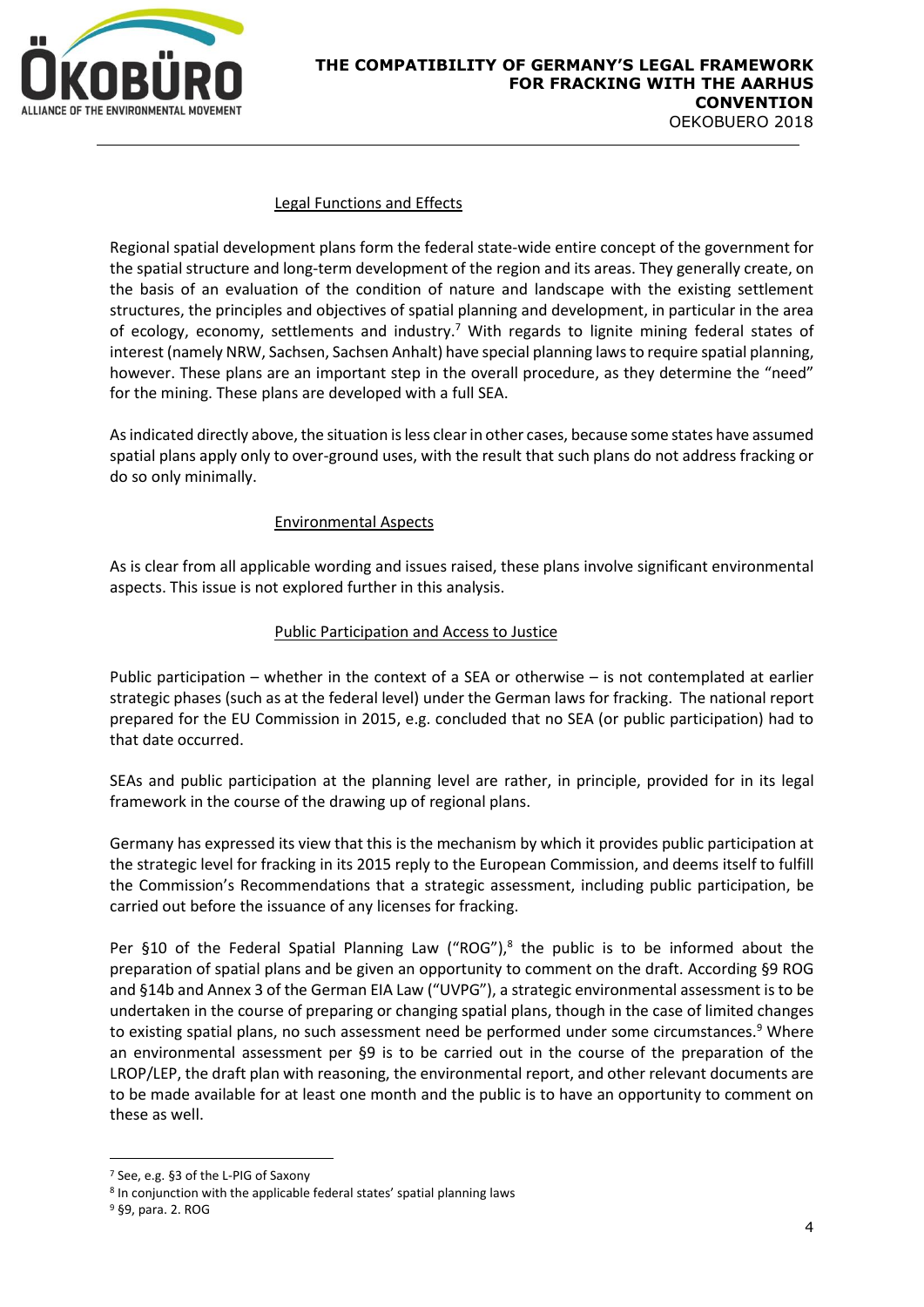

Two distinct factual problems are identifiable at this level, however.

First, in some notable cases – namely for the Damme 2 and the 2008 HVHF $^{10}$  drilling well at Damme 3 – it seems that no actual spatial plan was adopted, with the consequence that no related SEA (or any associated public participation) was carried out before the activity took place.<sup>11</sup> In this latter case it should be further noted that no public participation *at any level* took place.<sup>12</sup>

Second, some spatial plans which were in fact prepared and for which even a strategic environmental assessment was undertaken, do not address fracking/under-ground uses, with the result that public participation at an early planning stage with respect to such underground activities could not take place. In this context we note, for example, that many comments relating to these activities to the draft Lower Saxony change to its LREP were disregarded; this alone does not entail a lack of proper public participation in general, but may raise certain questions as to full compliance.<sup>13</sup>

The federal state of Nordrhein-Westfalia has a new spatial development plan which came into force in January 2017. This plan was itself done with a SEA. According to this plan, essentially unconventional fracking is ruled out; but any other such uses are not deemed as subject to public participation requirements or any further SEA requirements. So, by virtue of the effect of the federal laws, shale gas and coal bed methane are included. However, tight gas fracking is not covered and other projects involving gas drilling are not covered or given limitations. It seems that according to this plan, fracking in unconventional deposits is suspended; $14$  conventional natural gas extraction, however, may continue.<sup>15</sup>

The federal state of Schleswig Holstein was as of early 2017 on track to exclude all fracking on the basis of a new spatial planning act.

Critics have pointed out the need to have a strategic environmental assessment specifically for fracking as being the only effective way to ensure public participation with respect to fracking issues at a sufficiently early stage in planning.

<span id="page-6-0"></span>C. Licensing**<sup>16</sup>** Levels

The first step generally at this level is the application for a license ("Erlaubnis") per § 7 of the Federal Mining Act (BBergG) to explore. An application for the permission ("Bewilligung") per § 8 of the BBergG

<sup>10</sup> High Volume Hydraulic Fracturing

<sup>11</sup> 2015 Milieu Study, page 11

<sup>12</sup> See the 2015 Milieu Study for further details

<sup>13</sup> Cf. Art. 6, para. 8 of the Convention

<sup>14</sup> See LEP, Goal 10.3.4, pp. 120-123, available in English at:

https://www.land.nrw/sites/default/files/asset/document/lep\_englisch.pdf

<sup>&</sup>lt;sup>15</sup> The LEP justifies this exclusion on the basis that "(S)afe technologies for extracting natural gas have been in use in Germany since the 1960s."

<sup>&</sup>lt;sup>16</sup> The licensing level is the key aspect of this analysis. For the reasons laid out below this should most likely be called a "license" according to the domestic nomenclature, yet such procedures might nonetheless fall under article 6. But here the German wording used can also cause confusion. Thus a distinction is made between an "Erlaubnis" and a "Bewilligung" as directly follows. For the sake of clarity this analysis tries to use the terms "license" and "permission" throughout, while granting that the very question of whether any of this constitutes a "permit" or "decisions within the meaning of article 6 is the very object of contention.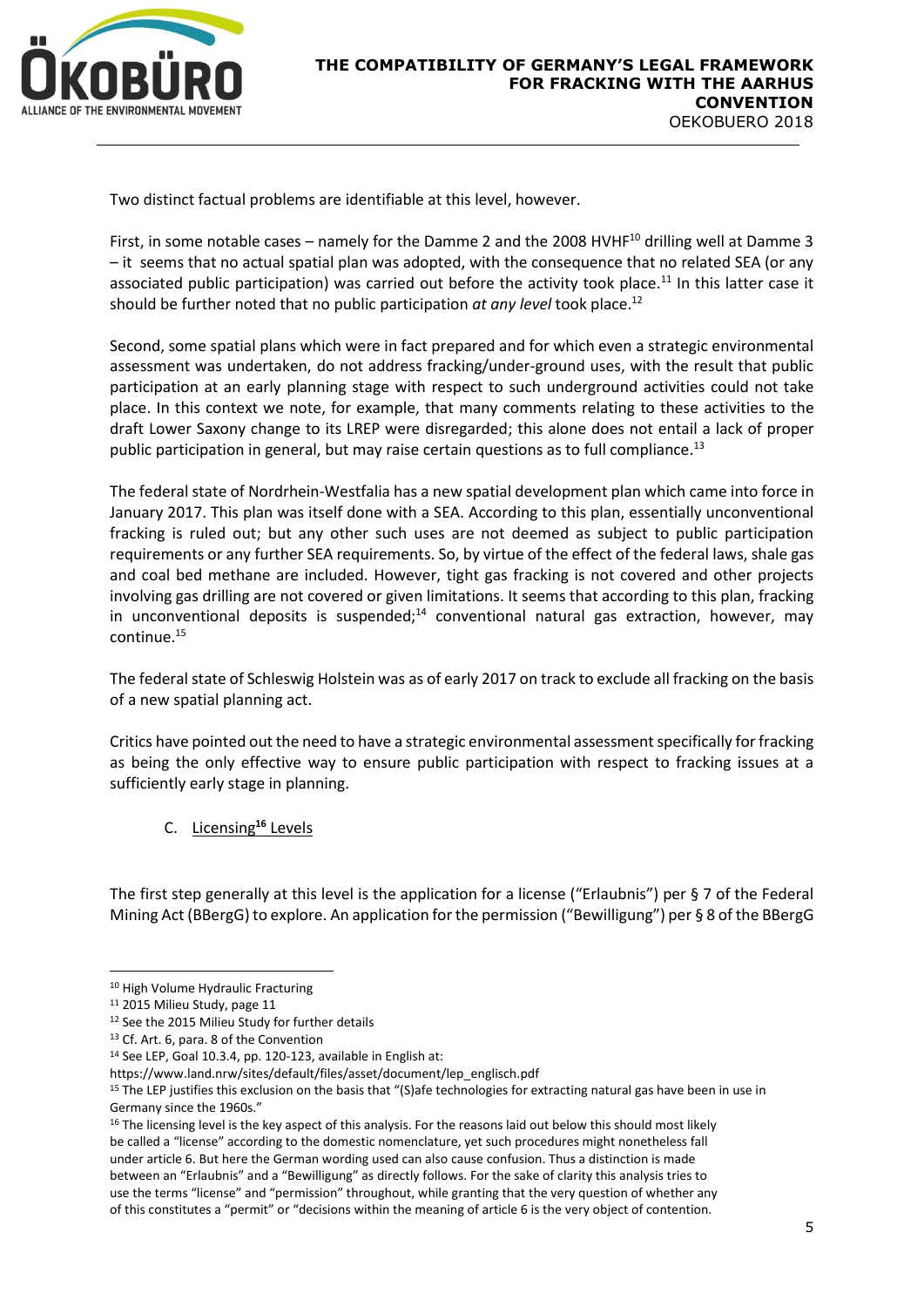

to extract mineral resources can be made at the same time if the applicant is in the position to do so,<sup>17</sup> or subsequently, i.e., after successful exploration has been carried out. Both the exploration license and the extraction permission require the second step of an approved operational plan before actual activities can occur, though as noted above, there is evidence that this requirement has been ignored in practice.

## Legal Functions and Effects

The exploration license grants the holder (i.e. a specific natural or legal person) the exclusive right, or title, to explore the specified mineral resources in a particular field, as well as the right to extract and apply for ownership over those resources which must be stripped or released as part of the normal planned activities. It also allows the collection and analysis of existing literature data.

The actual exercise of the rights, that is, the exploration activity itself, requires a second step, namely the approval of an operational plan (discussed below). For this reason, it appears that the prevailing view in Germany has been that any such license neither precludes nor permits any activities which could have an impact on the environment – and thus this licensing procedure requires no EIA. At the same time the license is not viewed as a "plan or programme" and is deemed as not triggering any SEA obligations either.

Notwithstanding, the issuance of the exploration license/granting of the extraction permit is a legally binding decision, and it confers upon the holder a legal position that has effects for subsequent authorization procedures.

The effects of this legal position are multiple and arise in various procedures and phases throughout the tiered decision-making process. First, and perhaps most obviously, only those who hold such licenses can apply for an actual permit/operational plan under the BBergG. Indeed, both the exploration license and the extraction permit qualify as constitutionally protected property rights per Article 14 of the GG. This in turn means that the possession of such a license in the first place will be given weight in the determination of whether subsequent regulatory measures prescribing limits or ruling out the actual exploration or extraction activities are permissible as balanced against these constitutionally protected property rights, which come on top of the holder's constitutionally protected right to engage in business. These rights come also to bear in the balancing of interests as between the holder and any affected property owners, generally to the effect that the latter have little chance of success in any legal challenges against the proposed activities.<sup>18</sup>

With regards to exploration licenses, it should be clarified that it is not merely the interest in the exploration which is protected, but also the future possession of later-won property derived via any subsequent extraction.<sup>19</sup> Also, where the exploration is declared to have a scientific purposes (which does not rule out the issuance of a license for exploration declared to have a commercial purposes $^{20}$ or a permission to extract over a partial or fully overlapping territory,<sup>21</sup> the public interest in fulfilling that scientific purpose will be deemed to weigh in favor of the exploration in subsequent authorization procedures.<sup>22</sup>

<sup>&</sup>lt;sup>17</sup> For example, the applicant already possesses enough information to demonstrate that the specified mineral resources exist in the location and can, in fact, be extracted. See §12, para. 1, point 3

<sup>18</sup> UBA Position Paper

<sup>19</sup> BBerG Kommentar, p. 118

<sup>20</sup> See §7, para. (2)

<sup>21</sup> See §8, para. (3)

<sup>22</sup> BBergG Kommentare, p. 118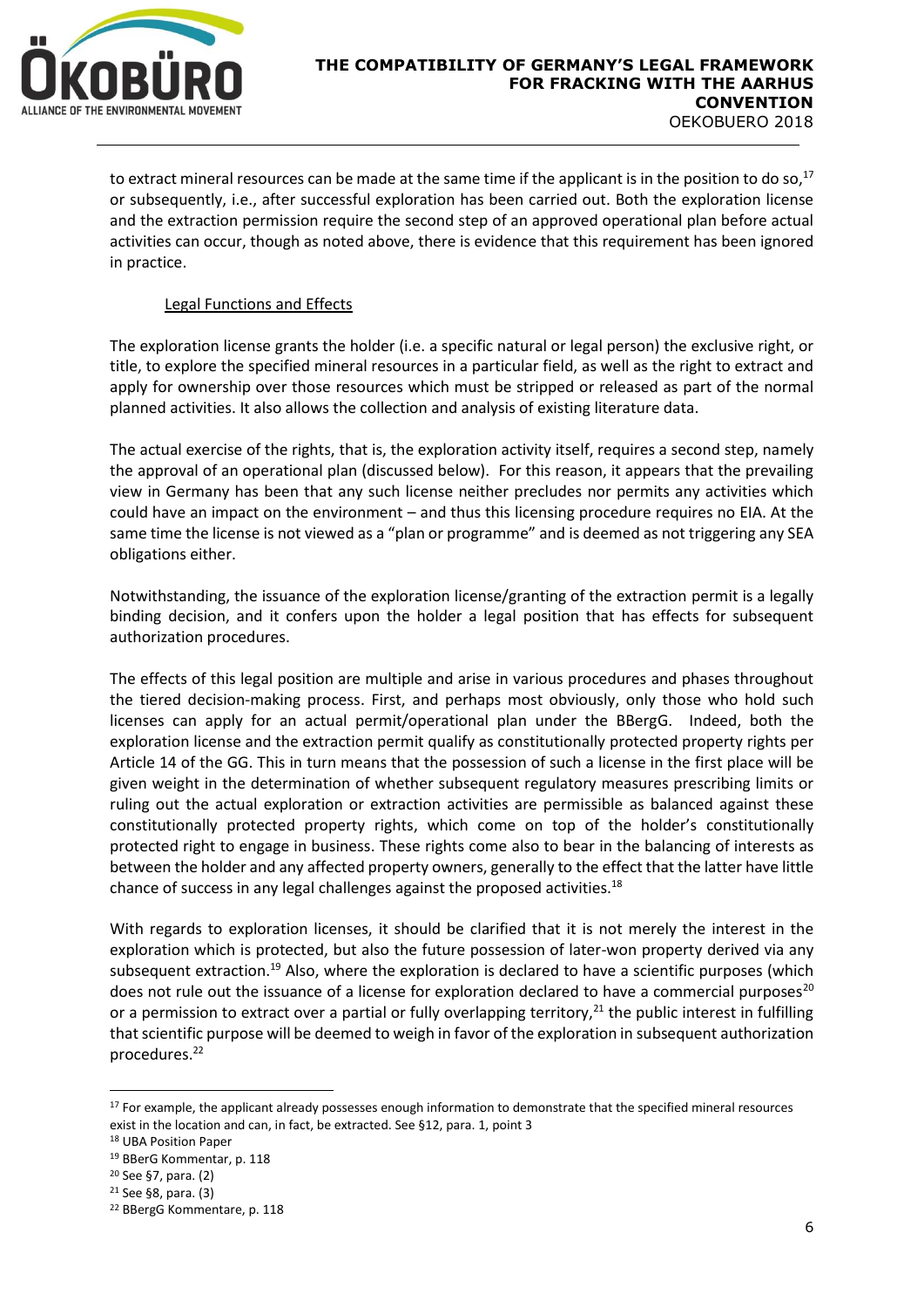

The further legal details of this (under the BBergG, particularly §§ 11, 12, and 55) at this stage will not be analyzed in detail: **Yet the real crux of the problem seems to be: Regardless of the result of any EIA, there is no actual weighing process undertaken, but rather the license holder holds the presumption of certain legal rights (is entitled) to get its operational plan approved as long as it meets all legal requirements (which includes** *inter alia* **certain provisions under water law, nature protection, etc.). This would appear to be despite the results of an EIA.**

With regards to extraction permits, it should also be noted that the exclusivity of the holder's extraction rights can be enforced against third parties as a matter of civil law.<sup>23</sup>

## Environmental Aspects

Decision-making at this level does entail consideration of environmental aspects. Specifically, §11, point 10 of the BBergG provides that the application for a license or permit is to be denied when "overriding public interests exclude the exploration *in the entire field*". Such a determination is quite difficult to make on the basis of the information required to be provided by the applicant at this stage, however, which need not be very concrete. In the case of an exploration license, the applicant's submitted working program, namely, has merely to indicate that the planned exploration activities are adequate in nature, extent and purpose and will be carried out in an appropriate time frame.<sup>24</sup> The additional grounds for refusing a permit for exploration per §12 do not greatly enhance the information available to the permitting authority at this stage either.<sup>25</sup>

The grounds for refusal must, rather, generally be judged per the comments submitted by those authorities responsible for the given area of public interest that falls within their respective spheres – such as a water or nature authority, or an affected municipality in charge of local land use. According to §15 BBergG, the mining authority, which is responsible for the license/permit, has to invite these expert authorities to submit comments and is to take these comments into consideration when making its determination as to §11, point 10 as a ground for refusal. The expert authorities, however, bear the burden of proof to demonstrate to a sufficient degree of precision that overriding public interests exclude the exploration/extraction *over the entire field in question*, and the mining authority has no discretion but to issue the license/permit if the expert authority has failed to satisfy this burden.<sup>26</sup> In other words, by the mere filing of an application the applicant enjoys a strong presumption under German law that the application will, in fact, be granted.

Given the lack of specificity required in the plans submitted by the applicant and resultant difficulty in assessing the potential environmental impacts of such plans, some commentators have suggested that the exploration license (and possibly even the extraction permit) should not be considered the start of a tiered planning decision, which just has to be made more concrete during the operational plan procedure. However, the UBA has found that this level indeed relates directly to the subsequent authorizing procedures, as the **if** and the **where** components of the project are largely determined at this level, leaving merely the **how** to be determined at the operational plan procedure level.

## Public Participation and Access to Justice

<sup>23</sup> See §8, para. (2)

<sup>24</sup> See §11, point 3

<sup>&</sup>lt;sup>25</sup> See e.g. Greifswald, Urteil vom 16 April 2015 – 5 A 1620/12 --, Rn, 32, juris), in which not even the Federal

Defense Ministry was allowed to go against a license on the basis of § 11.

<sup>26</sup> BBergG Kommentar, p. 147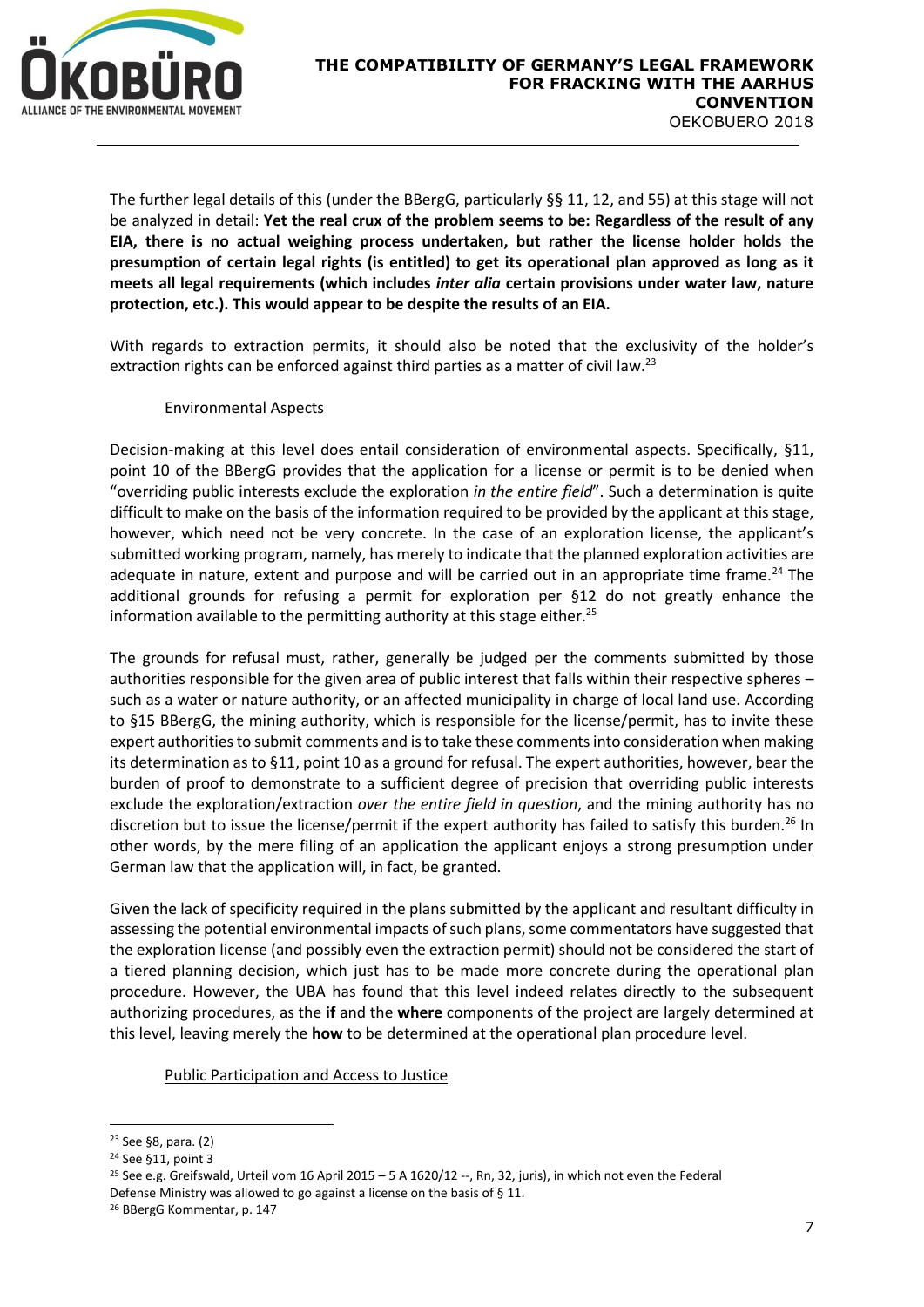

There is no public participation whatsoever at this level. Neither for NGOs, nor for individuals, such as neighbors (tenants and owners of the surface property or others who might be affected by *inter alia*  degraded water quality). Only the expert agencies, including affected municipalities are to be given information and the opportunity to comment, and even there, cases are reported in which authorities that should have been consulted per §15 were in fact merely informed.<sup>27</sup> There is also no access to justice at this level.

## <span id="page-9-0"></span>D. Further Tiered-Decision-Making Levels

## Approval of Operational Plans

The approval of operational plans is the second level required to authorize mining activities. German mining laws foresee four different types of operational plans which a project proponent has to submit to the mining authority for approval: (1) the framework operational plan (2) main operational plans; (3) special operational plans; and (4) the operational plan for the closure of the mine. Only the first two types are discussed at length here; the third type is briefly mentioned as it has some relevance particularly with respect to the public participation rights of property owners.

## Legal Functions and Effects

The **framework operational plan** provides an overview of the entire mining project, and serves as the basis and framework for the individual main operational plans. In the case the project is subject to an EIA, a framework operational plan is required.

The amendments to the German EIA laws ("UVPG" and UVP-VO Bergbau) have had the effect of making fracking and associated activities, including the drilling of exploratory wells for scientific purposes, subject to a mandatory EIA. It follows then, that such activities will always require a framework operational plan. This in turn entails that the mining authority must conduct a **plan determination procedure** per §57a BBergG in which the approval of the framework operational plan is to take place. Indeed, the plan determination procedure serves as a so-called carrier procedure ("Trägerverfahren"), in which also the EIA is to be conducted, and in which all parallel decision-making, including decisions under diverse environmental laws, is fully concentrated.<sup>28</sup>

Approval of the framework operational plan was earlier described as having only declaratory effect, $2^9$ meaning that the approval of (a) main operational plan(s) is required for the actual execution of the mining activities. However, certain specific issues decided in the approval of the framework operational plan have a legally binding character for the main and special operational plans (as well as the operational plan for the closure of the mine) which are needed to implement the framework operational plan.<sup>30</sup>

<sup>&</sup>lt;sup>27</sup> See Germany: legal aspects of shale gas exploration and extraction, Helmholtz Center for Environmental Research GmbH – UFZ, Leipzig, Germany, March 14, 2012, p. 3 (citing Borschardt, 2011 and OVG Sachsen-Anhalt, 2003, Rn. 68)

<sup>&</sup>lt;sup>28</sup> Article 52. para. 2a BBergG in conjunction with article 75, para. 1, sentence 1 of the German General Administrative Procedure Act ("AVG")

<sup>&</sup>lt;sup>29</sup> See e.g. Germany: legal aspects of shale gas exploration and extraction, by Grit Ludwig, March 14, 2012 (henceforth "Ludwig") at, p. 7, available for download at: http://www.shale-gas-information-

platform.org/pl/categories/prawodawstwo/artykuly-ekspertow/germany-legal-aspects-of-shale-gas-exploration-andextraction/

<sup>30</sup> See §57a, para. (5) of the BBergG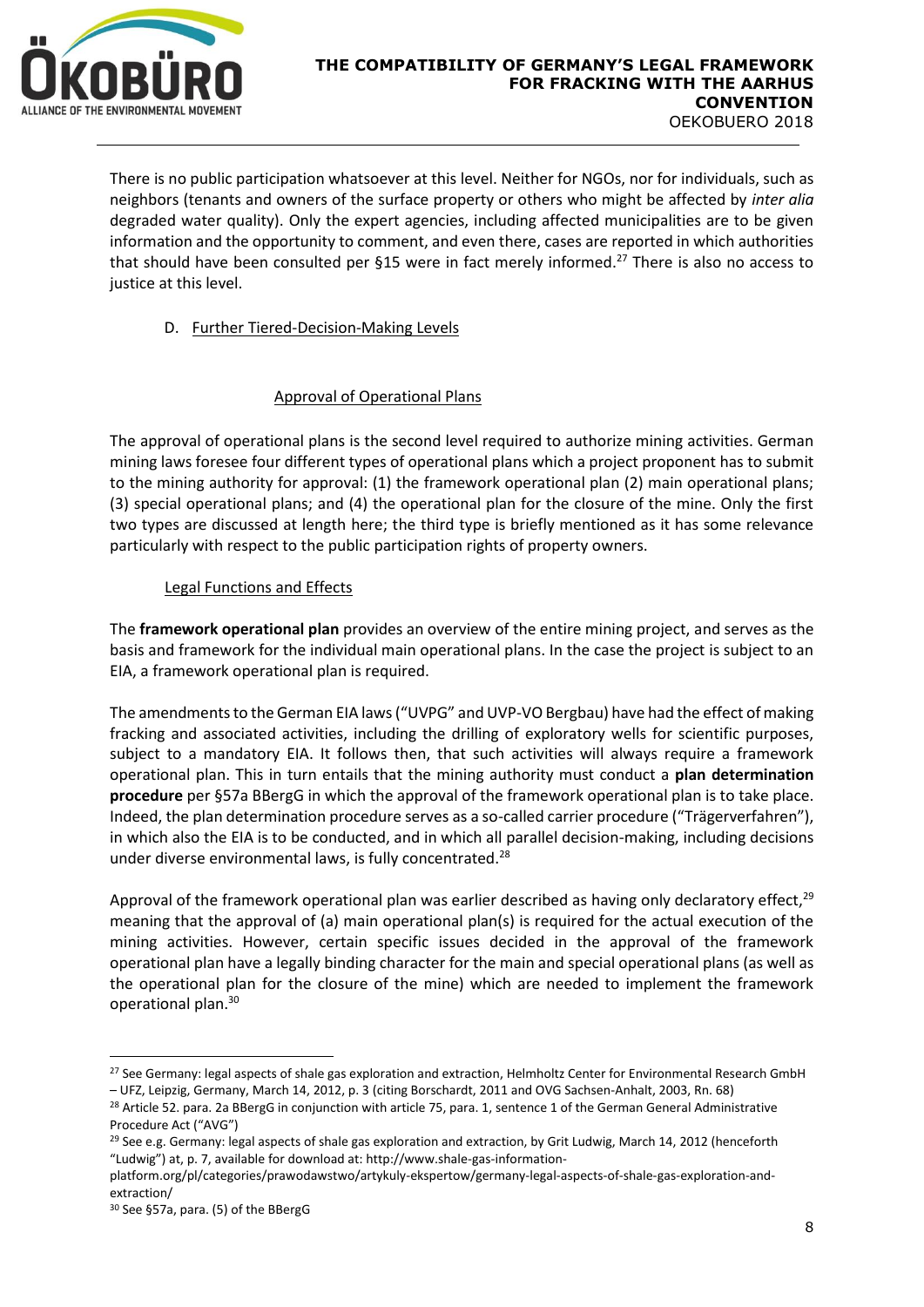

As the UBA has observed, the plan determination procedure constitutes a very late stage in the chain of decisions regarding any planned activities. Accordingly, the questions of **if** the planned activity (in light of the already provided exploration license and extraction permit for designated fields, in addition to further property rights (Bergwerkseigentum) and the activities in investments of the business in exploration) can hardly be questioned. Even the question of **where** such activities might occur is significantly limited, namely, within the limits of the area covered by the license/permit. Only the question of **how** the activity is to be undertaken remains a subject of any serious debate and even there, it is quite uncertain how meaningful a role other interests – whether they relate to spatial planning or other public interests – can play at this stage.<sup>31</sup> To emphasize: Here is furthermore to be noted that it is not merely a question of the stage in terms of decision-making. Thus, the "if" is indeed normally decided at the spatial planning procedures level; yet even at that earlier stage there is little to no discretion to review such questions at all, as outlined above.

An application submitting a framework operational plan also might trigger the need for a spatial planning procedure by the spatial planning agency per §15 ROG, according to which the compatibility of the applicant's proposed measures with the goals of spatial planning are to be examined, if the project itself is deemed of importance.<sup>32</sup>

This unclarity (as to whether such a compatibility assessment was needed) has required some grappling of the matter by the German courts, and is one reason why there were as of early 2017 some proposed new amendments, particularly concerning §15 ROG and §48 BBergG.

According to a proposed amendment of  $§15<sup>33</sup>$  the public is to be provided with a mandatory opportunity to participate in a procedure undertaken per §15, para. 3, point 1 ROG-E and there is to be an examination of alternatives<sup>34</sup> (not including the null scenario, I believe). However, the UBA considers that any §15 spatial planning procedure is occurring too late to be able to effectively bring spatial planning concerns to bear, or allow for a meaningful consideration of alternatives. It recommended, therefore, that the need for such a procedure also be triggered already by the application for a license to explore. It follows that any newly-created public participation rights which might arise, should this proposed amendment have been/be adopted, would similarly occur too late to meaningfully exert an influence. Note that the legislative explanation of the proposed amendment would seem to confirm that this represents no real change to the status quo, as it notes it is essentially codifying (making mandatory) what is already general practice in the provinces. And again, this involvement in the §15 procedure only happens if and when the procedure itself happens.

The **main operational plan(s)** forms the technical base for the mining project's installation and execution. The approval of such plans constitutes the final authorization of the activity in question. Such approval is generally limited to a term of 2 years. For any given mining project, there might be the need for multiple operational plans. There is currently no new EIA and thus no public participation attached to these procedures.

**Special operational plan(s)** may be requested by the permitting authority to address specific activities, such as for planned hydraulic fracturing activities or certain specific activities using explosives. In this context it bears mention that there is an important Federal Administrative Court decision related to this issue. It does not concerns special operational plans "as such" as much as the subjective rights

<sup>&</sup>lt;sup>31</sup> UBA Position Paper p. 14

 $32$  There could thus be changes to is § 48 BBergG and § 15 ROG in the detail. Clarification here would be helpful and it could well be that events post 2017 have helped in this regard

<sup>33</sup> Entwurf eines Gesetzes zur Änderung raumordnungsrechtlicher Vorschriften Drucksache 656/16 from 04.11.16

<sup>&</sup>lt;sup>34</sup> Though not considering the null alternative, I believe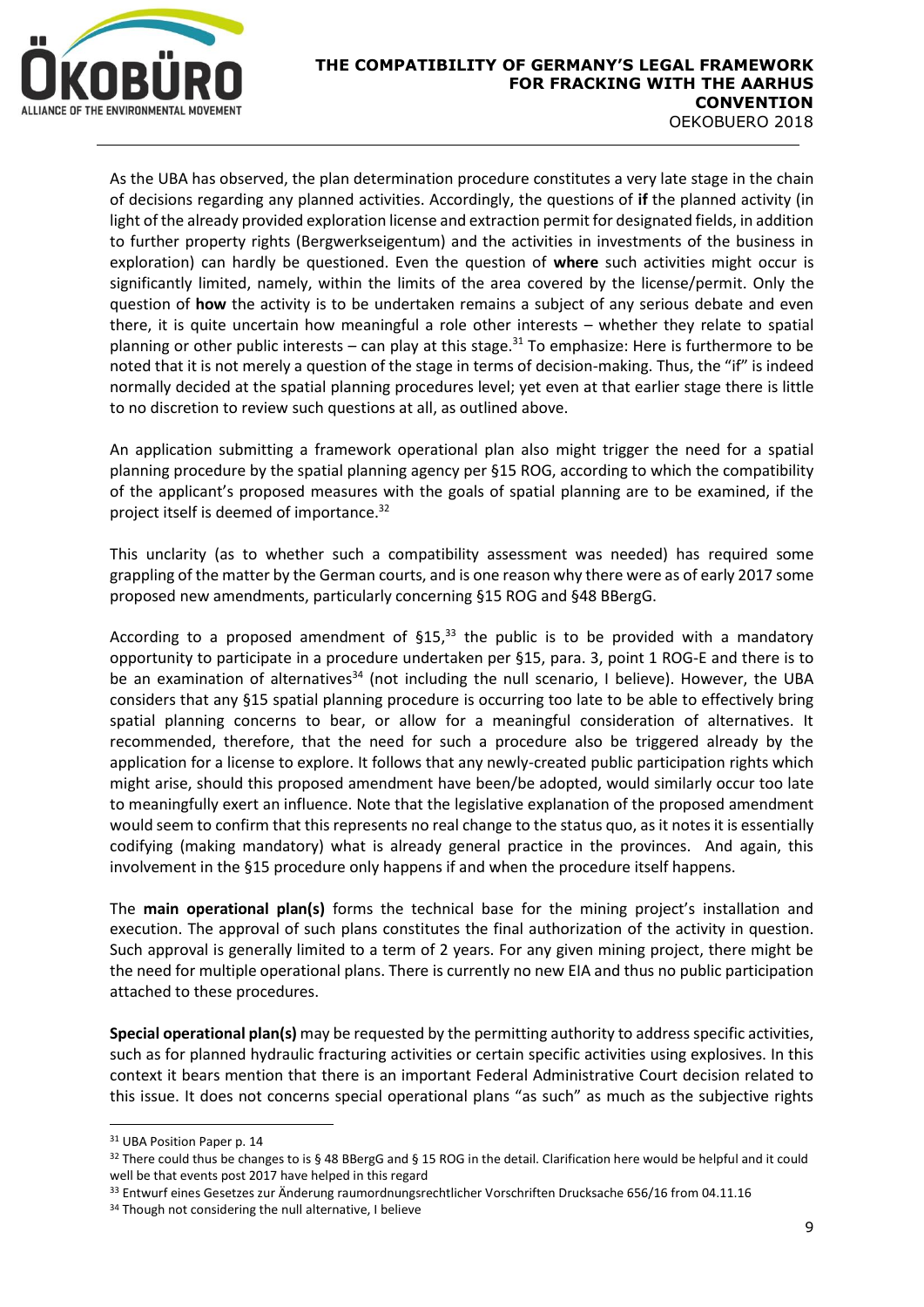

afforded by § 48 BBergG generally.<sup>35</sup> Some have potentially recognizable legal interests that may be compromised by the activity, namely affected property owners, and should be able to voice their concerns. The procedure for evaluating this type of plan can happen before or parallel to the main operational plan.

## Environmental Aspects

As indicated above, the major examination of environmental aspects of mining projects are to occur within the context of the framework plan approval procedure, which serves as the carrier procedure for the authority's evaluation of the project proponent's framework operational plan, and is the stage in which an EIA is conducted.

As outlined above, however, there are concerns that the evaluation of environmental concerns (as well as the details with regards to the proposed activities and the participation of both expert authorities and the public) is occurring at too late a stage to exert a truly meaningful influence in the overall process.

The UBA says these are to be examined as public interests within the meaning of §48 para. 2 of the BBerg. Their claim is, though, that the way these interests are incorporated within the mining law they have only a marginal effect, and the interests of exploration and extraction projects regularly push through this. Ultimately, the UBA concluded this weighing of the public interests was inadequate.

## Public Participation and Access to Justice

It follows from what was observed directly above that – with respect to fracking and oil and gas exploration generally -- public participation has not been extensive at all. These activities up to early 2017 at least have not been subject to a special planning act. With respect to lignite mining and coal mining, there are indeed special plans which need to be enacted on the base of the federal land law(s), however.

With the exception of a possible role for affected neighbors in the context of the review of special operational plans requested specifically for the purpose of addressing such concerns, no public participation is foreseen with regards to any of the other operational plans, including the main operational plans, which again, serve as the final authorization of activities, and cover the final technical aspects.

In terms of access to justice, one must distinguish between recognized organizations on the one hand, and individuals on the other.

The former has the possibility to challenge the EIAs...permits, plan approval procedures...per the EAA, as amended. Regarding individuals: Only property owners have standing, and the exercise of these rights is restricted further via the so-called causality jurisprudence.<sup>36</sup> Furthermore, even when standing is granted, an objective violation of the law can only form the basis of a successful claim where this violation at the same time violates the claimants own rights. This latter feature of German law (§113, para. 1 sentence 5 §42, para.2 VwGO) was specifically deemed to conform with EU law in the CJEU decision in *Commission v. Germany*, C-137/14.

<sup>35</sup> BVerwG U.v. 16.03.1989 4 C 36.85

<sup>36</sup> BVerwG, Urteil vom 10. Oktober 2012 – 9 A 19/11 --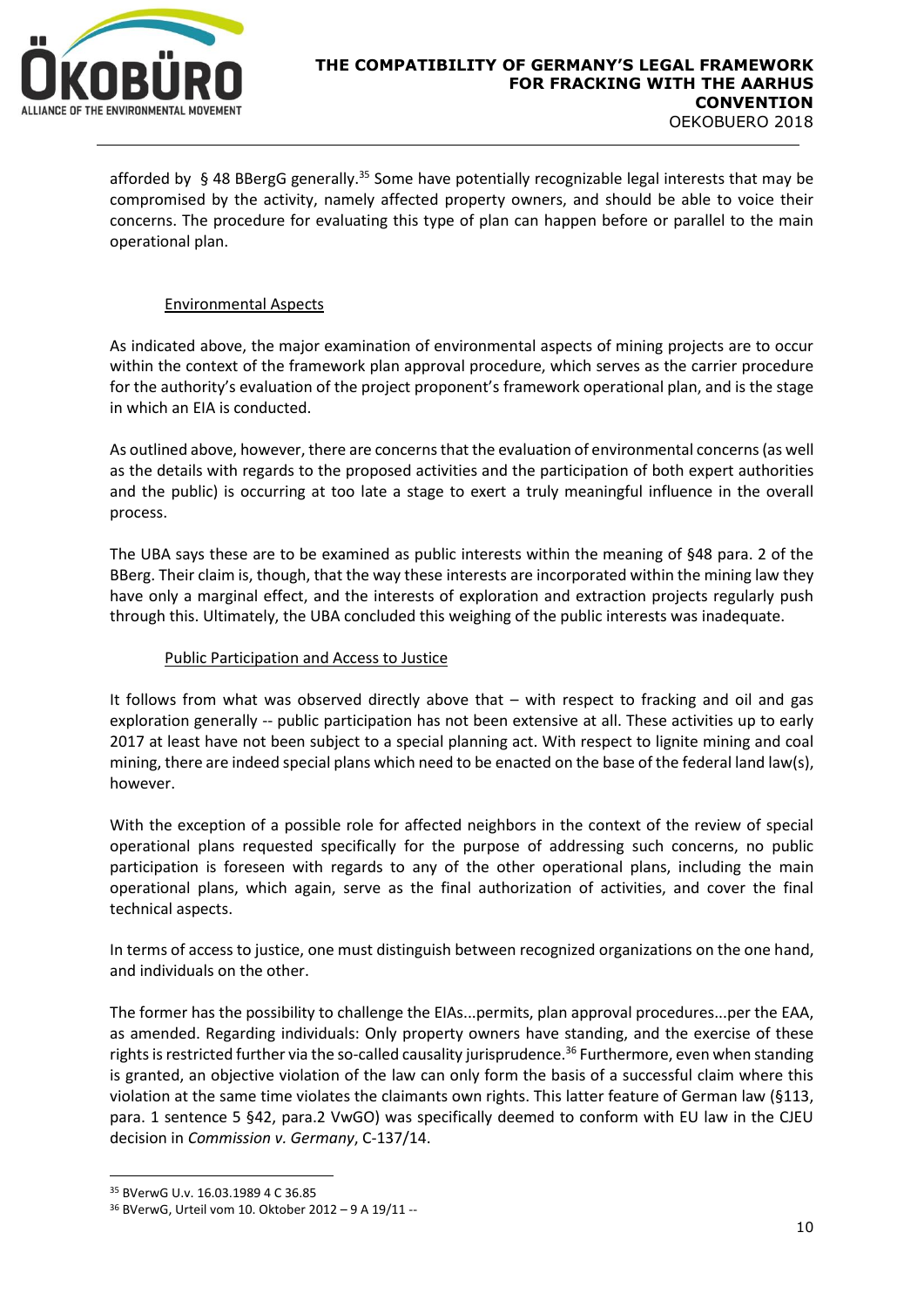

Individuals cannot, as a result, raise a claim due to groundwater contamination.<sup>37</sup> Specifically in the field of mining, such as lignite coal mining and fracking projects, but also by conventional oil and gas drilling, an individual's subjective right will not – as a rule – be violated. The only exception is where property rights are directly affected. Only when such a property right, anchored in Article 14 GG, can claims be raised. Regarding the latter, the Garzweiler decision is indeed of some help, as it did confer subjective rights per § 46 of the BBergG on property owners. Yet this does not seem to address all concerns raised in this analysis. Yes, protected property interests can be claimed at the level of framework operational plans and must be investigated and balanced in a consideration of the interests at this procedural level. However, the factual decision as to "if" the deconstruction is to take place is often made at an earlier point in time and legal remedies against the resettlement of affected parties with the background of an already running mining operation hardly has any prospects of success.<sup>38</sup>

As of early 2017 there were two further pending cases of possible interest; both concerned lignite planning acts (Nochten and Welzow Süd), in which the claimants argue that there is indeed no access to justice against these plans even if a SEA is done for the plans. Neither the NGO nor the private individual is afforded judicial rights, the justification being that they can have access to justice in the permitting phase under the BBergG (framework operational plan). The implication being, access to justice at this latter stage suffices.

## Past Illegally Approved Activities not Subject to Improved Public Participation Rules

As a final note one should add that the transitional provision<sup>39</sup> of the amended UVPG states that operational plans which have already been approved will not require an EIA (and consequently not be subject to public participation). This covers a huge amount of licenses/permits – to recall, according to the 2015 Milieu study NRW already granted licenses covering fields that cover almost 50% of the entire province. Furthermore, in many of these cases, the failure to conduct even a screening was in violation of the EIA Directive and are therefore unlawful to begin with.

# <span id="page-12-0"></span>**V. LEGAL ANALYSIS**

1

# <span id="page-12-1"></span>A. Provisions of the Convention Potentially at Issue

## <span id="page-12-2"></span>**Article 3, para. 1; Article 6, paras. 2-9; Article 7, Article 8; Article 9, paras. 2 and 3.**

B. Nature of Potential Noncompliance

<sup>37</sup> BVerwG, Urteil vom 20.12.2011 – 9A 30/10, NVwz 2012, 573, Rn 19

<sup>38</sup> Az: 7 C 11.05) from 2006, confirmed by the Constitutional Court in the Garzweiler decision of 2013 (Az:1 BvR 3139/08; Az: 1 BvR 3386/08)

<sup>39</sup> See §4 UVP-Verordnung, as amended, particularly the inserted para. 5: "For projects in §1 sentence 1 number 2, letter b, number 2a, 2b, 2c, 8, 8a, and 10, for which a permitted operational plan lies by the competent authority, the regulation as effective until 5. August, 2016, shall apply."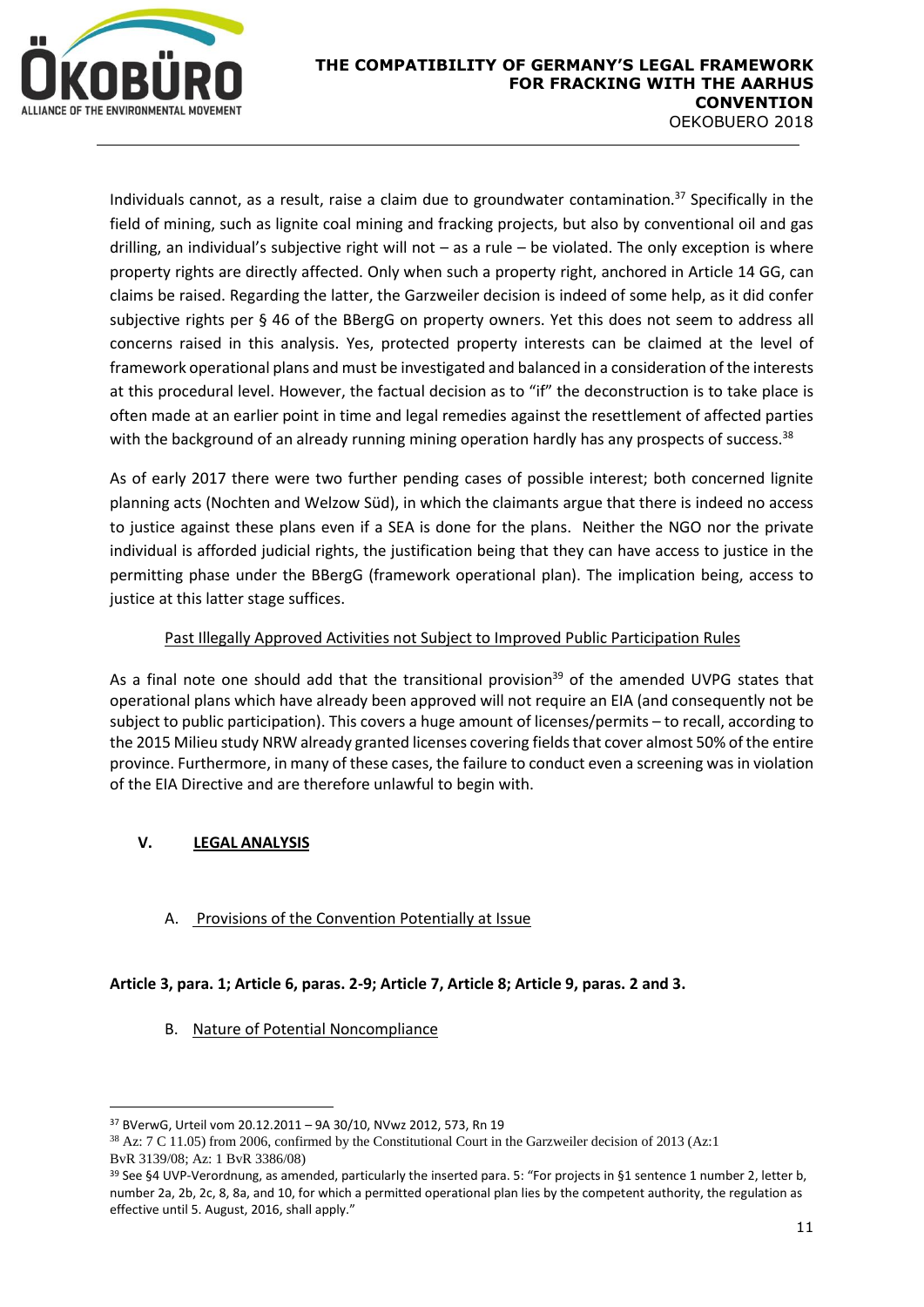

1. Public Participation

<span id="page-13-0"></span>As a preliminary matter it must be clarified that the Convention does not require environmental assessment, be it at either the strategic or project level. The Convention's second pillar requires, rather, public participation for certain types of decision-making. This is not the same. Any potential communication must respect and reflect this difference.

That being said, the Committee has acknowledged, in principle, "the importance of environmental assessment" at both levels "for purposes of improving the quality and the effectiveness of public participation."<sup>40</sup> Furthermore, the Committee has clarified that, while an EIA is not a necessary part of public participation, public participation is a necessary part of an EIA. In other words, where the national framework provides for an EIA procedure, including public participation, the public participation requirements of the Convention must be met.<sup>41</sup>

Two important conclusions can be drawn from this which are particularly relevant for present purposes:

First, even where a SEA or EIA is provided for according to national law, this does not mean that the national system is Aarhus-compliant. It is quite possible that a legal system which would provide for both a SEA and an EIA specifically for fracking would still fall short of satisfying the requirements for public participation under the Convention.

Second, any arguments based specifically on the Convention – particularly any arguments presented in the form of a Communication to the Compliance Committee against Germany – must not be formulated as a specific critique regarding the lack of these specific instruments (SEA or EIA) in the context of fracking. It can only be demonstrated that the legal framework fails to provide the requisite degree of public participation and suggested indirectly, that a ready and likely effective means of fulfilling public participation requirements would be within the context of a SEA/EIA.

## a. Determining which (if any) Article Applies

The Convention imposes slightly differentiated public participation requirements depending on the nature of the act or decision-making at issue; in other words, whether in the framework of decisions on specific activities (Article 6); plans, programs and policies (Article 7); or executive regulations and/or generally applicable legally binding normative instruments (Article 8).<sup>42</sup> The form of decision-making at issue likely also has meaningful implications for the access to justice requirements posed by the Convention, as will be discussed below. Consequently, the starting point in our analysis must be to determine the nature of the relevant decision-making.

As the Compliance Committee has observed on numerous occasions, the label in domestic law is not decisive. Rather, **whether a given activity falls under Article 6, 7, or 8 is determined by its legal**  functions and effects<sup>43</sup>. Thus, the fact that a legislature was the decision-maker in one case, and that the resultant decision was labelled as a "law" did not persuade the Committee that the decision in question was subject to Article 8. The decision in that case had the legal effect of authorizing a very specific project – namely Crossrail – which meant not only that the legislative procedure leading up to

<sup>40</sup> Spain ACCC/C/2008/24; ECE/MP.PP/C.1/2009/8/Add.1, 30 September 2010 (henceforth "C-24 (Spain)"), para. 83.

<sup>41</sup> Ibid; see also Annex I, para. 20 of the Convention

<sup>42</sup> United Kingdom ACCC/C/2010/53; ECE/MP.PP/C.1/2013/3, 11 January 2013 (henceforth "C-53 (UK)"), para. 82

<sup>43</sup> Albania ACCC/C/2005/12; ECE/MP.PP/C.1/2007/4/Add.1, 31 July 2007 (henceforth "C-12 (Albania)"), para. 65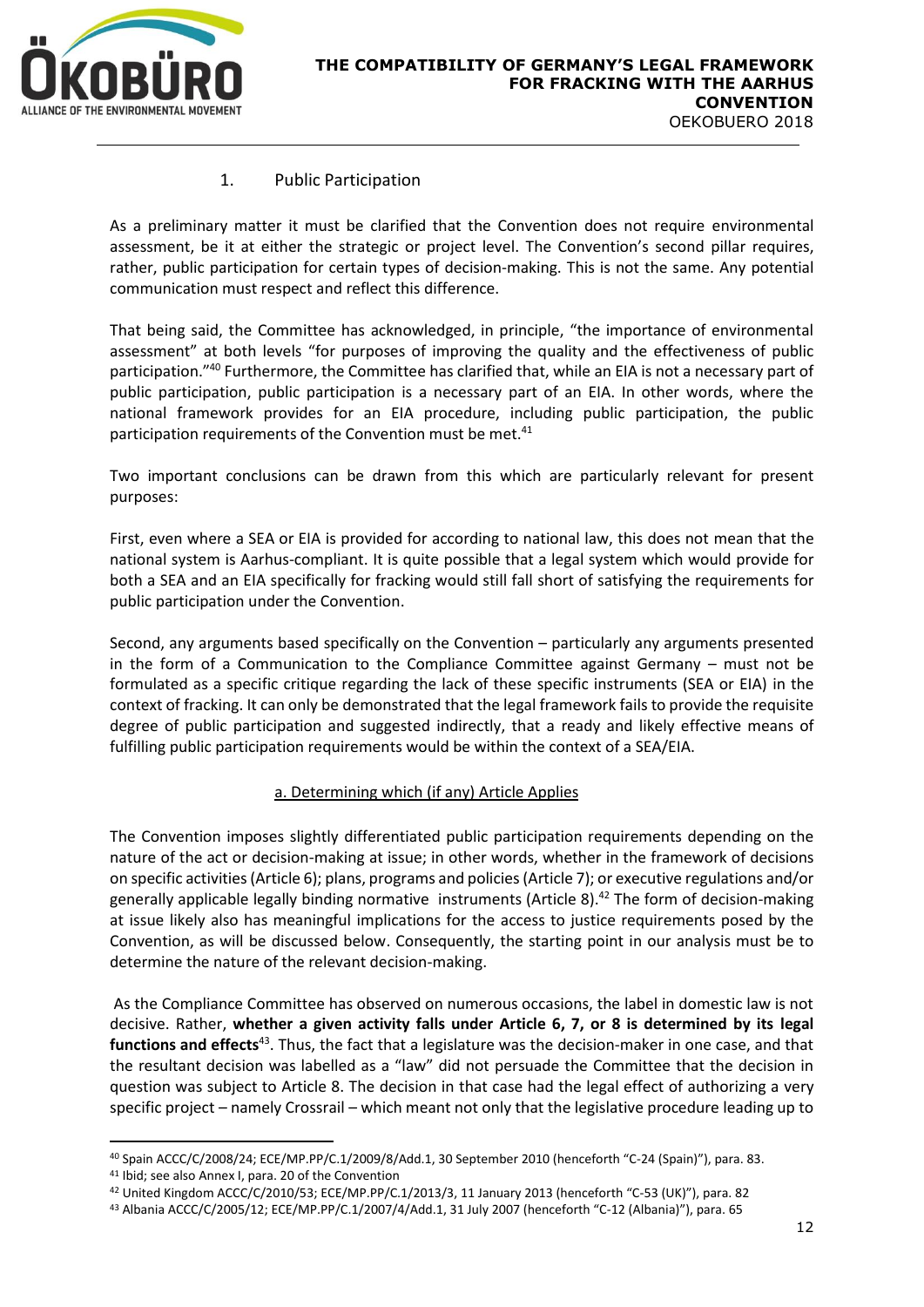

this decision was subject to the Convention,<sup>44</sup> but also that any public participation duties arose *not* by virtue of Article 8 (which applies in the case of generally applicable legally binding instruments), but rather Article 6 (which pertains to decisions to permit specific projects).<sup>45</sup>

By contrast, the Committee concluded that a local authority's "Traffic Regulation Order," which had the legal function and effect of providing "direction on how traffic would be organized in a certain area" and was "not an act permitting a specific activity, but has general application to all persons that are in a similar situation and unlike a plan or programme, creates binding legal obligations" was an act within the scope of **Article 8**. 46

The Committee has further noted on multiple occasions that it is particularly **difficult to establish a precise boundary between Article 6 and Article 7 decisions**. In some instances, a given decision (or set of decisions) may be deemed to have both Article 6 and Article 7 characteristics.

To cite one particularly relevant example, a "concept" for the exploration of certain mining deposits could have been considered a regional development strategy and sectoral planning (which would fall under Article 7 of the Convention), or it could have been considered as the first phase (expressed as an "intention") for a planned activity (in which case it would fall under Article 6). In this case, too, the Committee reiterated the necessity to look beyond national labels. However, on the facts presented, the Committee was unable to make a final determination as to the proper classification of the decisionmaking in that case. A review of the Compliance Committee's case law does provide some guidance in distinguishing between Article 6 and Article 7-type decision-making, however.

**Article 6 decision-making** is characterized by a greater degree of specificity – it should concern carrying out a specific activity in a particular place by or on the behalf of a specific applicant.<sup>47</sup> It should be more specific than a land use designation would normally be, like awarding leases to individual named enterprises to undertake quite specific activities,<sup>48</sup> and authorizing a project to be located in a particular site and setting the basic parameters of the project.<sup>49</sup> All such decision-making is most appropriately categorized as falling within the scope of Article 6, regardless of whether national law designates its result as a "decree", "plan", etc.

Nor does the fact that other permitting decisions may still be needed for the actual execution of the activity necessarily remove the decision-making from Article 6's ambit or suggest it is best analyzed under Article 7.<sup>50</sup> According to the ACCC's consistent case-law concerning tiered decision-making, discussed below there may be a series of Article 6 decisions, and it is often not enough to ensure public participation with respect to only one (or a few) of the decisions in this series.

The most clearly relevant case demonstrating the force of this conclusion is C-43 (Armenia).<sup>51</sup> There the Committee found that the issuance of a mining license fell under Article 6, despite the Party Concerned's argument that, according to its national legislation, a mining license does "not award the right to undertake mining operations, but only initiates a multiphase process for the establishment of

<sup>44</sup> And was therefore not excluded from the scope of the Convention by Article 2, as the Party Concerned in that instance had argued

<sup>45</sup> United Kingdom ACCC/C/2011/61; ECE/MP.PP/C.1/2013/13, 23 October 2013 (henceforth "C-61 (UK)"), para. 56 <sup>46</sup> C-53 (UK), para. 83

<sup>47</sup> C-12 (Albania), para. 67

<sup>48</sup> Armenia ACCC/C/2004/8; ECE/MP.PP/C.1/2006/2/Add.1, 10 May 2006 (henceforth "C-8 (Armenia)"), para. 28

<sup>49</sup> Lithuania ACCC/2006/16; ECE/MP.PP/2008/5/Add.6, 4 April 2008 (henceforth "C-16 (Lithuania)"), para. 58

<sup>50</sup> C-12 (Albania), para. 67

<sup>51</sup> Armenia ACCC/C/2009/43; ECE/MP.PP/2011/11/Add.1, 12 May 2011 (henceforth "C-43 (Armenia)")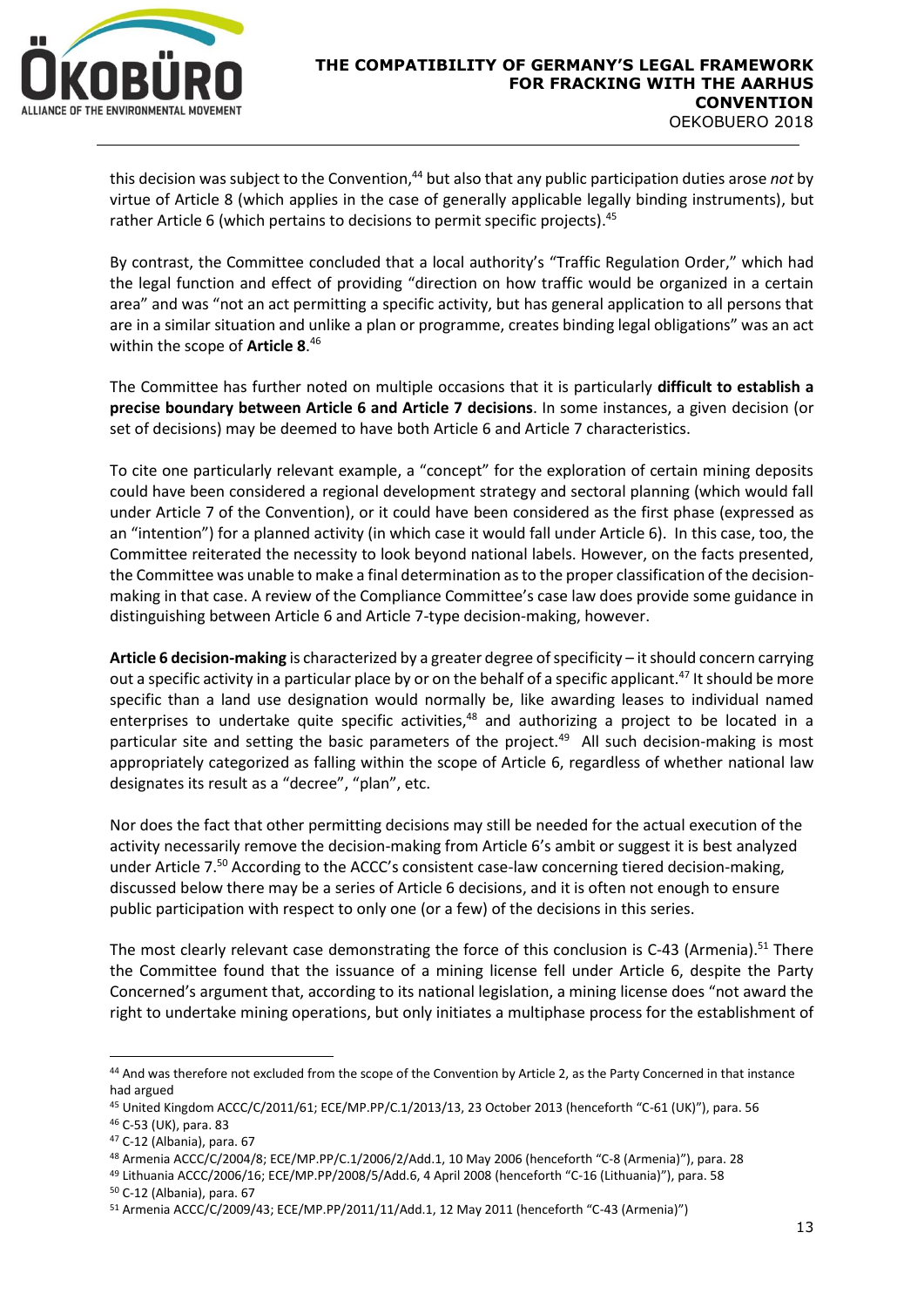

such a right."<sup>52</sup> Noting that the license had legal effects, including an impact on operating conditions for an activity (as to duration, as the license was only valid for a set period of time) and could provide the basis for a later concession agreement, for which domestic law provided a number of possible operating conditions, such as the possibility of limited liability on environmental matters, the Committee found the license to fall under Article 6 of the Convention and that the Party Concerned had to ensure the public participation with respect to the licensing procedure.<sup>53</sup>

Although not binding in and of themselves, the **Maastricht Recommendations** provide particularly useful guidance here.<sup>54</sup> There it is recommended to identify all activities which potentially may have an effect on the environment (and thus fall under **article 6, paragraph (1)(b**)...[such activities may include...any activity which under national legislation requires an environmental permit **or license** (such as noise permits....**fracking permits, mining permits, exploratory drilling permits)**"etc.

The most typical form of **Article 7-type decision-making** are spatial plans, both general and detailed,<sup>55</sup> and other types of zoning activities, "i.e. a decision which determines that within a certain designated territory, certain broad types of activity may be carried out (and other types may not)." 56

Though the particular body responsible for the type of decision-making is by no means determinative,  $57$ it might be noted that more strategic (i.e., Article 7) issues are often promulgated by bodies distinct from (and perhaps superior to) those bodies charged with ultimate permitting.

One last feature which distinguishes Article 6 from Article 7 bears brief mention. The scope of the former is a great deal more restrictive; to come under Article 6 it must be demonstrated that either an annex I activity is at issue,<sup>58</sup> or that significant effects are likely and that other requirements are met.<sup>59</sup> Article 7 is much broader, as the test is merely whether the decision-making is "environmentally related". It is unlikely that this distinction will be an obstacle considering Germany's current legal framework, however. 60

Finally, there are of course some forms of decision-making that do not fall under either Article 6, 7, or 8. A mere study for the selection of possible locations for a nuclear power plant and making proposals

<sup>52</sup> Ibid. at para. 39

<sup>53</sup> Ibid. at para. 58. To be precise the "renewal" of a license was at issue in that case (as the original license was issued before the Convention entered into force), meaning that it was Article 6, para. 10 (which relates to changes or updates) that specifically brought the renewal into the scope of Article 6. But it follows as an inescapable logical consequence that also any original licenses, which would create, rather than alter, such legal effects

<sup>54</sup> See in particular paras. 43-47; emphasis added

<sup>55</sup> See e.g. Bulgaria ACCC/C/2011/58: ECE/MP.PP/C.1/2013/4, 11 January 2013, para. 75 (henceforth "C-58 (Bulgaria)), para. 62

<sup>56</sup> C-12 (Albania), para. 68; see also C-8 (Armenia), para. 23 (decisions on a general type of activity (e.g. manufacturing, agriculture) fall under Article 7, whereas decisions including specific activities (watch-making factory, construction of a diplomatic complex) and the names of individuals or enterprises that would undertake the activities fall under Article 6) <sup>57</sup> As discussed above, parliaments are fully capable of issuing Article 6-type decisions, e.g.

 $58$  See Article  $6(1)(a)$ 

<sup>59</sup> See Article 6(1)(b). The precise scope of the latter provision is currently rather unclear. The CJEU offered its own view in C-243/15 and C-664/15, and the ACCC will most likely elucidate matters in the future. A possibly key element both bodies might insist upon is the existence of at least one authorizing procedure/the presence of an environmental license or permit.  $60$  This is because all EIA fracking activities are now subject to a mandatory EIA, which in turn requires public participation. This fact means that Article 6(1)(a) in conjunction with Annex I, point 20 should apply to all such activities. The one conceivable limitation might be for exploratory drilling for scientific purposes (such as the still permitted 4 test drillings) per Annex I, point 21, which provides that for activities carried out for research and development purposes, applicability of Article 6 further depends on a positive screening. However even that limitation is only operative for those activities conducted within 2 years. Of course Article 6(1)(b) remains an alternative/additional mechanism to bring fracking within Article 6.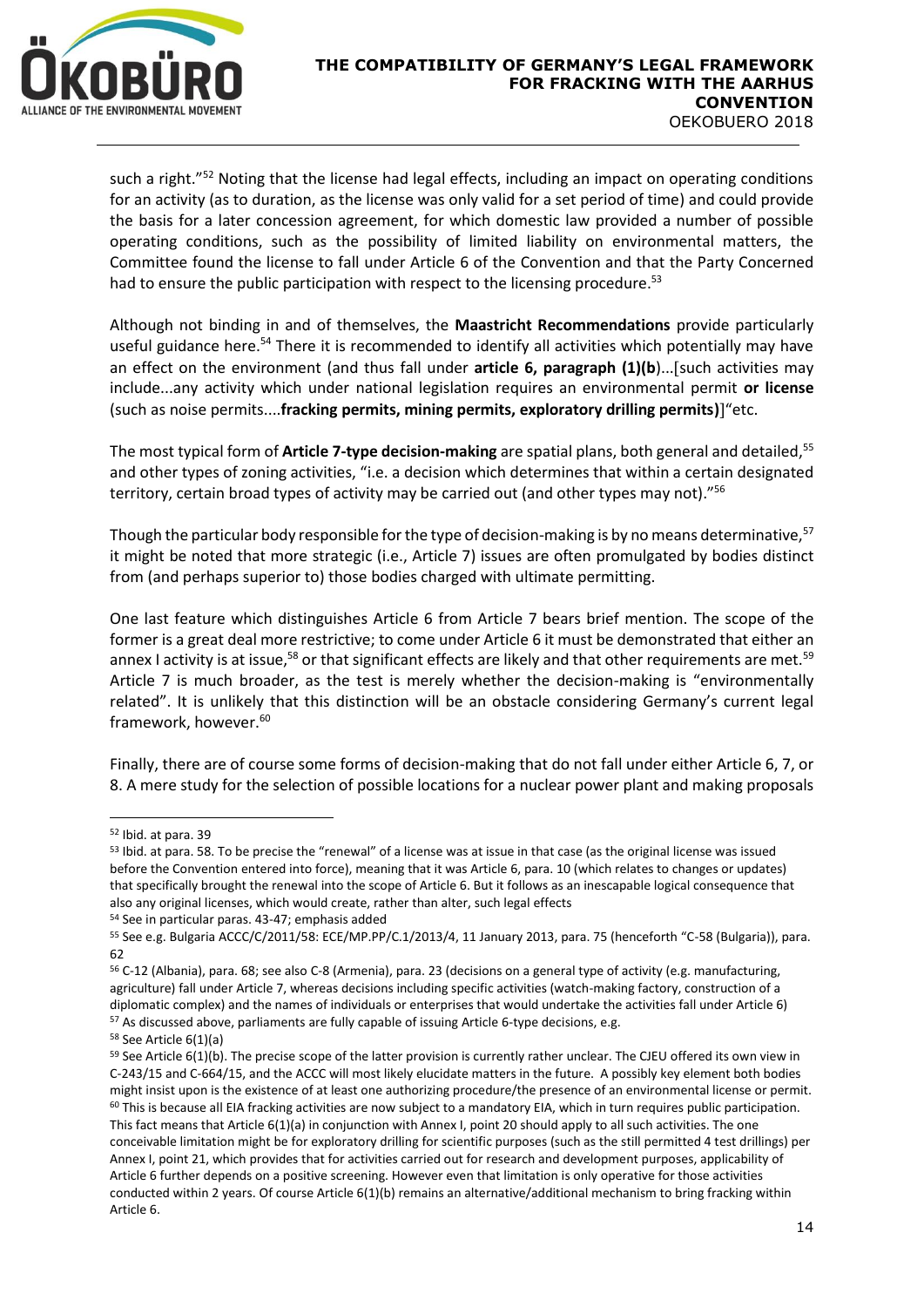

1

for the preferred location(s) is one such example.<sup>61</sup> Similarly, a resolution regarding a contract with a private company concerning a waste disposal plant did not fall under any of these provisions. "Although it narrowed down the scope of options allowed under applicable plans, crucially there was no legal effect on the plans, nor did it confer any right to construct or operate the waste treatment centre or to use the site, nor in any other respect did they entail legal effects amounting to that of applicable planning instruments."<sup>62</sup>

**Applying** this guidance to Germany's legal framework sketched out above, it should first be noted that the adoption of **Germany's new "Fracking Law"** – that is, the changes to the EIA law, WHG, etc. in no way appears to be a case of a legislature acting as a virtual permitting agency authorizing a very specific project, as was the case of Crossrail. Accordingly, these legislative procedures do not fall under Article 6. It has general application to all persons that are in a similar situation, and creates binding legal obligations in a manner distinguishable from plans, programs, and policies. Thus this legislative procedure **falls under Article 8**, not Article 7.<sup>63</sup>

For the reasons<sup>64</sup> laid out above, the NEP undertaken at the federal level is likely not relevant for present purposes.

Regarding **the LROPs and LEPs and the federal state level**, upon a first examination, they seem to be rather classic planning instruments, and therefore should **likely be categorized as Article 7 decisions.** Note that there does not seem to be evidence that adoption of these plans substitutes for further permitting, leads to a bypassing of the EIA procedure, has the legal function or effect of "authorizing" the activity, or in any way "amounts to a permit to actually carry out the activity" in the manner outlined by the case law cited above.<sup>65</sup> Unless persuasive facts can be produced to demonstrate that these plans legally achieve the effect of "lifting up"<sup>66</sup> what is normally understood to be decisionmaking on specific projects to a higher level of the administrative or legal hierarchy, these plans will be considered to fall within the scope of Article 7. It is conceivable to argue that, given the fact the real "if" question has been answered at an earlier stage, for which there is no actual planning discretion given the wording of the BBergG, precisely such a lifting up legal effect takes place. If one were to pursue this further, one must clearly demonstrate that these plans are so specific as to resemble permitting decisions. That being said, on the basis of the facts as presented, these decision-making processes seem to fall under article 7.

That of course does not mean that the legal framework is Aarhus-conform, either with respect to its public participation or access to justice provisions. Rather, one must be precise as to which provision(s) are indeed at issue.

**The exploratory licenses and extraction permits appear to be Article 6 decisions**. As in the case law cited above – as well as the Maastricht Recommendations cited to, they concern not general types of

ECE/MP.PP/C.1/2006/4/Add.2, 28 July 2006, (henceforth "C-11 (Belgium)", particularly paras. 26 and 29 <sup>66</sup> See Effective Justice? Synthesis report of the study on the implementation of Articles 9(3) and (4) of the Aarhus Convention in the Member States of the European Union, by Prof. Jan Darpö (henceforth, "Darpö Report"), p. 10

<sup>61</sup> Romania ACCC/C/2010/51; ECE/MP.PP/C.1/2014/12, 14 July 2014, (henceforth "C-51 (Romania)", para. 73

<sup>62</sup> France ACCC/C/2007/22; ECE/MP.PP/C.1/2009/4/Add.1, 8 Febru*ary 2011,* (henceforth C-22 (France)", para.

<sup>&</sup>lt;sup>63</sup> It is useful here to contrast the Convention with the SEA Directive, as interpreted by the CJEU at point 53 of its judgment in C-290/15, where it concluded that the notion of "plans and programmes" under the SEA Directive can cover normative acts adopted by legislatures.

<sup>&</sup>lt;sup>64</sup> In short: dispersement and transport is covered by this NEP, not sources, such as those derivied via fracking

<sup>65</sup> In particular C-16 (Lithuania), C-58 (Bulgaria), C- 8 (Armenia); see also Belgium ACCC/2005/11;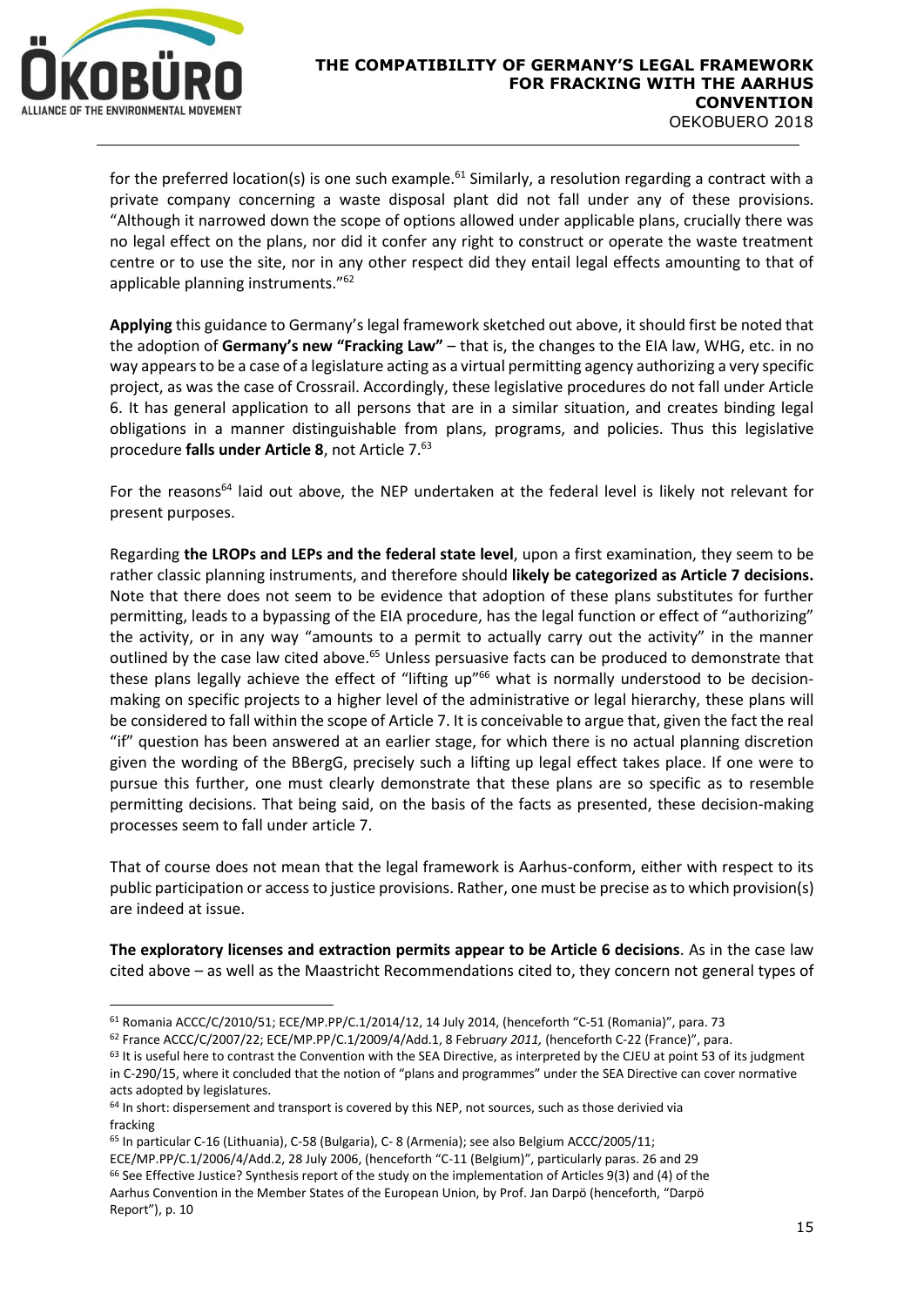

<u>.</u>

activities (like agriculture, or even mining) but more specific activities (the exploration and/or extraction of specifically enumerated mineral resources) within a specific field (even if that field may be rather large), for a specifically stated purpose (scientific, commercial, etc.). They also identify the specific person or enterprise to be ultimately authorized to undertake these activities. And further, **as in the case of the licenses in C-48 (Armenia), these licenses and permits appear to have real legal effects**, including the creation of a constitutionally-protected property right. **And crucially, as in that case, the fact that no actual operations are yet allowed to be undertaken should be not an obstacle to determining that these decisions fall within the scope of Article 6**. These two aspects are absolutely key, and result in a situation wherein it seems that the national law appears to diverge from the requirements of the Convention, particularly as interpreted in C-48 (Armenia).

Also it should be noted that the body charged with the ultimate authorization of any fracking activities (which also involves being in charge of all permitting concentrated in the plan determination procedure, in which the nature and water-law agencies are merely to provide their agreement) is the very same body in charge of issuing exploratory licenses and extraction permits. The fact that this takes place under the aegis of a single authority, but amongst different bodies and/or under consultation with other bodies may inform (weigh against) the determination that such licenses comprise the exercise of bodies acting under separate powers, as apparently has been the view under domestic German law, but from the perspective of international law this is absolutely not determinative. Particularly considering the ACCC's long-standing approach to tiered-decision making. At any event, while not as conclusive as the legal functions and effects of such decision-making, this ultimate singular identity of the authority in charge lends credence to the idea that this level of activity falls safely within the ambit of Article 6.

In discussions with German experts it was said that the licensing procedures would fall under the new EAA. It would be most interesting to investigate whether is in fact reflected in the final adopted version. At any rate this would seem to weigh strongly in favor of the view that such licenses, contrary to traditional literature on the subject, are recognized as having legal effects. A most interesting line of research for the future would be to evaluate whether this is seen (domestically) as falling under article 9, para. 2 or para. 3 – though obviously this designation would not be determinative from an international law perspective.

**Taken as a whole, we view the licensing procedure itself being capable of encompassing environmental aspects and having important legal effects and should thus fall under article 6 (likely 6(1)(b))**. **If upon further examination, however, it is really determined that the license is truly empty**, that the prevailing position under domestic analyses is correct – which this author rather doubts, in light of the above arguments – **then it is all the more crucial to ensure adequate public participation with respect to any operational plan to do with exploration or extraction. Ultimately, we would contend that public participation with respect to both sorts of procedures is warranted.**

**The plan determination procedure, in which the framework operational plan is to be evaluated for approval (as well as subsequent procedures for approvals of the main operational plans) is clearly Article 6 decision-making, and this seems undisputed in Germany**. Note that the label "*plan*  determination procedure" is irrelevant;<sup>67</sup> nor is (as discussed at length above) the fact that further

<sup>&</sup>lt;sup>67</sup> In fact, this nomenclature is even a bit misleading in terms of domestic law; it is the project proponent's plan that is evaluated in the context of this authorizing procedure. I think it unlikely that many domestic lawyers would consider this to belong to the strategic level of plans, programmes or policies, but would rather automatically assume this is part of a specific permitting procedure, albeit a complex one in which several elements are concentrated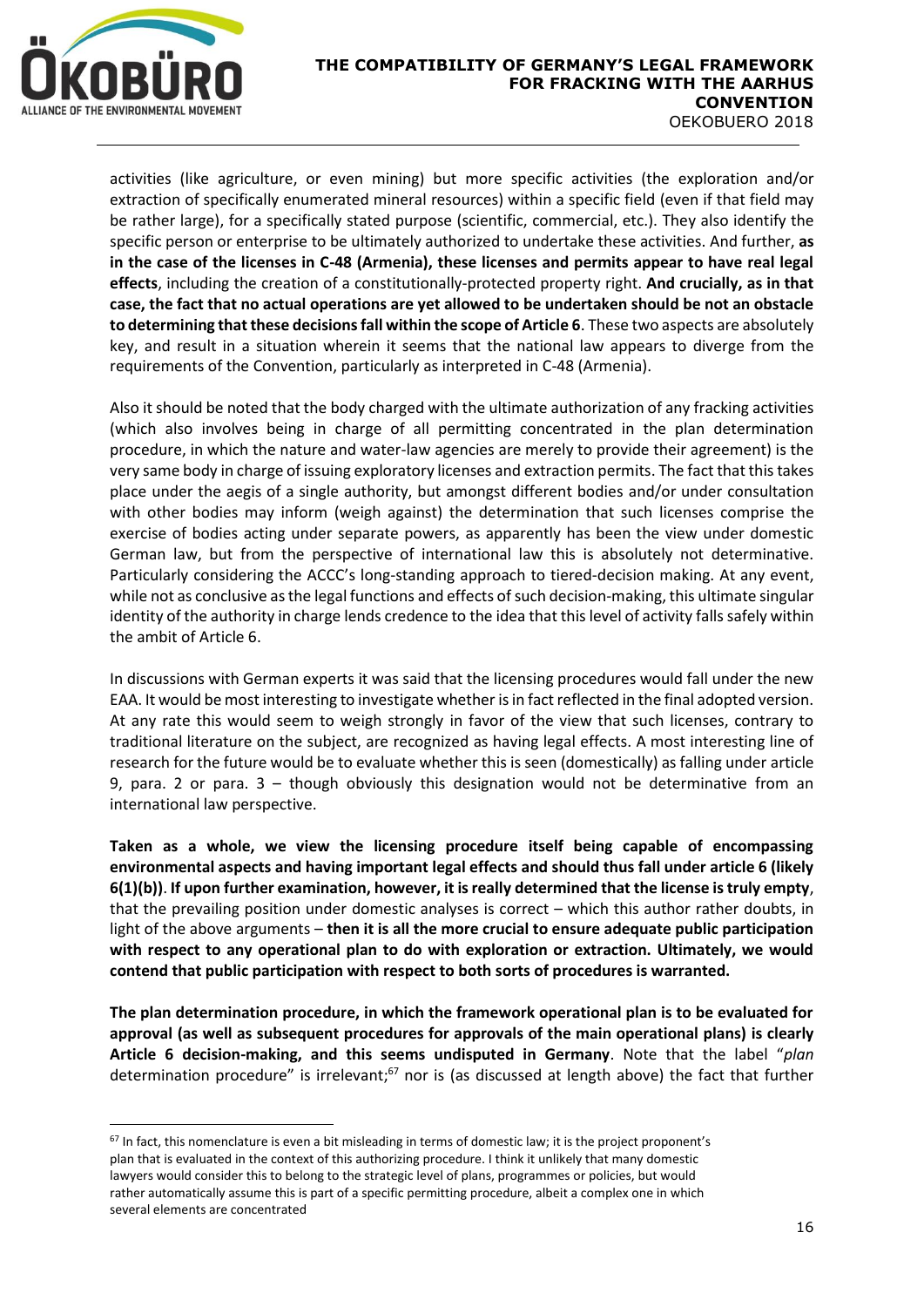

decision-making, namely the approval of the applicant's main operational plan(s), is required before actual fracking activities can be undertaken determinative.

What is indicative of Article 6 decision-making here is that (a) it is at this level that an EIA (with associated public participation) is performed; and that (b) the approval of the framework plan contains decisions on specific issues which are legally binding for the main and special operational plans, such as to *how* the activity is to be undertaken, leaving mainly the final technical aspects of the activity to be determined in the course of approval of these later operational plans. It is possible that some procedures made within or in connection to that larger framework have elements of Article 7 decisionmaking (particularly those relating to assessing the conformity of certain plans and measures with the goals of spatial planning, per §15 ROG). Yet on the whole, this procedural level is best characterized as having the legal functions and effects of Article 6 decision-making.

#### **Interim Conclusions:**

(1) The legislative procedure leading to the adoption of Germany's new "Fracking Law" (i.e., the changes to the UVP-VO, WHG, etc.) falls under Article 8.

(2) The federal state-level planning instruments such as the LROPs and LEPs fall under article 7.

(3) The exploration licenses and extraction permissions likely fall under Article 6, especially 6(1)(b), triggering public participation and related rights under the Convention, even if they are not subject to the EIAD.

(4) The decision-making made in the framework/at the level of the plan determination procedure clearly falls under Article´6, triggering related participatory rights.

## b. The Differentiated Requirements for Public Participation

The requirements of Article 8 are quite vaguer than in the Article 6 and 7 contexts, being rather more based on efforts than on results. Yet the Convention does prescribe certain minimum requirements<sup>68</sup> and recent findings in a case involving another article which similarly focuses on efforts than on results suggests the Committee is prepared to give such provisions some teeth.<sup>69</sup>

For both projects (Article 6) and (via incorporation) plans, programs, and policies (Article 7), certain substantive Article 6 provisions apply. With respect to the latter (those falling under Article 7) these are specifically article 6, para. 3 (providing for reasonable time times), para. 4 (providing for early and effective public participation), and para. 8 (requiring that the due account of the outcome of public participation is given). As will be made evident in section (d) below, Article 6, para. 4 seems to be particularly crucial for assessing the compatibility of Germany's legal framework with the Convention. 70

<sup>68</sup> See C-53 (UK), para. 84

<sup>69</sup> See Germany ACCC/C/2013/92; ECE/MP.PP/C.1/2017/15, 8 September 2017, concerning Article 3, para. 2

 $70$  Of possible interest, however, is Article 6, para. 6, which concerns giving the public concerned access to

information, including alternatives assessed. Some have assumed this not to be a requirement in the context of plans, programmes, and policies, as this paragraph is not included by reference in Article 7.

However, others have argued that a purposive reading of the Convention should be favored. See ACCC/C/2014/100 (UK)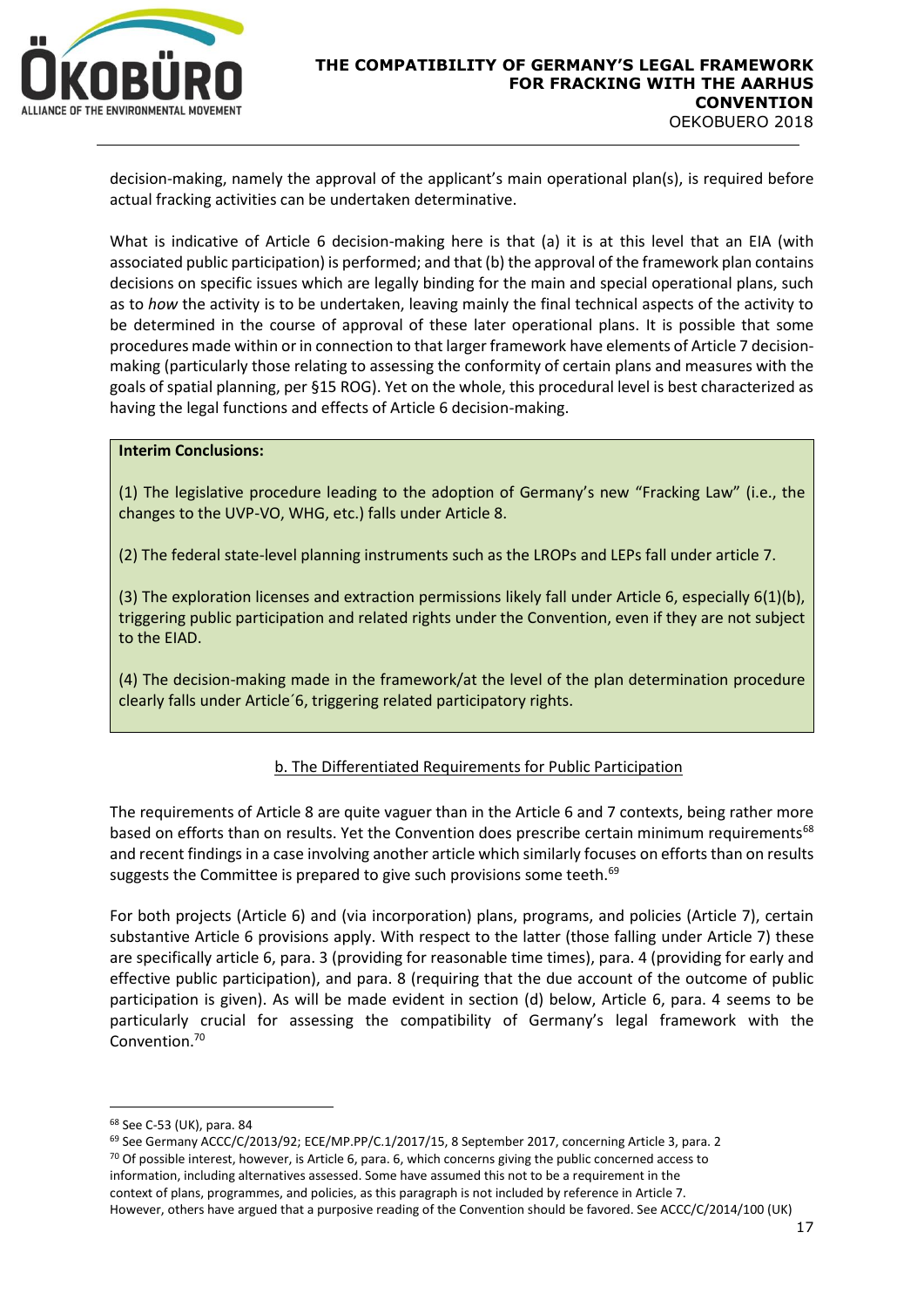

## c. A Brief Application in the Article 8 Context

From a first glance at the legislative procedures leading up to the adoption of the new Fracking Laws, the public participation afforded likely meet the Convention's standards, as there were fairly extensive opportunities to comment and successive drafts seemed to reflect such comments.

## d. Tiered Decision-making in the Article 6 and 7 Contexts

As indicated above, Germany's legal framework in the field of mining/fracking activities involves tiered decision-making and multiple permitting decisions. The Compliance Committee has developed an important body of case law specifically to address the legal issues that arise under the Convention in such contexts.

Central to this case law is the requirement for "early public participation when all options are open and...", which arises specifically through Article 6, para. 4 of the Convention. As explained in Section (b) above, this requirement applies both in the context of Article 6 and Article 7 decision-making. Furthermore, it is precisely this requirement (and Article 6, para. 4) which is key to explaining the potential deficits of the German legal framework for public participation regarding fracking in terms of the Aarhus Convention, and which should likely be the primary basis or explanation for any Aarhus Communication alleging noncompliance with the Convention.

This requirement for "early public participation" relates to providing early effective participation both as to the entire chain of decision-making procedures, and with respect to each of the individual decisions in that chain.<sup>71</sup> Here it must be said that the Convention clearly foresees and tolerates a domestic legal framework in which "at each stage of decision-making certain options are discussed and selected with the participation of the public *and each consecutive stage of decision-making*  addresses only the issues the issues within the option already selected at the preceding stage."<sup>72</sup> In this regard, parties to the Convention enjoy a certain discretion.

"However, providing public participation at a later stage, when certain decisions have already been taken, cannot rectify the failure to provide public participation at an earlier stage when all options were open."<sup>73</sup> **Furthermore, a mere formal possibility, de jure, to turn down an application at the latter stage of a tiered decision-making is not sufficient to meet the criteria of the Convention if, de facto, that would never or hardly ever happen**."<sup>74</sup>

Even where a full environmental impact assessment is subsequently carried out, a failure to provide for earlier public participation can run afoul of Article 6, para. 4: "Providing for public participation only at that stage (an EIA) would effectively reduce the public's input to only commenting on *how the environmental impact of the (activity) could be mitigated, but precluding the public from having any input on the decision on* whether *the (activity) should (take place) in the first place, as that decision* 

and the related European Union ACCC/C/2014/10; ECE/MP.PP/C.1/2017/18, 8 September 2017. There are as of 28.5.2018 no Draft Findings for the former case, however. Findings of no-noncompliance were issued for latter due to reasons irrelevant for present purposes (EU's declaration upon approval of the Convention).

<sup>71</sup> See Guide at p. 145

<sup>72</sup> Guide at p. 145; see also United Kingdom ACCC/C/2009/38; ECE/MP.PP/C.1/2011/2/Add.10, April 2011, para. 81 (henceforth "C-38 (UK)")

<sup>73</sup> Guide at p. 145, citing C-12 (Albania).

<sup>74</sup> C-58 (Bulgaria), emphasis added; see also C-22 France, para. 38.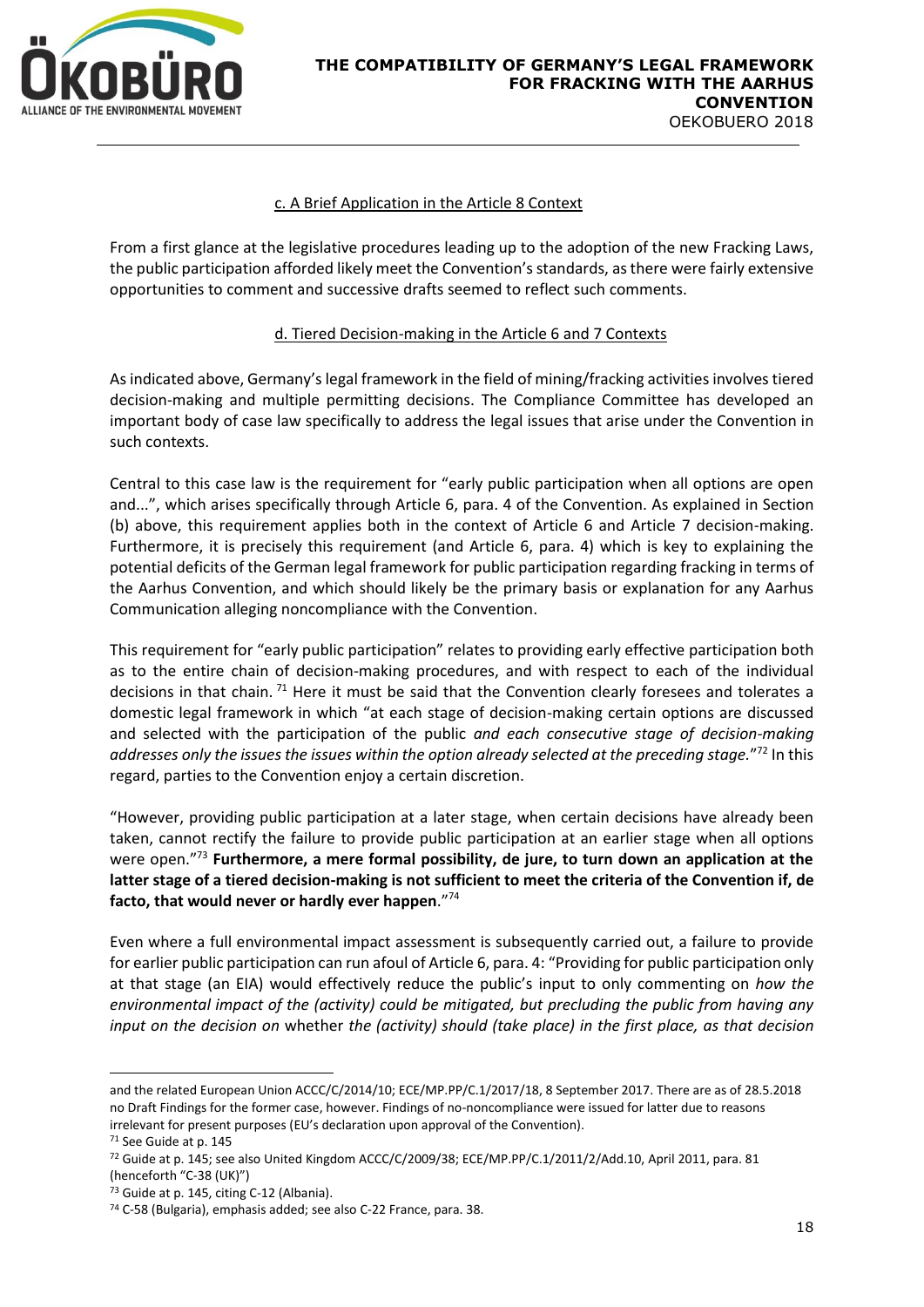

would have already been taken."<sup>75</sup> Thus all options, including the "zero option" must be subject to public participation.

The Compliance Committee has, in fact, specifically found that the assurance of public participation (in the framework of an EIA procedure) *only after* the issuance of a mining license (which did not authorize actual mining activities to be undertaken, but rather merely provided the legal basis for subsequent permitting decisions) violated Article 6, para. 4.<sup>76</sup> Such public participation "only after the license has been issued reduced the public's input to only commenting on *how* the environmental impact of the mining activity could be mitigated, but precluded the public from having input on the decision on *whether* the mining activity should be pursued in the first place, as that decision had already been taken. Once a decision to permit a proposed activity has been taken without public involvement, providing for such involvement in the other subsequent decision-making stages can under no circumstances be considered as satisfying the Convention (specifically Article 6, para. 4)".<sup>77</sup>

**Applying the above to the present case raises serious potential compliance issues**: The newly created public participation rights with respect to fracking that are to be derived from the fact that such activities should (only prospectively) be subject to a mandatory EIA cannot possibly remedy the failure to provide public participation in the earlier stage of issuing a license to explore and/or granting a permission to extract, or at higher strategic decision-making levels.

As studies from the Federal Environmental Agency have persuasively demonstrated, the questions of *whether*, and *where* fracking activities should occur have essentially been determined (without any public participation) at these earlier licensing/permitting stages (if not before), leaving only the possible question of *how* the activities should occur open and subject to any meaningful public participation.

In particular, in all permitting procedures where the applicant has a legal right (entitlement) for its application to be granted if all legal rights have been met, it would seem the zero option is entirely excluded. Where this is the case the authority in question has no discretion at all and there is limited or no *de facto* impact of the public participation in the context of the EIA. It should, however, be explored further to what extent the German BBergG is analogous to the Armenian licensing decision outlined above; in particular, can one argue effectively that the decision on *whether* the mining activity should be pursued in the first place has already been taken without public involvement.

The evidence indicates that on the basis of the earlier licenses and permits, the considerable capital already invested in even reaching the later EIA stage, and the constitutionally protected property rights of the holder of the license/permit, it is extremely unlikely that the competent agency will refuse to issue authorization for the project.<sup>78</sup> By way of a side note, this is likely precisely why § 13a WHG now prohibits unconventional fracking.

The above **appears to violate Article 6, para. 4**, and likely entails further violations.

The "New Fracking Laws" contain no clear mechanism by which early and effective participation can be achieved, let alone ensured. There is no public participation before or during the licensing/permitting procedure under the Federal Mining Act, for example. Only affected municipalities and expert authorities have the opportunity to provide comments and, as discussed

<sup>75</sup> Guide at 145, citing C-12 (Albania)

<sup>76</sup> C-43 (Armenia), para. 76

<sup>77</sup> Ibid.

<sup>78</sup> UBA Position Paper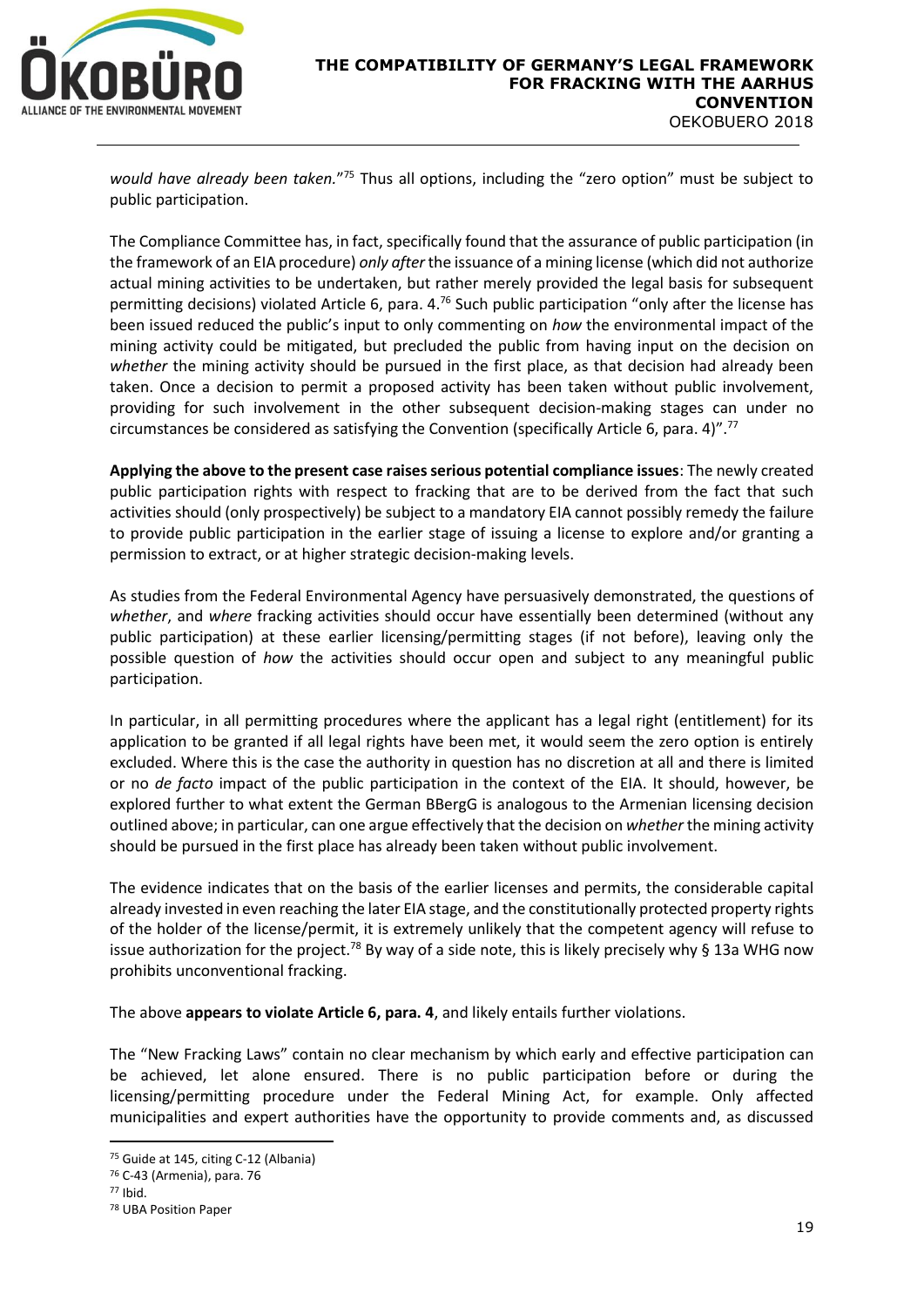

above, this process has several shortcomings and has in practice been ignored in some cases. Indeed, this appears to be true for all resource use decisions under the BBergG.

There may be a counter argument: That under domestic law all options are "legally" open when an application for a framework operational plan is launched, and that all public interests are to be scrutinized in the context of §55 BBerG must be considered, but in light of the above and in particular the number of studies and caselaw produced on this question and the de facto situation involved, this argument seems indeed vulnerable, particularly considering the ACCC case law cited above (C-58 (Bulgaria) and C-22 (France)).

Germany has acknowledged that public participation is not provided for before the issuance of licenses and granting of permits according to its laws on mining, and instead points to its laws on spatial planning as providing the framework for this, namely during the course of a SEA as a part of the procedure to draw up spatial plans . <sup>79</sup> However, there appear to be at least two distinct problems with this.

First, it presupposes the preparation of a spatial plan, a process which in some cases is voluntary and may be omitted, as was the case of Damme 3 discussed above. Where one lacks the spatial plan preparation procedure, there is no SEA, and hence no public participation until the very much later stage during the course of the EIA. There appears to be nothing in the spatial planning law or the proposed amendments which would change this. Indeed, this may be a key source of the problem/a key point for any attack: It is the planning level where political decision-making is done, if it is indeed determined that the licensing level is rather "empty" apart from §7 Nr. 11 BBergG. Note however, that this environmental aspect in considerations under the BBergG remain indeed.

Such facts suggest there might simply be no plan, program, or policy at all for which public participation was denied. Such a plan, e.g., is simply nonexistent. But considering again the entire chain of decisionmaking procedures, this still means that the public participation afforded at the EIA level comes too late to be effective. Either the facts should be interpreted to mean there is no plan, program, or policy *at all* (at least with regards to fracking), or there are such plans but participation is lacking because not all environmental aspects relevant to this stage of decision-making are being considered and subject to public participation, and/or these aspects are being put off to such a late stage that de facto all options and meaningful participation with respect to these aspects are foreclosed.

To consider first the implications for article 7: It could be argued that, despite the fact that there are plans, programmes, and policies at issue, most particularly the LROPS or LEPs, these minimally cover fracking or leave this issue out entirely, this would mean no public participation could be undertaken on this. This would seem to be an article 7 violation in conjunction with article 6(4) – and likely at least 6(8), as there would then be no framework in which comments with respect to those issues could be fully considered.

To be 100% clear: Just as the Convention requires neither an EIA nor a SEA, I find it untenable to argue directly that you must have a plan, programme, or policy in place to precede the fracking license and subsequent permitting. However, you can perhaps point to earlier decision-making procedures and observe that at this certain point, even though the issue was not explicitly addressed, this decisionmaking essentially covered these significant aspects, that that is the point in which the issue was addressed, or at least that subsequent treatment of that question (and participation thereon) was foreclosed. If this line of argumentation were to be pursued further, you would need to establish how

<sup>79</sup> 2015 Milieu study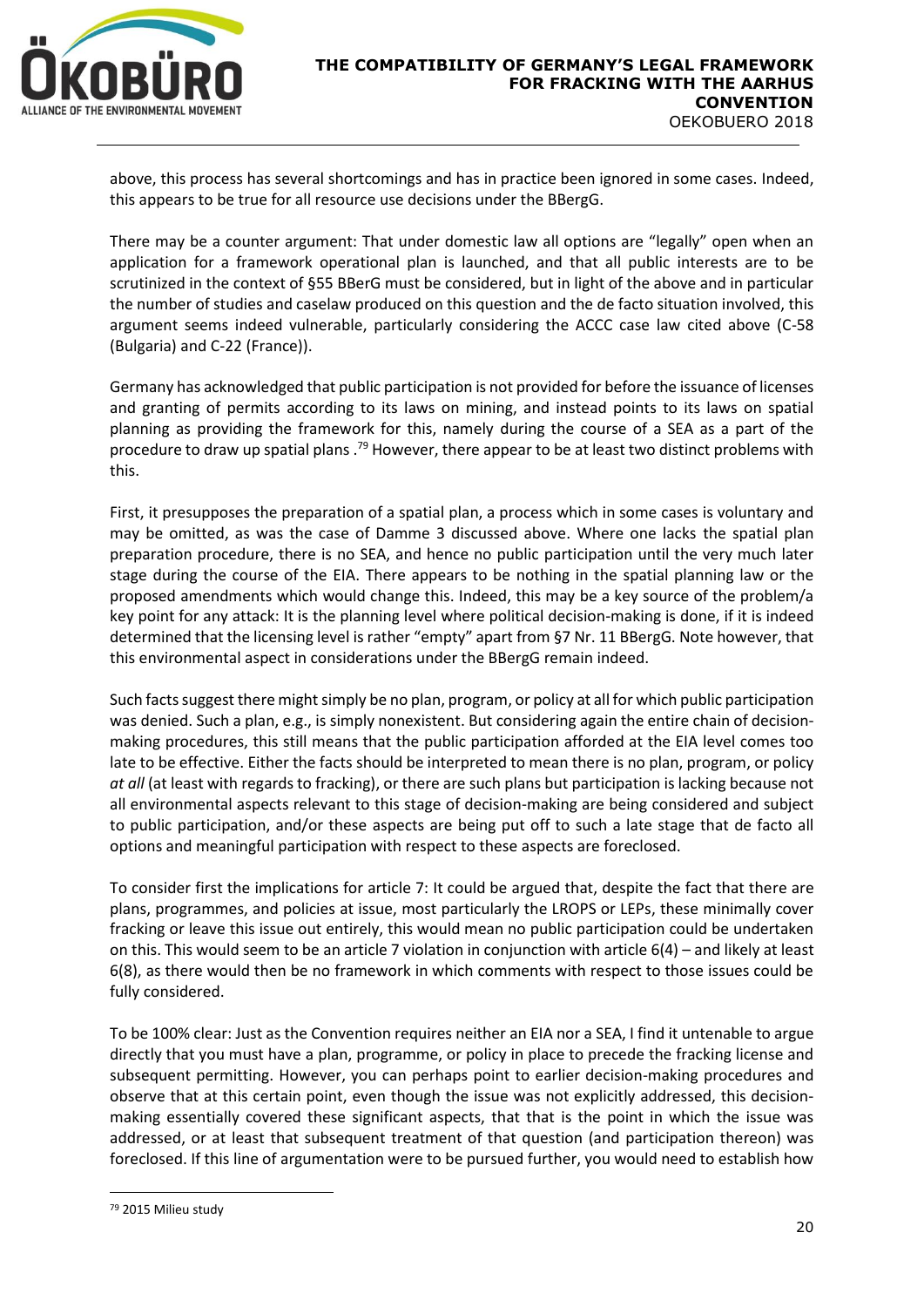

these other aspects (fracking, underground uses) were key aspects foreclosed for purposes of later decision-making and/or were somehow ancillary to the decision-making at issue. Thus it could be argued by analogy, fracking activities would be ancillary to the realization of a given energy—related planning instrument, just as say, filling a wetland would be ancillary to the construction of a factory.

This could indeed ultimately lead to pragmatic conclusion that a policy, programme, or plan which adequately addresses these environmental aspects is needed, for which public participation is required. But note this would be an indirect effect, and further fact-finding and case-law would be useful.

**One important remark**: Even if one can<sup>80</sup> adopt this strategy, in which Article 7 does come into play, and chooses to do so, **one should nevertheless likely** *also* **argue that – as a "pure" Article 6 issue, public participation is required as part of the decision-making procedure specifically performed for the issuance of the license/granting of the permit**. To fail to do so would run the risk that, even if one "won" public participation at the level of spatial planning procedures and thus at this higher level of strategic decision-making, and even if one arguably now "has" public participation at the plan determination procedure/EIA stage, one still lacks public participation at a possibly important intervening link $81$  in this chain of decision-making. According to the application of the significance test to the known facts about this licensing/permitting procedure, public participation here, too, seems justified and should be sought.

Ultimately, the most apt choice of (a combination of) these strategies depends on further fact-finding beyond the scope of this study. What the above suggests, however, is that ensuring public participation specifically on fracking activities and their associated environmental impacts *at the very least in one stage prior to the issuance of an exploratory license/granting of an extraction permit* seems required under the Convention.<sup>82</sup>

A brief review of recent procedures which were undertaken to prepare or amend spatial plans suggest that they either fail to include or address fracking at all (as in the case of the NEP), or do so only minimally, which in turn seriously undermines or even denies effective public participation at these strategic levels. As to the latter type of cases, one can point again to the draft changes to Lower Saxony's LREP, in which many comments concerning the potential impacts of fracking in that province where disregarded as irrelevant, as the plan did not discuss fracking, and to the new spatial development for Nordrhein-Westfalia, according to which tight-gas fracking and other projects involving gas drilling are not covered, meaning effective public participation with respect to these activities was not possible. Again, the fact alone that these comments were rejected does not entail noncompliance with article 6 (in particular its para. 8), but if that decision-making essentially concerned those environmental aspects or was the appropriate or only phase in which to submit comments as to these environmental effects, then there the duty to duly consider these comments attaches. This does not mean these comments must be accepted or the plans changed, but somewhere

<sup>80</sup> I.e., if the facts regarding the planning procedures support the theory

<sup>81</sup> I understand some have claimed this is a more or less "empty" phase, but I am not so sure and would advise including this also

<sup>82</sup> As a brief side note we add that §25, para. 3 of the Administrative Procedures Act

<sup>(</sup>Verwaltungsverfahrensgesetz) and the applicable provincial laws there is a possibility for an "early public participation for projects that can have some impacts on the concerns of a greater number of third parties. This is a means of providing a means of enabling a transfer of information, interventions and concerns of the public in the cases of major projects. However, in practice this comes in too late...is not mandatory...and has never provided a satisfactory means for public participation in the context of mining."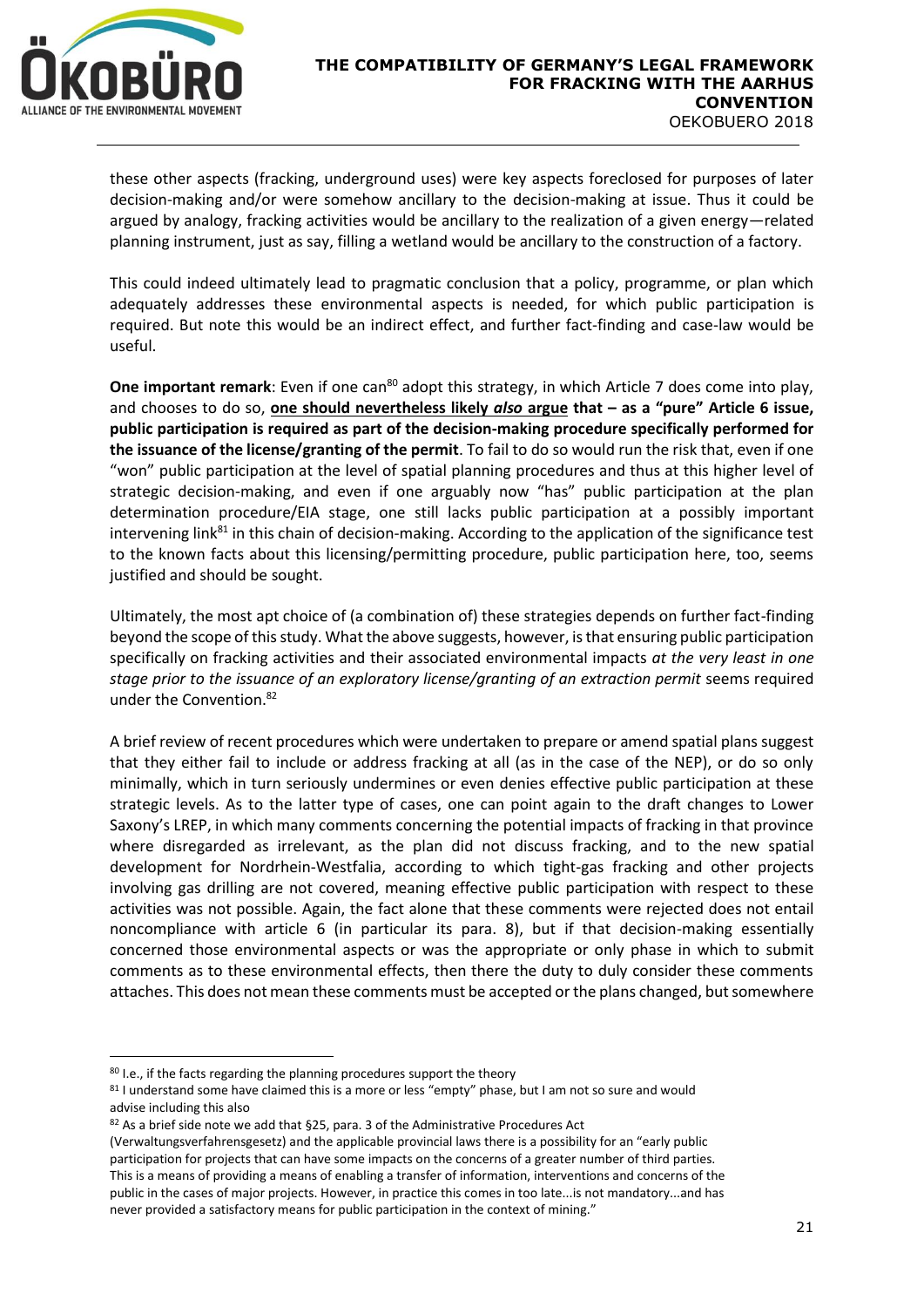

in the chain of decision-making there should have been a chance to submit comments as to these environmental aspects and have them considered properly.

## e. A Brief Note on the Need for Sufficient Legislative Clarity

Finally, should it appear that the current legal framework – particularly with respect to the public participation opportunities in spatial planning procedures – might be capable of meeting the Convention, it is **possible to argue, based on past experience and current practice, that it is still lacks sufficient clarity** to truly ensure that public participation take place. This would essentially be an **Article 3, para. 1 claim**, made in conjunction with Article 6 and/or 7. Particularly if the matter is unclear, or legislative developments uncertain, this argument should be raised. This especially so given that the legal situation in Germany and the EU in general is in the process of great changes. But such allegations require thoughtful and considered substantiated evidence – citations to general legal provisions, caselaw interpreting these, etc.

## **Interim Conclusions:**

(1) Germany almost certainly complied with Article 8 of the Convention with respect to the public participation provided with respect to the creation of its Fracking Laws;

(2) Germany's federal states'spatial planning procedures may fail to comply with Article 7, especially in conjunction with Article 6, para. 4 of the Convention, as these procedures may not always ensure adequate public participation with respect to underground uses, including fracking, as such aspects are not always made subject to evaluation and public participation at the strategic level;

(3) Germany may furthermore be in noncompliance with Article 6 (most likely triggered by 6(1)(b)) and all of its substantive provisions, particularly article 6, para. 4 because it fails to ensure adequate public participation before the issuance of licenses (and possibly also permits) for underground uses such as fracking.

(4) Finally, Germany's current legal framework may lack sufficient clarity so as to ensure public participation actually takes place when it should.

## d. Good Practices

By way of comparison it should be repeated that Netherlands reports having conducted a SEA specifically for shale gas development and a SEA for other sub-surface activities. A national strategic spatial plan with regard to subsurface activities, including shale gas activities, was completed in 2016, based on these two SEAs. These SEAs involved extensive public participation particularly as to the potential effects associated with such fracking activities. This involved transboundary public participation. In the UK a SEA is supposed to be carried out before onshore oil and gas licensing rounds are launched. The latest round report was the  $14<sup>th</sup>$  Licensing Round.<sup>83</sup> This planning process is also subject to public consultation.

## 2. Access to Justice

<span id="page-23-0"></span><sup>83</sup> https://www.gov.uk/government/consultations/environmental-report-for-further-o nshore-oil-and-gas-licensing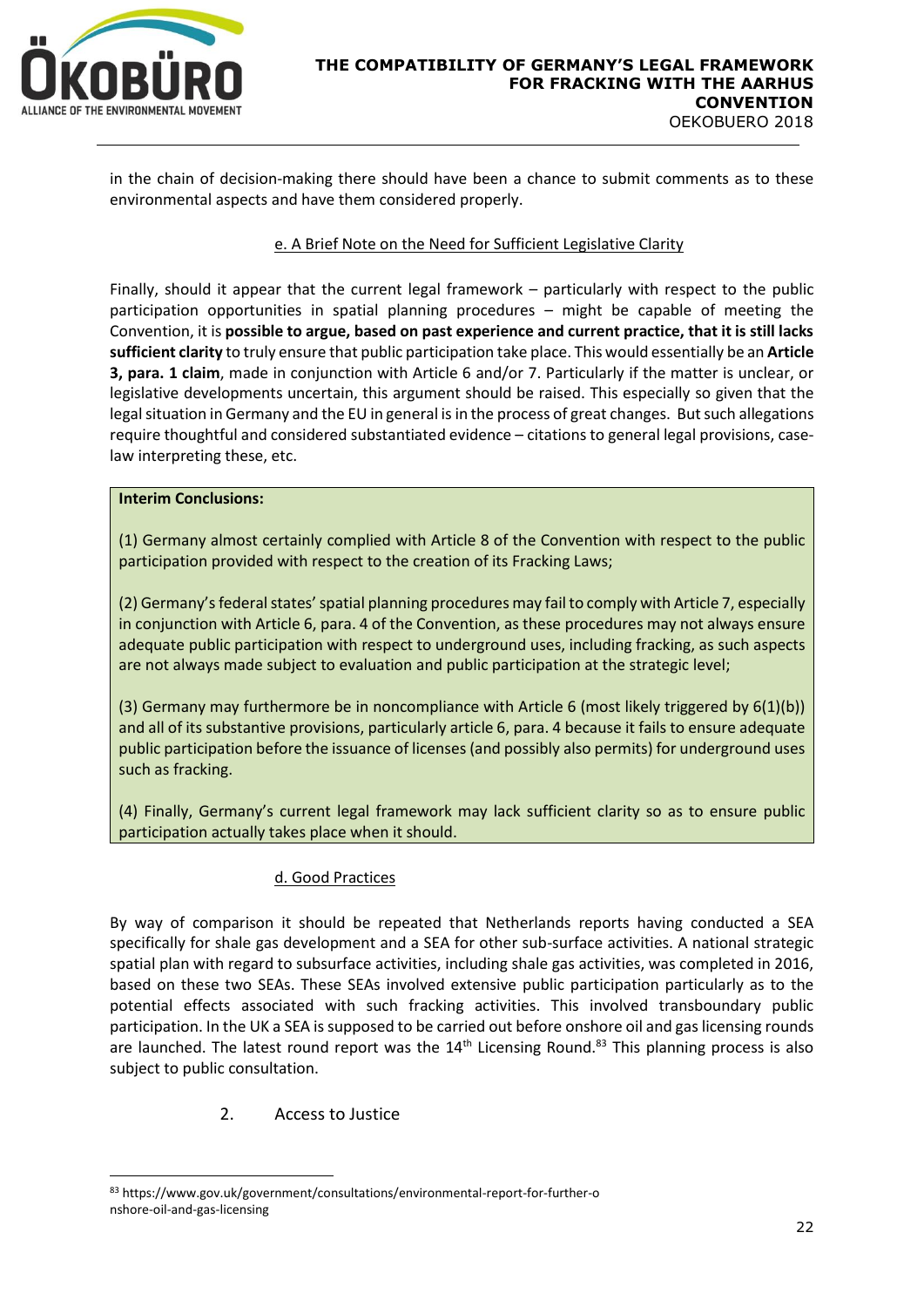

## a. Determining which Article Applies

There are differences between Article 9, para. 2 and its para. 3. Therefore, it is again of key importance here to determine as a threshold matter which of these two provisions applies.

Regarding violations of **"pure" article 6 violations**(i.e., those in connection to a specific activity/project level) it is **clear that article 9, para. 2 applies**. This provision states explicitly that it requires access to a review procedure "to challenge the substantive and procedural legality of any decision, act or omission subject to the provisions of article 6."<sup>84</sup>

Yet note that article 9, para. 3 states specifically that it is "in addition and without prejudice to" the other paragraphs of that article, meaning that the applicability of article 9, para. 2 might possibly not affect the possibility that article 9, para. 3 also (simultaneously) applies. Other experts, however, have viewed article 9, para. 2 as a sort of *lex specialis*. According to that reasoning, article 9, paragraph 3 would not apply where the conditions for article 9, para. 2 are fulfilled. At any event, it is advisable to considering arguing for access to justice rights under both, possibly along a "in the alternative" line of analysis.<sup>85</sup>

Further, with respect to **article 7, it seems relatively clear that article 9, para. 3 is the provision foreseen or interpreted to provide access to justice** (though there is **some room for an alternative interpretation** in a more limited context here). C-58 (Bulgaria) is the clearest ACCC case on point, but there is additional jurisprudence to the same effect. Academic literature has made similar observations. Moreover, the language of Article 9, para. 2 itself, after explaining the direct and necessary link to Article 6, goes on to say "and, *where so provided for under national law and without prejudice to paragraph 3 below, of other relevant provisions* of this Convention." Based on this wording in Article 9, para. 2, the Guidebook describes the application of Article 9, para. 2 review in the context of plans, programs, and policies as requiring an "opt-in" by the Party Concerned.

However, this raises a possible problem as to interpretation: What constitutes an "opt-in" precisely? In other words, how can one argue that a party "so provided for under national law" in terms of this clause in Article 9, para. 2? The fact that EU law qualifies as part of national law and that the EU law on this issue has been developing so much in this area makes the question of an "opt in" yet more subtle.<sup>86</sup> There is no guidance on this issue.

Possibly one could accordingly argue that this clause is so vague as to be impossible of real application; what is needed is therefore a more purposive interpretation of the Convention, particularly in cases where Article 6 is specifically at issue by virtue of incorporation in Article 7. Consequently, one could try to argue Article 9, para. 2 should be the applicable appeals mechanism also as to plans, programs, and policies where Article 6 comes into play.<sup>87</sup>

<sup>84</sup> See C-8 (Armenia), para.35; C-11 (Belgium), paras. 26 and 29; and Germany ACCC/C/2008/31; ECE.MP.PP/C.1/2014/8, 4 June 2014, (henceforth "C-31 (Germany)"), para. 82

<sup>&</sup>lt;sup>85</sup> This is particularly the case concerning national and EU-level developments, in which it is yet clear what falls under article 6 (and therefore article 9, para. 2)

<sup>86</sup> See C-243/15, C-664/15, e.g.

<sup>87</sup> One should nonetheless seriously evaluate the German legal framework – particularly the EEA and its draft amendments – to consider whether one could construe this as an "opt-in", as an additional or alterative argument.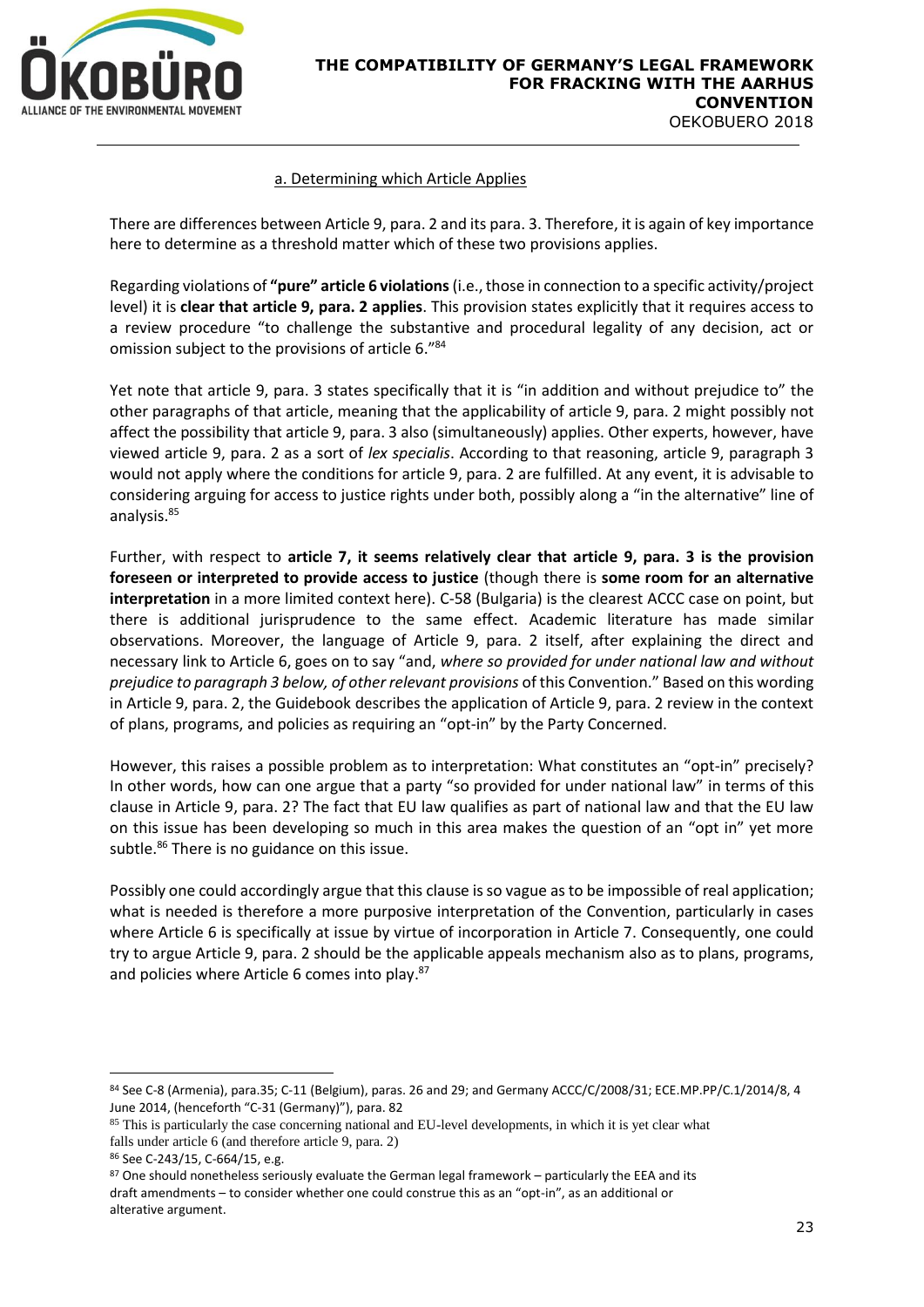

<u>.</u>

Some have suggested, e.g. that a compelling argument can be made that challenging the (procedural) legality as to acts and omissions made in the procedures during the preparation of plans, programs, and policies should be possible under Article 9, para. 2.

This line of argument begins with the observation that the ACCC's case law on the difference of application between Article 9, para. 2 and para. 3 generally hinges on the concept of what qualifies as "a decision", and that this is to be interpreted narrowly in such a way would seem to preclude "a decision" to adopt a plan, program, or policy (absent a party's opt-in). Yet Article 9, para. 2 applies not merely to "decisions", but also to "acts" and "omissions". Thus this case law perhaps cannot be interpreted as *exhaustively* defining the scope of Article 9, para. 2's application – to do so might render the two words "acts" and "omissions" meaningless, which surely is contrary to the legal thinking and drafting.

These words must have the purpose *and* the consequence of going beyond the concept of a "decision on whether to permit", as is used in the sense of the first sentence of Article 6. The question thus arises, "what is the meaning of these two words"? These two words cannot be interpreted to distinguish between procedural and substantive aspects; to the contrary, Article 9, para. 2 provides that review is to be provided as to both procedural *and* substantive legality with respect to each of the three individual categories: (1) decisions; (2) acts; and (3) omissions.

Noting that the incorporation of the Article 6 elements into Article 7 is made within a procedural framework, this could possibly mean that (procedural) acts or omissions during the preparation of (i.e., within the framework of this procedure) plans, programs, and policies are subject to relevant Article 6 requirements and, as a result, such acts and/or omissions should be subject to Article 9, para. 2.

The very wording of Article 9, para. 2 might suggest such an interpretation, as it crucially does *not*state that it is the review mechanism for permitting decisions and the procedures for such permitting. Rather, it states that it governs the requirements for review "to challenge the substantive and procedural legality of any decision, act or omission *subject to the provisions of article 6*". Given that a number of acts and omissions can arise in the procedural framework for plans and programs, which are, in fact, *subject to* the provisions of article 6 (i.e., the need to provide for early and effective public participation, give due consideration to comments, etc.), it would seem from the express wording of this provision that Article 9, para. 2 might be the applicable mechanism for appeals of violations with respect to such issues. 88

This theory is indeed interesting, and merits further analysis. However, at least two possible concerns arise.

First, Article 7, as mentioned above, has a much broader application, requiring public participation not merely with respect to activities that are listed in Annex I, or determined to be capable of having significant effects, but also in all cases for plans, programs, and policies that "relate to the

<sup>88</sup> An alert reader would notice that the same interpretation of the express wording for Article 9, para. 2, should apply with equal force to "decisions" which are subject to Article 6, yet are made within the Article 7 overall procedural framework. At first blush there seems to be nothing in the wording of these provisions which would foreclose such an interpretation. However, the ACCC, as well as academic literature, would seem to have answered the question of the applicability of Article 9, para. 2 in the context of decisions on plans, programs, and policies, decisively in the negative. Accordingly, in the interests of suggesting the most promising lines of argumentation the present analysis concentrates only on acts and omissions. Yet it should be asked and evaluated whether such an analysis – if even promising with respect to acts and omissions regarding plans, programs and policies – shouldn't be at least explored, despite the ACCC case law and academic sources to the contrary.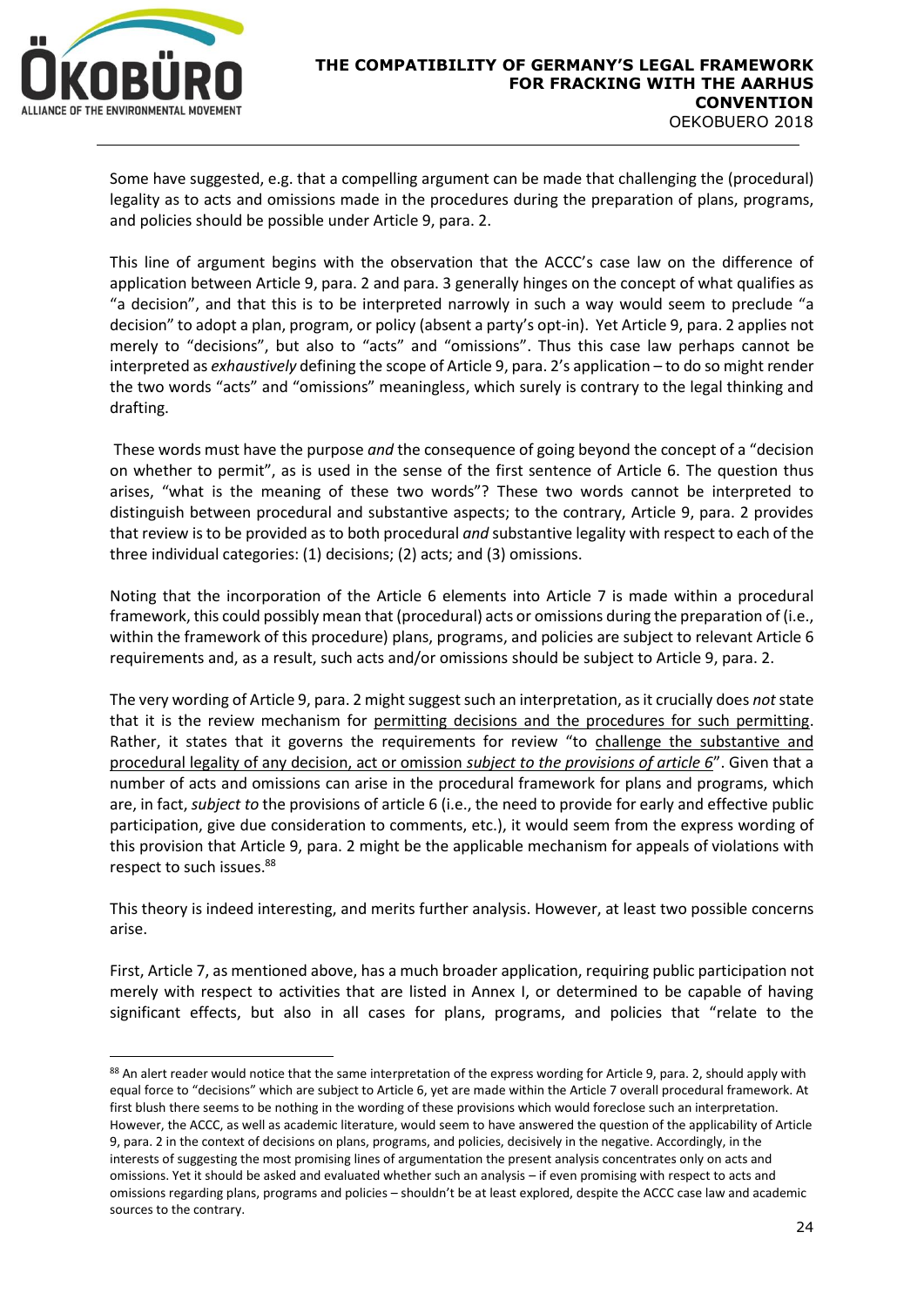

environment". This broader application – and indeed this very particular wording – seems to track both the express formulation of Article 9, para. 3 which (as opposed to Article 9, para. 2), establishes the requirement for review mechanisms for violations of national laws "related to the environment", as well as the intent which might be derived from this wording. This might suggest Article 9, para. 3 is truly the most appropriate appeals mechanism to engage at the strategic level of plans, programs, and policies, with respect to not only any decisions to adopt such, but also with respect to any acts or omissions, be they procedural or substantive in nature.

Moreover, and most pertinently for present purposes, the Guidebook goes on to note that some articles, Article 7 among them, "do not use the term the 'public concerned'. Accordingly "in applying article 9, paragraph 2, to these provisions,<sup>89</sup> a Party must decide how to determine the scope of the public concerned<sup>90</sup> in those cases.<sup>91</sup> This would seem to negate main potential advantage of achieving the application of article 9, para. 2, as opposed to para.  $3 -$  as described below, the main difference lies in the fact that the former grants less discretion to the parties in defining standing. If this is true – which would merit further scrutiny – this would mean that even the theoretical application of article 9, para. 2 in such contexts would be of little practical value.

Ultimately, it is most likely that the ACCC would refuse to find Article 9, para. 2 applicable in the context of plans, programs, and policies based on its earlier case law, most particularly C-58 (Bulgaria).<sup>92</sup>

**Applying the above**: regarding the plan determination procedure, EIA, permitting, and the licensing – all should be challengeable under article 9, para. 2. As established above, these procedures (and the decision-making related thereto) appear to have the legal functions and effects of Article 6-decisionmaking. Based on the case law cited, Article 9, para. 2 would be the appropriate (main) mechanism for appeals. Article 9, para. 3 might be an alternative or additional grounds for review.

The spatial planning instruments, like the federal state LROPs, and LEPs, appear to be Article 7 procedures – as discussed earlier, it seems hard to argue, based on the legal nature of these procedures, that they truly involve Article 6-like decisions. Although there may be some room for arguing that aspects, particularly related to acts and omissions in the context of such procedures, should be subject to review under Article 9, para. 2, it is far more likely that review procedures at this strategic level are only challengeable under Article 9, para. 3.

As our analysis has suggested the "fracking laws" themselves are not the immediate target, means of challenging these legal instruments are not pursued further.

#### **Interim Conclusions:**

(1) Decisions, acts, and omissions related to the plan determination procedure, EIA, as well as the issuance of a license to explore/granting of a permission for extraction should be challengeable, most likely under article 9, para. 2. Currently licenses can't be challenged in this way, but insofar as they fall under article 6(1)(b) as described above, article 9, para. 2 would seem applicable. Otherwise, or in addition, under article 9, para. 3.

<sup>89</sup> I.e., either in the case of an "opt-in" or in the case of an interpretation requiring at least acts and omissions in the context of plans, programs, or policies, as outlined above

<sup>90</sup> As suggested directly below, this is a truly meaningful distinction, which could nullify any benefit in coming under Article 9, para. 2, rather than Article 9, para. 3

<sup>91</sup> See Guidebook, p. 193

<sup>92</sup> See para. 63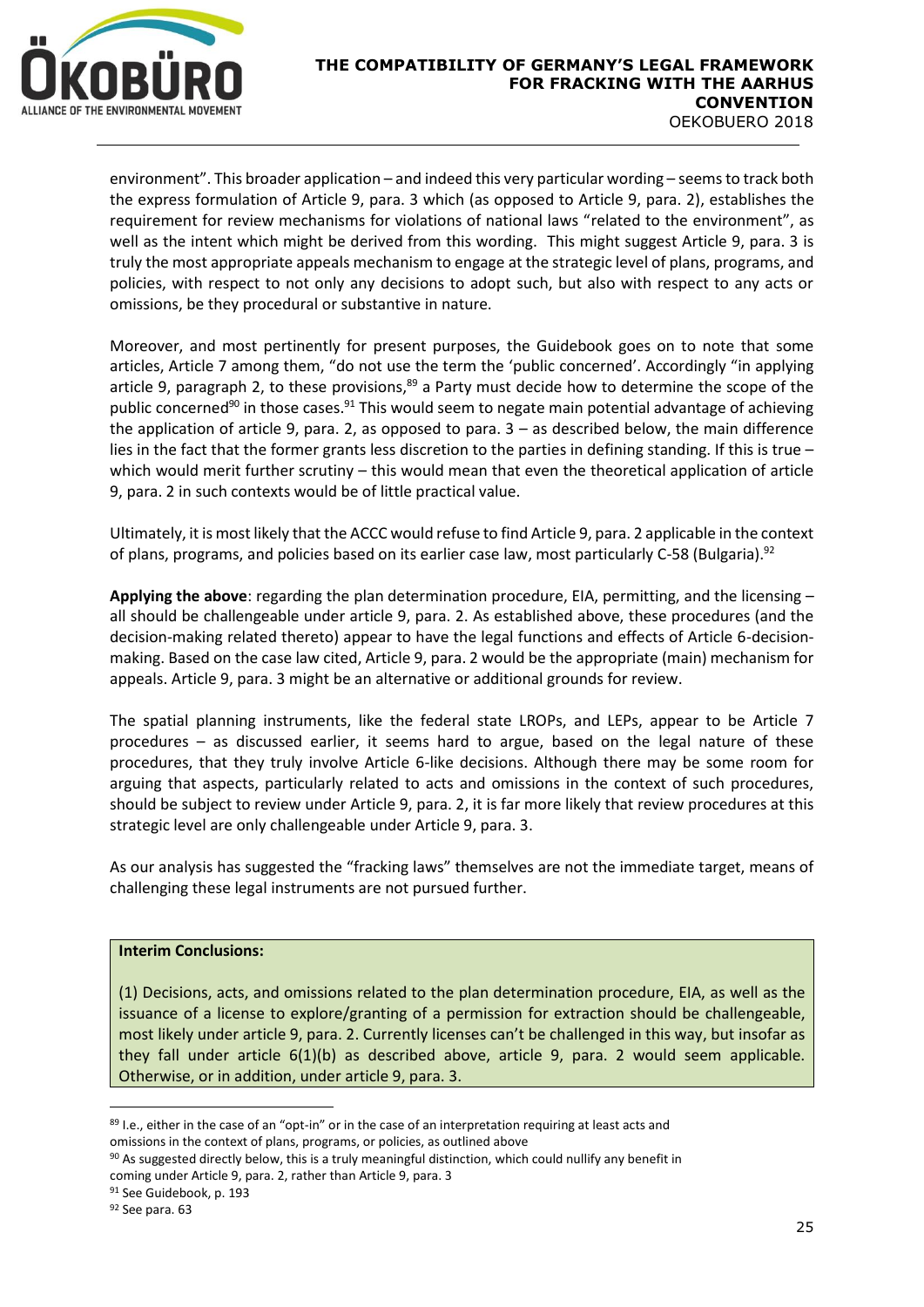

# **THE COMPATIBILITY OF GERMANY'S LEGAL FRAMEWORK FOR FRACKING WITH THE AARHUS CONVENTION**

OEKOBUERO 2018

(2) Decisions to adopt federal state spatial planning instruments such as LROPs or LEPs should be challengeable under Article 9, para. 3; the same is most likely true of (procedural) acts and omissions made within the procedures undertaken in preparation for these, though in such cases it might be possible to argue Article 9, para. 2 as an additional legal basis for appeal. There is currently no means of challenge, however, even under the new EAA, according to my understanding, given certain exclusions carved out for resource uses.

## b. The Differentiated Requirements for Access to Justice

Again, there are some differences between Article 9, para. 2 and para. 3. In particular, the former can provide some benefits, particularly with regards to the lesser degree of party discretion in determining *who* can bring appeal. This is valuable when considering the opportunities for individuals (natural persons) to bring suit.

## Article 9, para. 2

With regard to the question of *who* should have standing for review procedures pursuant to Article 9, para. 2, the Convention provides that, as a minimum, such rights are to be ensured for the "public concerned", as defined in Article 2, para. 5,<sup>93</sup> either having a sufficient interest (Art. 9, para. 2(a)) or maintaining impairment of a right in (Article 9, para. 2(a) and 2(b)). Though the public concerned is a subset of the public at large,  $94$  it is still to be understood as a broad category.  $95$  NGOs enjoy in this context special recognition – where they meet the requirements of Article 2, para. 5 (that is, they promote environmental protection and meet national requirements), they are to be deemed as having a sufficient interest or right capable of being impaired.<sup>96</sup>

By contrast, Parties have the discretion to require sufficiency of interest or impairment of a right for individuals.<sup>97</sup> That being said, the Parties' discretion is limited. As the Guidebook has explained, "the determination of what constitutes a sufficient interest and impairment of a right must be 'consistent with the objective of giving the public concerned wide access to justice within the scope of the Convention'...they should interpret their national law requirements in the light of the general obligations of the Convention found in articles 1, 3 and 9."<sup>98</sup>

According to reports from Germany, the EAA fails to reflect this, and thus should be subject to its own complaint.

<sup>93 &</sup>quot;The public concerned" means the public affected or likely to be affected by, or having an interest in, the environmental decision-making; for purposes of this definition, non-governmental organizations promoting environmental protection and meeting any requirements under national law shall be deemed to have an interest."

<sup>94</sup> Czechia ACCC/C/2010/50; ECE/MP.PP/C.2012/11, 2 October 2012 (henceforth "C-50 (Czechia)"), para. 13 <sup>95</sup> Ibid.

<sup>96</sup> See Guidance book p. 194

<sup>97</sup> Ibid

<sup>98</sup> Guidebook at p. 195; see also Austria ACCC/C/2010/48; ECE ACCC/C/2010/48; ECE/MP.PP/C.1/2012/4, 17 April 2012 (henceforth "C-48 (Austria)"), para. 61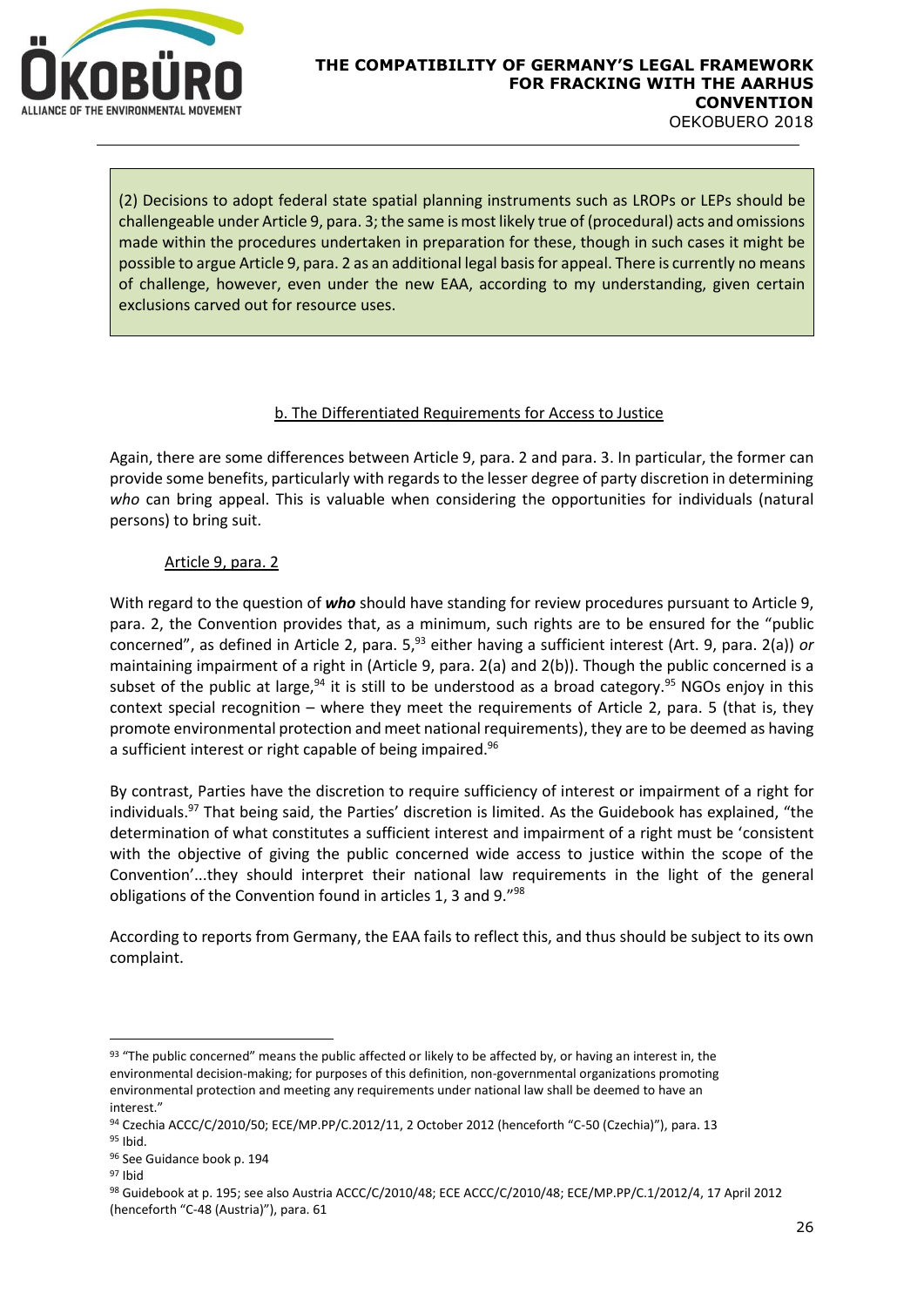

This reference to Article 1 is particularly key, as this provision is the clearest expression of the human rights-based rationale of the Convention;<sup>99</sup> it mandates the Parties provide guarantees "in order to contribute to the protection of *the right of every person* of present and future generations to live in an environment adequate to *his or her* health and well-being."<sup>100</sup>

The Convention's preamble<sup>101</sup> also underscores this human rights element, and often links this term specifically to *the individual*, suggesting that the rights and duties with respect to the environment is not merely or exclusively to be understood in the sense of a collective right*.* The need for an expansive interpretation of standing is also supported by the Sofia Guidelines, in para. 26. This document's own preamble states further in point 8 that "all persons *both individually and in association with others*, have a duty to protect and preserve the environment," and in point 9, that "practicable access to the courts and administrative complaints for *individuals and public interest groups* will ensure that their legitimate interests are protected and that prescribed environmental measures are effectively enforced and illegal practices stopped."

In light of the above, it seems **clear that a strict or narrow interpretation of the criteria for having an interest or a right that can be impaired is incompatible with the Convention**. 102

For example, restricting standing to those with private property rights would be inconsistent with Article 9, particularly in conjunction with Articles 1 and 3. This was stated expressly in a case involving another Party which has traditionally followed a restrictive interpretation of the impairment of rights doctrine.<sup>103</sup> In that case, the ACCC observed that the Convention contemplates further social and environmental rights, which are also capable of being impaired, and should thus be defendable in court. The ACCC discussed tenants by way of example as individuals whose social or environmental rights may be affected by an activity.<sup>104</sup> The ACCC emphasized that this could particularly be the case of long-term tenants, where the tenants' interests would to a certain extent "amount to the interests of the owners".<sup>105</sup> However the ACCC took care to point out that even short-term tenants might be affected.

Similarly, in an Austrian case the ACCC observed with concern that the definition of "neighbors" in the applicable standing provision could wrongfully exclude the rights of tenants or individuals who work in the vicinity, unless they could claim that they may be threatened or disturbed through the construction, the operation or existence of a project.<sup>106</sup>

The ACCC failed to find the Party noncompliant with Article 9, para. 2 in either, as the communicants failed to provide the necessary proof of a strict interpretation of standing, particularly by a lack of reference to case law. The need to provide the ACCC with jurisprudence is also evident in C-11 (Belgium). This evidentiary burden is perhaps unsurprising, given that standing for individuals is often left for the courts to decide on a case-by-case basis.

<sup>99</sup>Ebbesson, J. A Modest Contribution to Environmental Democracy and Justice in Transboundary Contexts: The Combined Impact of the Espoo Convention and Aarhus Convention, 12.2.2012, Blackwell Publishing Limited

<sup>100</sup> Article 1, emphasis added

<sup>&</sup>lt;sup>101</sup> To that effect see, in particular, preambular paragraphs 1, 3, 5, 6, 7, 8, and 18 and the Guidebook

commentary thereto

<sup>102</sup> Guidebook at p. 195

<sup>103</sup> C-50 (Czechia), para. 76

<sup>104</sup> Ibid. at para. 67

<sup>105</sup> Ibid.

<sup>106</sup> C-48 (Austria), para. 63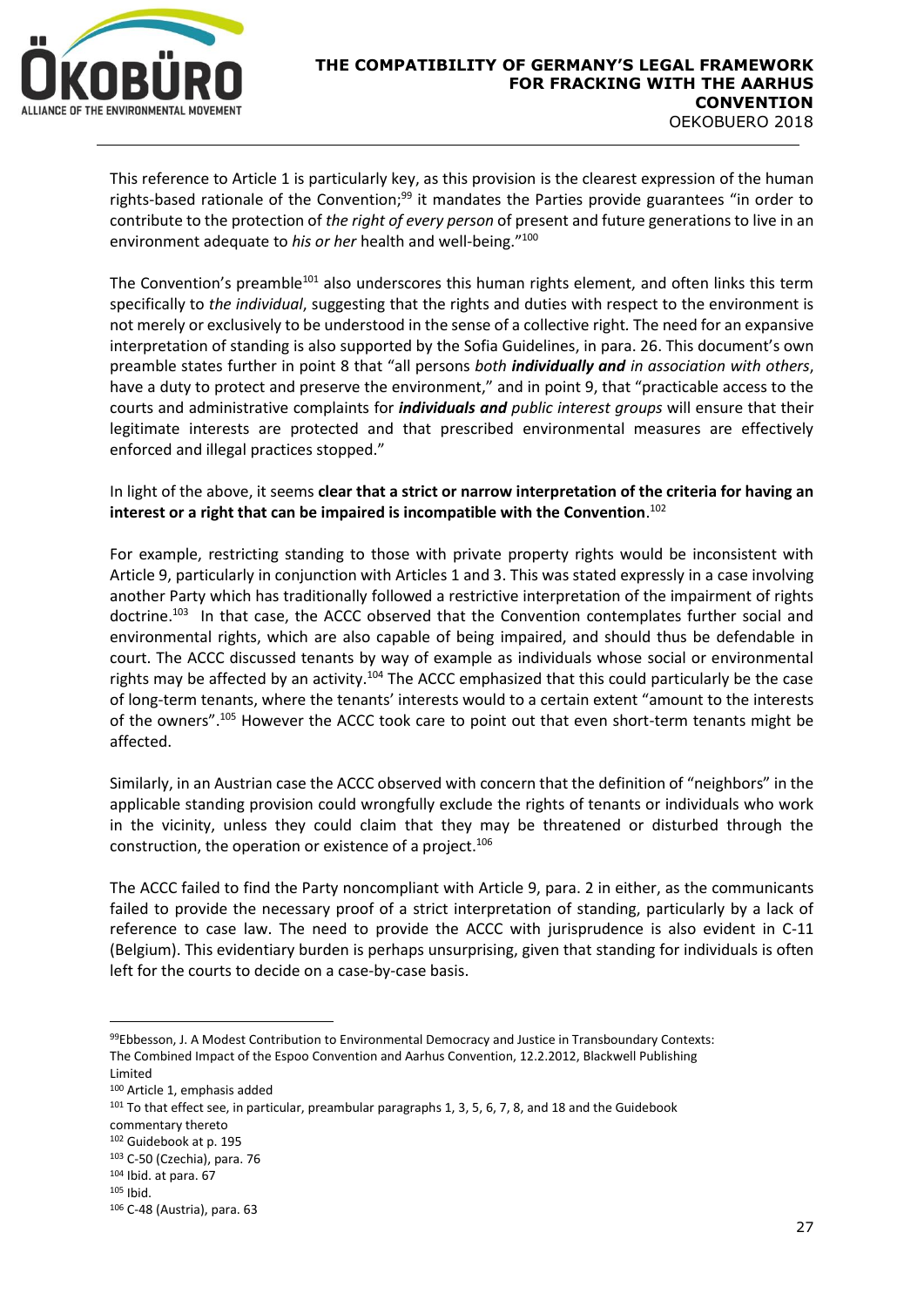

As a side-note, it should be said that the ACCC has historically appeared more ready to review strict interpretations of such national criteria than the ECJ, though the stance of the latter has changed quite remarkably in the course of 2016-2017. 107

With regard to the question of *what*, the **ACCC has rejected attempts to limit the scope of review**. In this context the ACCC has stated: "the range of subjects who can challenge such decisions may be defined (limited) by the Party in accordance with the provisions of article 2, paragraph 5, and article 9, paragraph 2 (a) and (b), of the Convention. However, the Party may not through its legislation or practice add further criteria that restrict access to the review procedure, for example by limiting the scope of arguments which the applicant can use to challenge the decision."<sup>108</sup>

This conclusion should be hardly surprising, given that Article 9, para. 2 provides that "*any* decision, act, or omission subject to the provisions of article 6" should be subject to review. Notably this conclusion is not limited to the question of whether procedural and substantive arguments may be brought, but eliminates other restrictions on the scope of claims which can arise through a strict interpretation of the *Schutznormtheorie*, according to which even a member of the public who is granted standing may put forward only arguments that concern their individual or subjective public rights. Thus **the ACCC has explained that, were courts to adopt a general line in which they refused to take up more general environmental issues that went beyond an individual neighbor's rights regarding property and well-being, this would be noncompliant with Article 9, para. 2**. 109

**Applying the above indicates that Germany's legal framework with regards to Article 9, para. 2** generally and particularly in the area of fracking is **clearly deficient**. This holds with respect to both the question of *who* can ask for review and of *what* can be reviewed.

Setting aside the issue of  $NGOs<sub>110</sub>$  judicial interpretation of Germany's version of the *Schutznormtheorie*, according to which an individual only has standing when a legal provision of public law at least also has the purpose of serving to protect the individual interests, such that the protected person can require compliance with the law, is extremely strict. For example, only property owners have the possibility of review of a "permit"<sup>111</sup>or plan determination procedure approval, and even this is further constrained by jurisprudence<sup>112</sup> concerning the so-called "causality principle". In the specific context of mining projects, like lignite opencast mining and fracking, as well as conventional oil and gas drilling – apart from possibly "direct impacts" on property right-holders – the Federal Administrative Court has ruled out that individuals have standing with regards to pollution of groundwater. Except in the possible case of direct impacts on property right-holders, such pollution cannot constitute a violation of an individual's subjective rights and therefore provided a basis for standing under domestic law.<sup>113</sup>

Yet the ACCC has consistently observed that this fails to provide the necessary wide access to other members of the public concerned, notably tenants and those working in the area, whose social and

<sup>&</sup>lt;sup>107</sup> Contrast the above ACCC case law with the ECJ ruling in Grüber C-570/13, 16.04.2015; however, there is much in C-243/15, C-664/15, and also in particular Gert Folk, Case C-529/15

<sup>108</sup> C-31 (Germany), para. 78; see also C-33 (UK)

<sup>109</sup> C-48 (Austria), para. 66

<sup>110</sup> Aspects concerning standing for NGOs not already addressed by the findings in C-31 are presently the object of a new pre-hearing case C-137 (Germany) at any event.

<sup>&</sup>lt;sup>111</sup> In this instance I use the word "permit" very narrowly to describe the final authorization of a project, or other permitting decision towards the very end of the chain of administrative decision-making. This does not include the licenses to explore and permits to extract, in other words.

<sup>112</sup> See e.g. BVerwG, Judgment from 10 October 2012 – 9A 19/11

<sup>113</sup> BVerwG, Judgment from 20.12.2011 – 9 A 30/10, NVwz 2012, 573, Point 19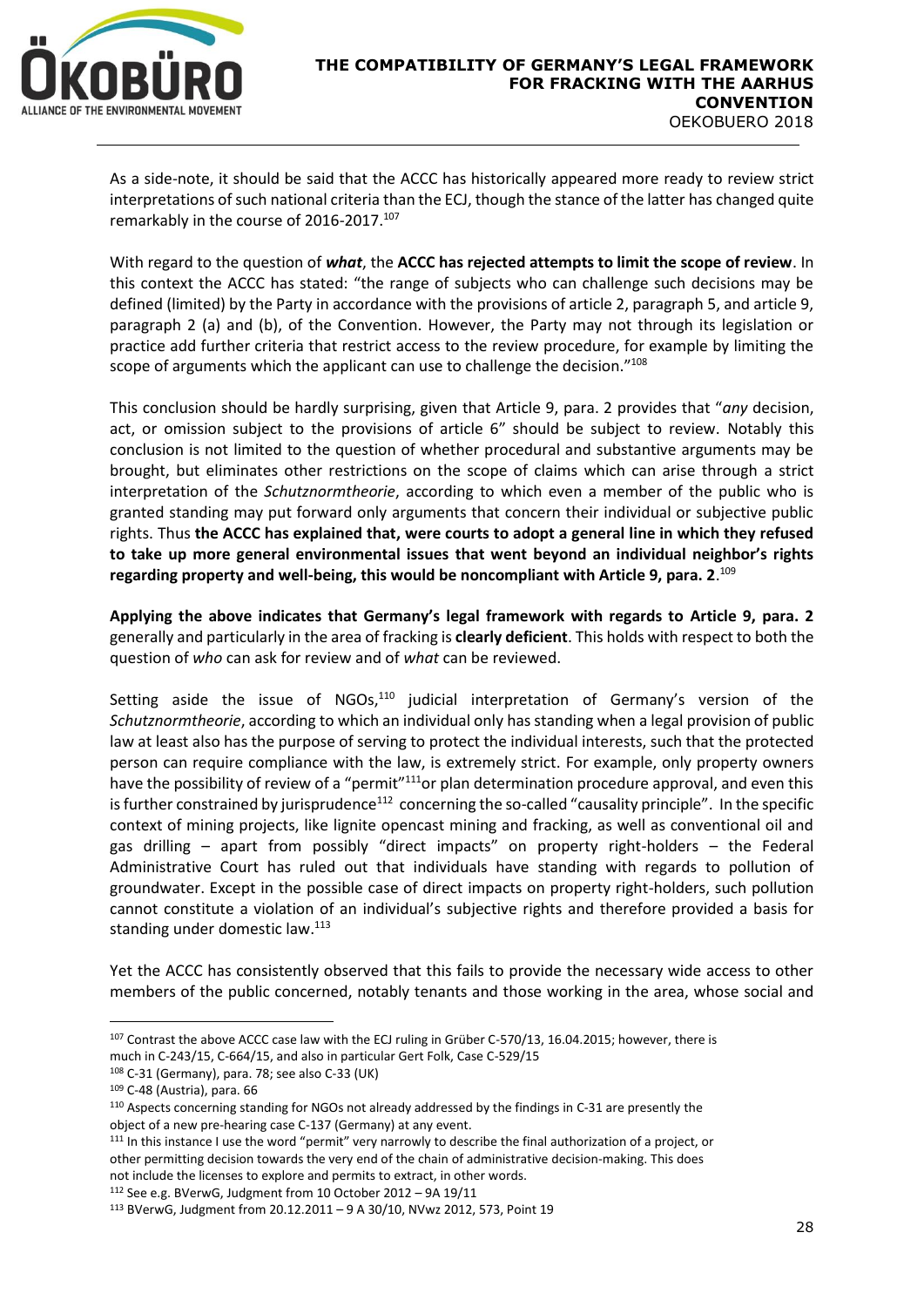

environmental rights might also be affected. Limiting standing according to property and other *in rem* rights is not an acceptable interpretation of national criteria. It should be obvious that tenants or people working in the area of groundwater contamination or other negative environmental impacts, such as land rising or subsidence, or dust, might, too, be affected.

Second, Germany's *Schutznormtheorie* is far too restrictive as to the claims that can be made, as judicial interpretation of the applicable legal provisions<sup>114</sup> prevent bringing general or objective claims regarding violations. Thus even supposing an individual were granted standing on the basis of violations of his/her individual subjective public rights, he/she could not bring any other claims alleging violations of laws (§ 113 VwGO). Yet again, the Committee (unlike the ECJ perhaps)<sup>115</sup> has made clear that precisely such a constellation fails to conform to Article 9, para. 2, specifically in C-48 (Austria) discussed above, and that this applies not merely to NGOs, but to individuals.

A few remaining issues deserve mention. First, as discussed above, the procedures for the exploration licenses and extraction permits appears to fall directly under Article 6. Yet not even property owners have standing for review of these decisions. This, too, appears incompatible with Article 9, para. 2. Second, a number of procedures and determinations which some experts have assumed to fall outside the scope of Article 6, might now be viewed as falling within that provision even in the absence of an attendant EIA procedure, specifically by force of Article 6, para. 1 (b).<sup>116</sup> Thus certain of violations of environmental law provisions, notably those related to nature protection and water law, might require review under Article 9, para. 2, *as well as* Article 9, para. 3. Finally, as discussed above, there is an argument that Article 9, para. 2 should apply with respect to at least some (procedural) violations in the context of the preparing of plans, programs, and policies. And again, there is no harm in alleging the need for review under both Article 9, para. 2, as well as Article 9, para. 3.

Finally, given the importance the ACCC has placed on evidence in the form of judicial interpretation in this context, any communication alleging noncompliance with Article 9, para. 2 must contain extensive case law. One or two cases will likely not suffice; evidence of a consistent line of judicial interpretation is needed. The ACCC has been very clear and refused to make findings of noncompliance in the absence of such proof. The ACCC is even increasingly inclined to reject outright the admissibility of such cases where corroborative evidence has not even at this earliest stage not been brought forth.

## **Interim Conclusions**

1

(1) For those decisions, acts and omissions established under article 6 above, the German legal framework appears to fall short of its article 9, para. 2 obligations with respect to access to justice. This is particularly noteworthy in terms of the standing limitations imposed on individual claimants (as opposed to NGOs) who have been limited to claims alleging infringement of their subjective rights, and face further hurdles, such as causality;

(2) There are further impermissible restrictions regarding claims that individuals (or perhaps even NGOs under some cases) can bring; i.e. affected property owners can only claim infringements of their subjective rights, but cannot at the same time allege objective violations of the law;

<sup>114</sup> See §113, para. 1, sentence 5 and §42 para. 2 VwGO

<sup>115</sup> See Commission v. Germany C-137/14; but to compare see Protect C-664/15

<sup>116</sup> See to that effect the ECJ's decision in C-243/15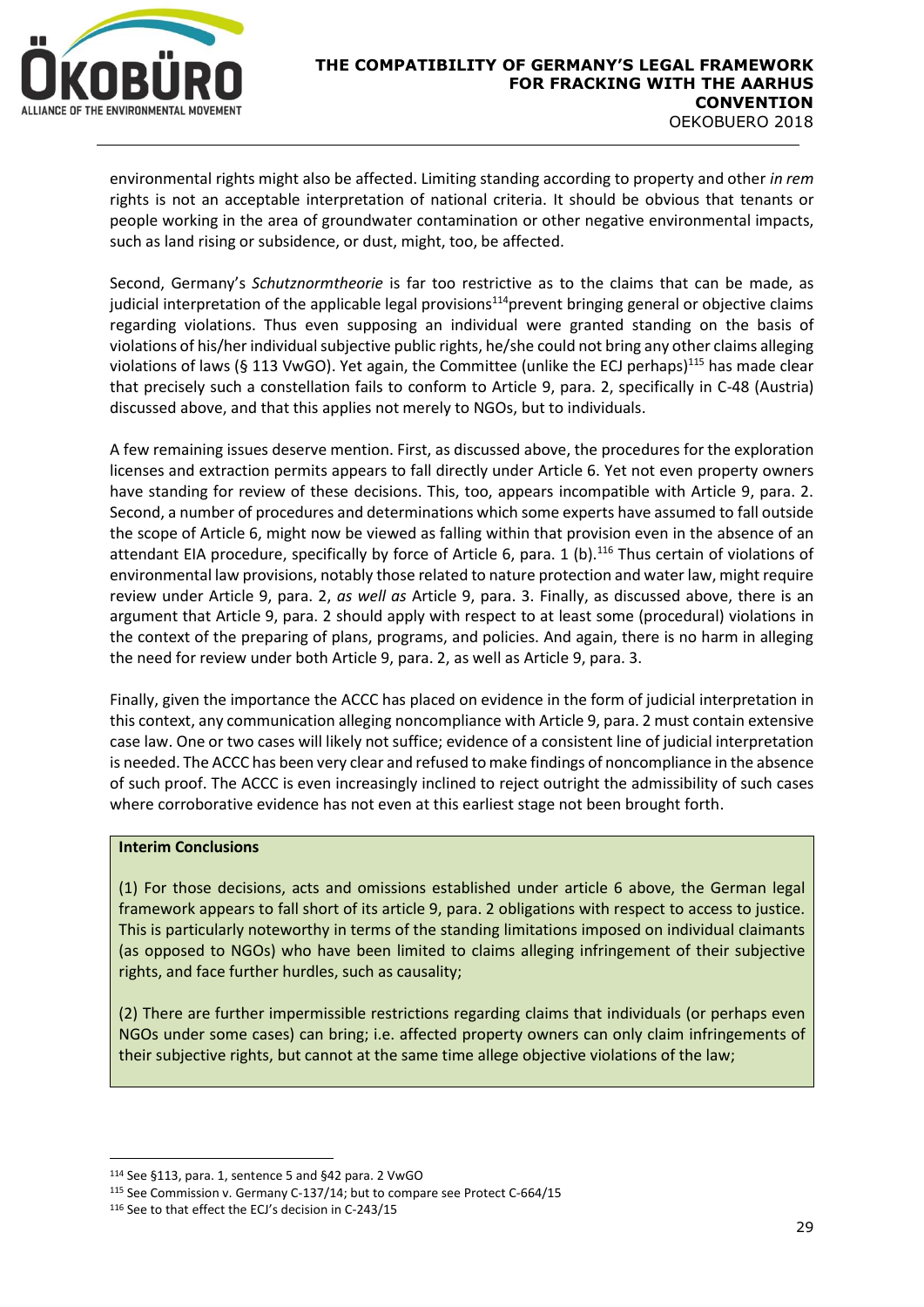

(3) Any communication to the Compliance Committee must be thoroughly supported by corroborative evidence, not only to have any success on the merits, but also to survive the preliminary admissibility determination

## Article 9, para. 3

As suggested above, Article 9, para. 3 "applies to a broad range of acts and omissions", namely all those which contravene provisions of national law "relating to the environment". At the same time, this provision also confers greater discretion on Parties when implementing it."<sup>117</sup> Crucially this discretion pertains *only as to the question of who* has standing, *not the question of what* claims are subject to the scope of review,<sup>118</sup> even though a number of Parties have taken a different line on this.

Even with respect to the question of *who*, the "criteria" for standing, if any, laid down in national law, these must always be consistent with the objective of the Convention to ensure wide access to justice. While not requiring the Parties to establish an actio popularis, they may not take the clause "'where they meet the criteria, if any, laid down in its national law' as an excuse for introducing or maintaining such strict criteria that they effectively bar *all or almost all members of the public, including* environmental NGOs, from challenging acts or omissions that contravene national law relating to the environment.<sup>119</sup> Again, access "should be the presumption, not the exception, as article 9, paragraph 3, should be read in conjunction with articles 1 and 3 of the Convention and in the light of the purpose reflected in the preamble, that "effective judicial mechanisms should be accessible to the public*,*  including organizations, so that its legitimate interests are protected and the law is enforced.<sup>"120</sup>

Notably, "*Article 9, paragraph 3, does not distinguish between public or private interests or objective or subjective rights, and it is not limited to any such categories*. Rather, article 9, paragraph 3, applies to contraventions of any provision of national law relating to the environment. While what is considered a public or private interest or an objective or subjective right may vary among Parties and jurisdictions, access to a review procedure must be provided for all contraventions of national law relating to the environment.<sup>121</sup> Again, "a strict application of this principle (of the *Schutznormtheorie*) in matters of access to justice under the Convention would imply non-compliance with article 9, paragraph 3, of the Convention, since many contraventions by public authorities and private persons would not be challengeable unless it could be proven that the contravention infringes a subjective right." 122

At this point it is critical to note the ACCC's language in this particular case. The Committee, namely, repeatedly takes pains to use such language as "member of the public, *including environmental NGOs/associations*" in its analysis of the compatibility of Germany's legal framework with Article 9, para. 3. This *entails* – as to merely suggests or implies – that NGOs, while understood as being a component of what constitutes "a member of the public" within the meaning of Article 9, para. 3, cannot comprise its whole. Note that the ACCC ended its conclusion regarding the noncompliance of such an interpretation with a period – that is, a full stop. In other words, there must be room for individuals within the definition of "a member of the public", and the ACCC's determination that a

<sup>117</sup> C-31 (Germany), para. 92

<sup>118</sup> See European Union ACCC/C/2008/32 Part II; ECE/MP.PP/C.1/2017/7, 2 June 2017 (henceforth "C-32 (EU) Part II"). The findings and recommendations for this case, however, have not been adopted by the MOP <sup>119</sup> Ibid

<sup>120</sup> Ibid., emphasis added, citing Findings in Denmark ACCC/C/2006/18; ECE/MP.PP/2008/5/Add.4, 29 April 2008 (henceforth "C-18 (Denmark)", paras. 29-30 and C-48 (Austria), paras. 68-70

 $121$  Ibid <sup>122</sup> Ibid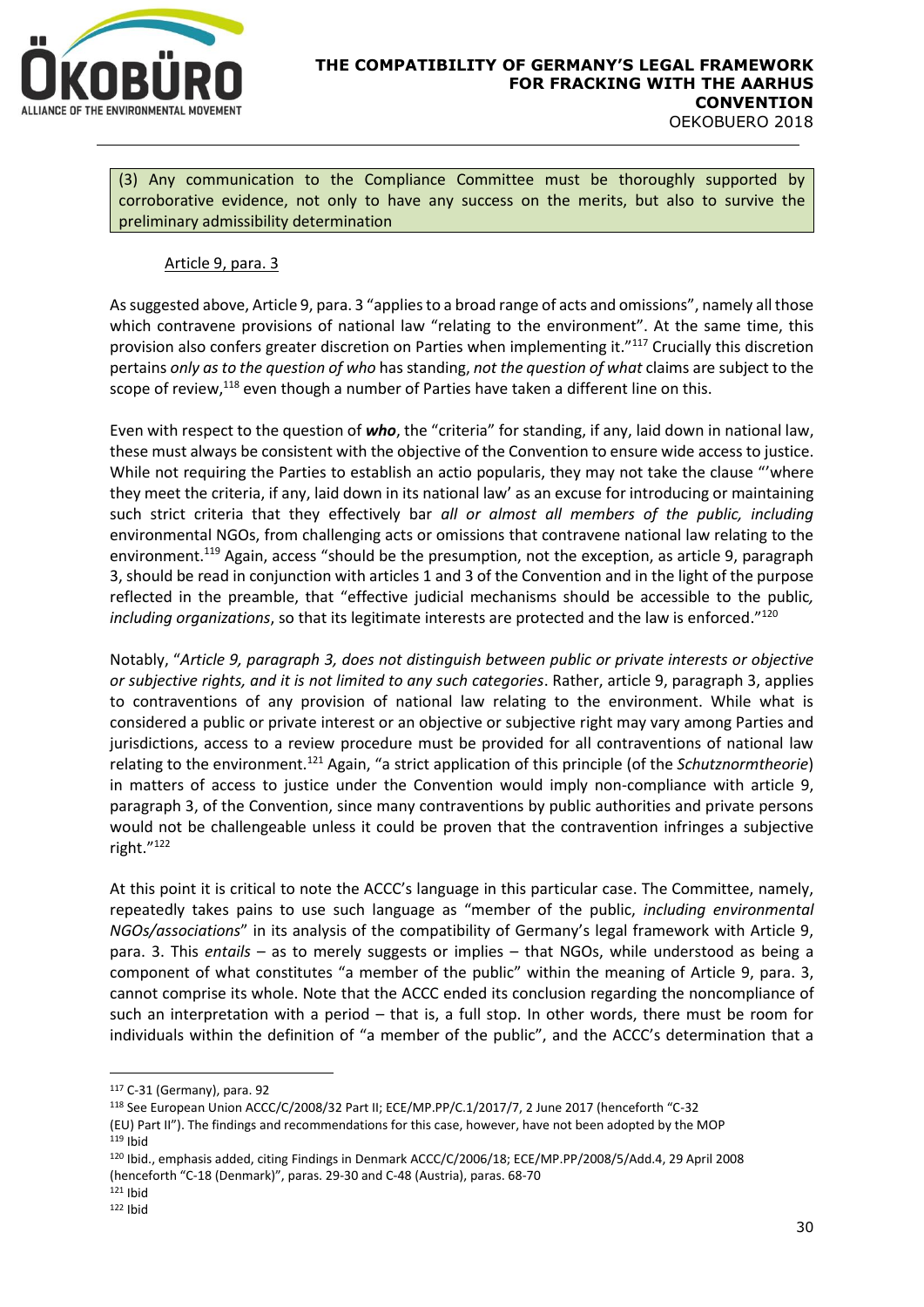

strict application of the *Schutznormtheorie* is not in conformity with this provision should apply with equal force to individuals. That it went on to elaborate its concern that NGOs could never fulfill the conditions of such a strict interpretation should in no way lead to a contrary conclusion. Rather, this observation serves two purposes.

First, this serves as one, among other, compelling bases for critique of strict interpretations of the *Schutznormtheorie* generally, as it runs contrary to the Convention's recognition of the (supplementary or even special) role NGOs can play.

**Second and yet more critical for present purposes, this observation and the Committee's Findings as to noncompliance in this regard, which are limited specifically in terms of NGO standing, must be understood in the specific procedural posture of this case**. The communicants in this case were NGOs; in their pleadings they complained that the infringement of rights doctrine prevented *them* from possibly bringing suit in a number of instances. That was the question presented to the ACCC, and therefore the ACCC's findings addressed this narrow question. This cannot be construed to mean that a strict interpretation of the impairment of rights doctrine/*Schutznormtheorie* is acceptable in the case of the standing of individuals. This is particularly so given, as just discussed, the careful language used by the ACCC. Note also that in expressing its concern that NGOs would be denied standing in the majority of cases due to a strict interpretation of the national criteria, it said this would be because NGOs "engage in public interest litigation." Yet there is nothing to prevent the idea that individuals, too, can engage in public interest litigation. Accordingly, there is nothing in C-31 (Germany) that endorses a strict application of the *Schutznormtheorie* for individuals. **That "members of the public" cannot possibly be understood as including only "NGOs" as opposed to also individuals, especially in the context of Article 9, para. 3 implementation, was made clear in recent findings. 123**

It should be further noted that, while Parties enjoy more discretion in defining "members of the public" for purposes of Article 9, para. 3 than in defining "members of the public concerned" for purposes of Article 9, para. 2, the former description is inherently broader; as again, the public concerned is to be understood as a subset of the public. In light of this it may well be asked: how great a difference is there between the two categories, really?

The purpose and scope of Article 9, para. 2 versus para. 3 is also perhaps telling. The latter seems perhaps even more forcefully addressed to not merely to create a means of review for those possessing *rights* but rather to put a focus on addressing *wrongs*, namely the contravention of laws relating to the environment. Accordingly, the issue of whether a right has been specifically granted to an individual (or indeed, whether environmental rights are an individual right, a group right, or a so-called thirdgenerational right) have less or little application in this context. In this place we should mention, however, that in terms of EU law, both the defense of a right, and the ensurance that obligations are met apply equally. The clearest expression of this is most likely in the recent *Protect* case,<sup>124</sup> and AG Sharpston's opinion in this case in particular.

Finally, as briefly stated above, Parties enjoy no discretion in terms of *what* Article 9, para. 3 review can concern. This should include among other things, planning laws, environmental taxes, control of chemicals or wastes, exploitation of natural resources, and even certain criminal provisions regarding the treatment of individual animals.<sup>125</sup>

<sup>123</sup> C-32 (EU) Part II, paras. 85-86

<sup>124</sup> Case C-664/15

<sup>125</sup> Guidebook at p. 197; see also Austria ACCC/C/2011/63; ECE *ECE/MP.PP/C.1/2014/3, 13 January 2014;* C-58 (Bulgaria)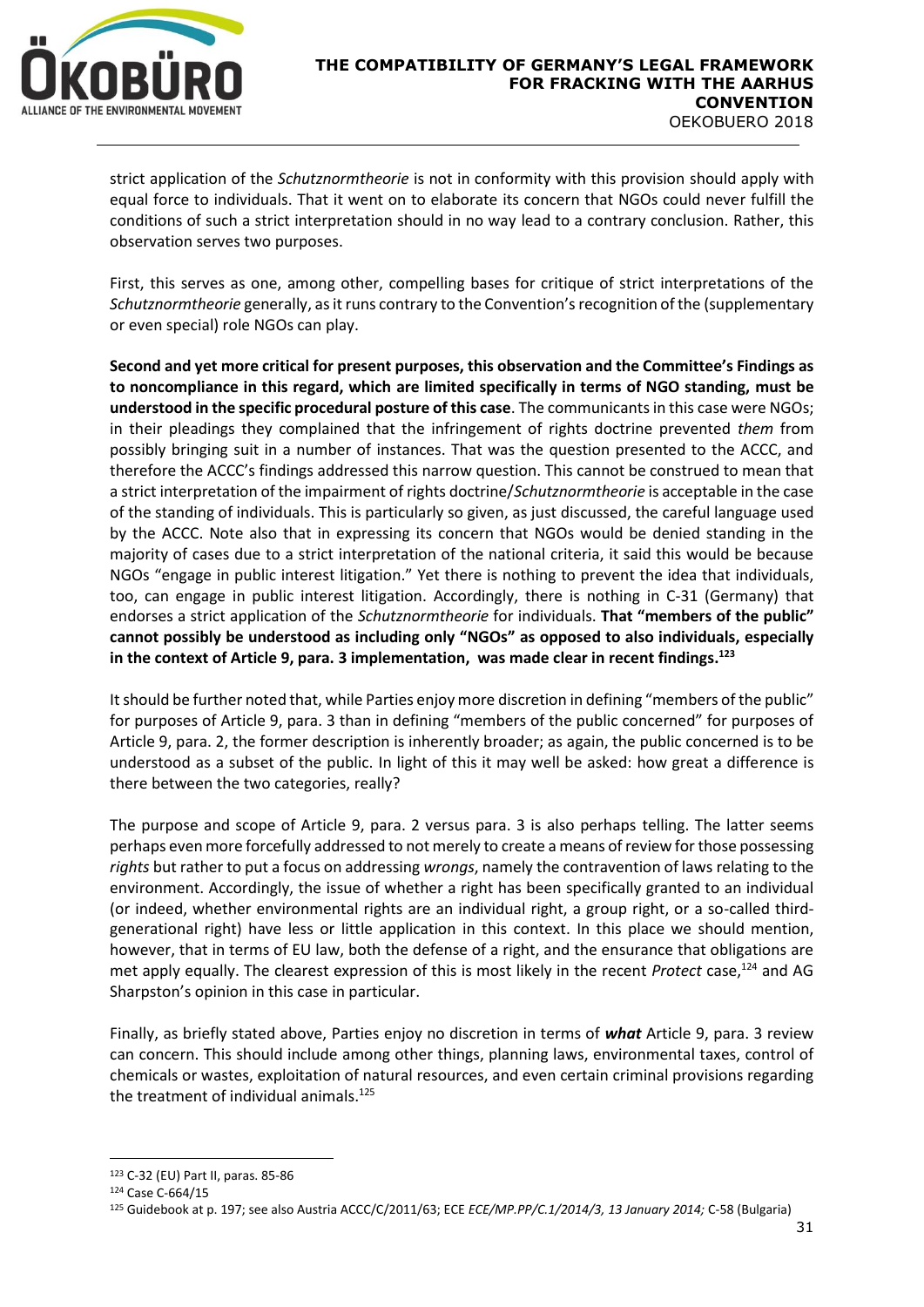

**In applying the above Germany again falls drastically short of fulfilling its Aarhus obligations.** As described above, individuals lack access to review mechanisms for acts and omissions that contravene national laws relating to the environment. Only directly affected property owners have limited access and they can, moreover, only present limited claims pertaining to the violation of their subjective public rights, and only do so at a very late stage in the chain of procedural decision-making. These claims are limited further by the jurisprudence concerning causality, as outlined above, and it can be seriously doubted whether they can be effective, given the very late stage in which they can be exercised and the accumulated weight in favor of the activity's realization by virtue of legal (constitutional), political and economic forces.

This review also excludes entirely from the scope of review violations of nature laws, water law, mining law, and a host of other national law provisions relating to the environment. Particularly relevant in this context are laws to protect against groundwater contamination.

Notably also certain plans, programs and policies are excluded from judicial review by individuals. For example, an affected party in an area planned for per a lignite mining plan is apparently not sufficiently affected in the meaning of §47, para. 2 of the VwGO.<sup>126</sup> Also the recent draft amendments to the UVPG entirely exclude spatial plans relating to resource use (such as lignite) and wind energy generation from the scope of possible review,<sup>127</sup> as well as the NEP discussed above and related construction plans;<sup>128</sup> that is, not merely for individuals but also for NGOs. These exclusions seem entirely unjustifiable in light of Article 9, para. 3.

More research and more case law is likely needed here. Evidence particularly concerning the causality requirement and burdens of proof with regards to environmental liability could also be key.  $129$ Generally, evidence that organizations which could, in principle, bring suit are disinclined to do so in light of other priorities and limited resources (financial and otherwise), would also lend strong credence to the proposition that access to justice rights should be provided not only to NGOs, but also to individuals.

## **Interim Conclusions:**

(1) With respect to individuals, there seem to be also be again extreme restrictions both in terms of standing and the scope of violations subject to review, both of which are problematic under article 9, para. 3;

(2) Even the new EAA appears to exclude entirely from its scope spatial plans relating to resource use and wind generation, regardless of the status (NGO or individual) of the claimant; this appears unjustifiable considering article 9, para. 3.

## <span id="page-33-0"></span>C. The Need for Nation-Wide/Transboundary Participation

Briefly, the strongest arguments in favor of nation-wide and/or transboundary procedures regarding fracking, are based on the definition of the public (Article 2, para. 4) and (Article 2, para. 5), in conjunction with article 3, paragraph 9. The Committee has noted increasingly that these definitions

<sup>&</sup>lt;sup>126</sup> OVG Saxony, Judgment from 09.04.2015 – 1 C 26/14 juris; to contrast, a property owner has access to justice with regards to a spatial planning decision (subject to a SEA), which could potentially block his/her potential to build

<sup>127</sup> §16 section 4 UVPG

<sup>128</sup> Ibid at §1 subsection 1, sentence 3, number 3

<sup>&</sup>lt;sup>129</sup> See, for example, the Federal Administrative Agency's analysis of Mining Law, p. 3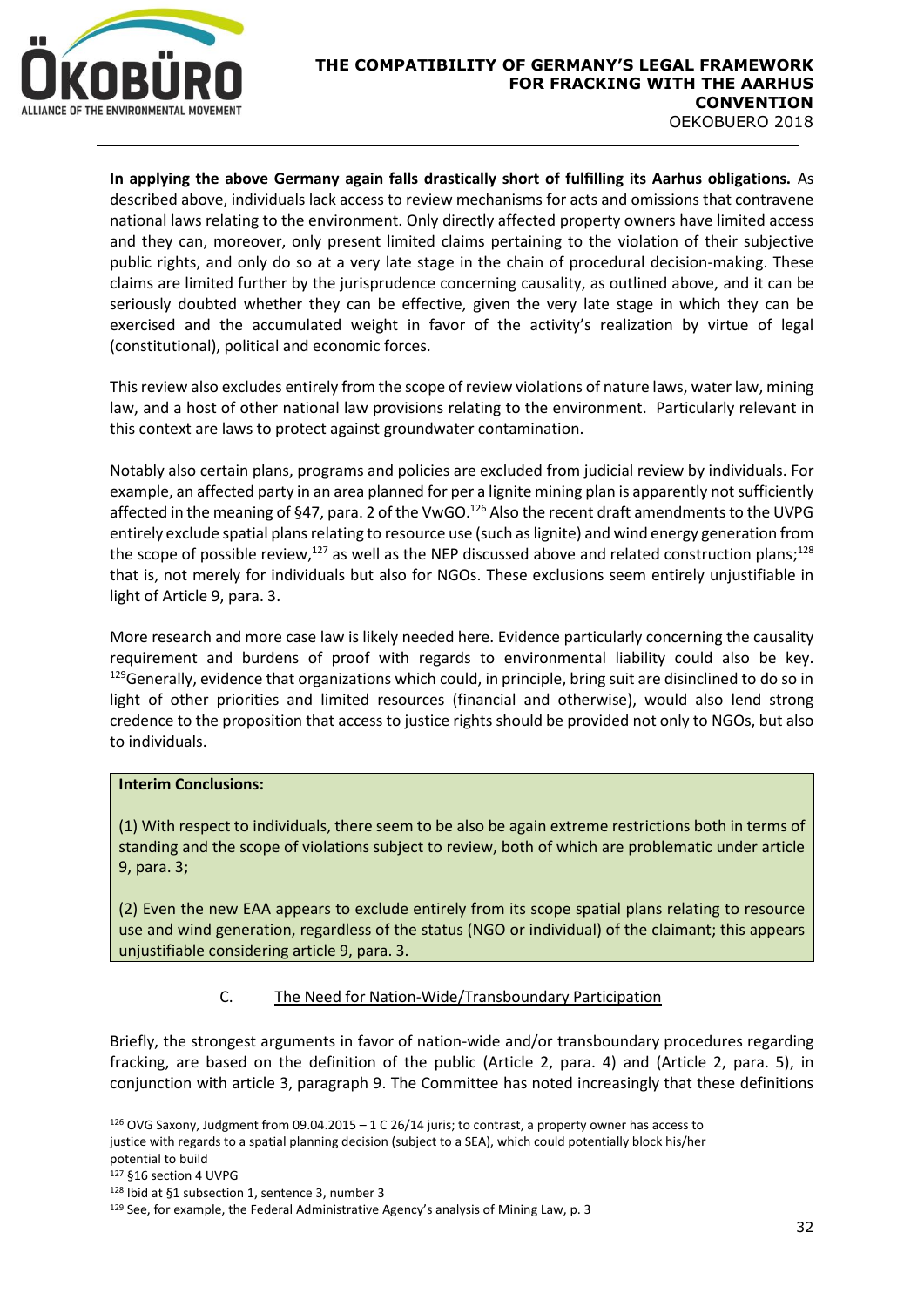

depend primarily upon the nature of the activity at issue. Thus certain ultrahazardous activities<sup>130</sup> would require the participation of the public over a vast area, likely crossing many national boundaries, while a tannery, for example, may mean that the public (concerned) is comprised of more local entities and individuals.<sup>131</sup>

Fracking would seem to be an activity that could, in principle, fall within this definition of "ultrahazardous" activities, considering the potential impacts on groundwater, evidence of increased seismic activity in the United States, etc. Research and substantiation would be needed here.<sup>132</sup>

In this context it should be noted that the ECJ has also specifically said with respect to exploratory drilling in one case that the issue of cumulative effects must not be unnaturally limited by national, regional or local boundaries. Thus the ECJ, seems likewise very prepared to accept the possibility of wide-ranging effects with respect to fracking activities. This would support the conclusion that the public (concerned) should be interpreted broadly, which would in turn necessitate nation-wide and/or transboundary procedures or other measures to ensure such broad-level participation.

This analysis limits itself to the relevant provisions of the Aarhus Convention; obviously considering any potential transboundary aspects, the Espoo Convention<sup>133</sup> and Kiev Protocol<sup>134</sup> should be considered and researched further.

#### **Interim Conclusions**:

There is a basis in existing ACCC case-law (especially to the extent that fracking can be considered sa o-called "ultrahazardous activity") that such fracking, including the plans, programmes, policies, as well as permitting decisions therefore, should be subject to transboundary public participation (with concomittant access to justice rights;

## <span id="page-34-0"></span>**VI. CONCLUSIONS AND RECOMMENDATIONS**

In brief, we conclude that the adoption of Germany's new "Fracking Law" fall under article 8 of the Convention. It would seem the requirements of this provision have been met and are therefore not inspected further in this analysis.

By contrast, regional (federal state) spatial planning instruments such as the LROPS and LEPs fall under article 7. Despite the fact that these have been developed with a full SEA and public participation, there

132 In this context consider the reference that the ACCC originally used to explain its ultrahazardous activity doctrine, namely: the Yearbook of the International Law Commission, 2001, vol. II, Part Two (United Nations publication, Sales No. E.04.V.17 (Part 2)), draft articles on Prevention of Transboundary Harm from Hazardous Activities with commentaries, 2001,

commentary to article 1, para. 2. This source is available at:

133 Concerning transboundary EIAs

<sup>130</sup> Nuclear installations were at issue in which this line of case-law have developed (namely Czechia ACCC/C/2012/71; ECE/MP.PP/C.1/2017/3, 29 December 2016; United Kingdom ACCC/C/2013C-91 (UK); ECE MP.PP/C.1/2017/14, 24 July 2017, and C-92 (Germany))

<sup>131</sup> To that effect compare the ACCC discussion in C-50 (Czechia) with C-71 (Czechia)

http://legal.un.org/ilc/publications/yearbooks/english/ilc\_2001\_v2\_p2.pdf

<sup>134</sup> Concerning transboundary SEAs